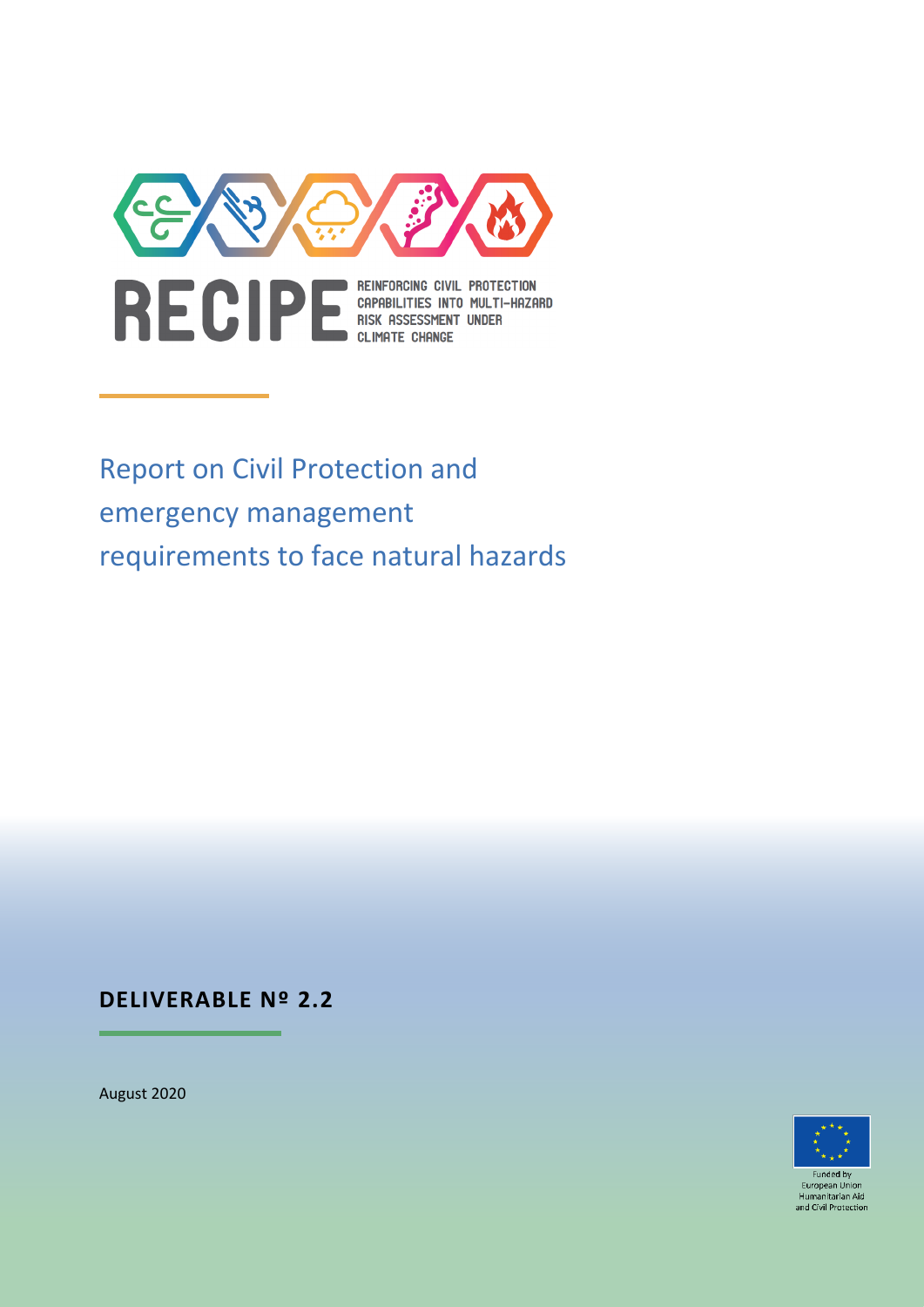**Project name:** Reinforcing Civil Protection capabilities into multi-hazard risk assessment under climate change (RECIPE)

**Financed by:** DG ECHO 2019 Call for projects on prevention and preparedness in civil protection and marine pollution

**Website:** <http://recipe.ctfc.cat/> **Twitter**: @NAThaz\_recipe

Partnership: Forest Science and Technology Centre of Catalonia - CTFC (Coord.), Pau Costa Foundation - PCF, Civil Protection General Directorate of Catalonia - DGPC-CAT, Forest Research Institute Baden-Württemberg - FVA, CIMA Research Foundation - CIMA, Austrian Research Centre for Forest Natural Hazards and Landscape - BFW, Institute of Cartography and Geology of Catalonia - ICGC, Higher Institute of Agronomy- ISA

**Duration:** 2020-2021

**Contact:** [recipe@ctfc.cat](mailto:recipe@ctfc.cat)

**Document reference suggested:** Pagès, D., Gasulla, N., Plana, E., Serra, M., Espinosa, C., Franciosi, C., Giambelli, M., Andrecs, P., Hagen, K., Plörer, M., Hörl, J., Hengst-Ehrhart, Y., Hartebrodt, C., Canaleta, G., Vendrell, J., Bertran, M., Martí, G., Garcia, C., Colaço, C., Skulska, Y. 2020 **Report on Civil Protection and emergency management requirements to face natural hazards**. Deliverable 2.2. RECIPE Project (Reinforcing Civil Protection capabilities into multi-hazard risk assessment under climate change). 874402 UCPM-2019-PP-AG. 58 pp













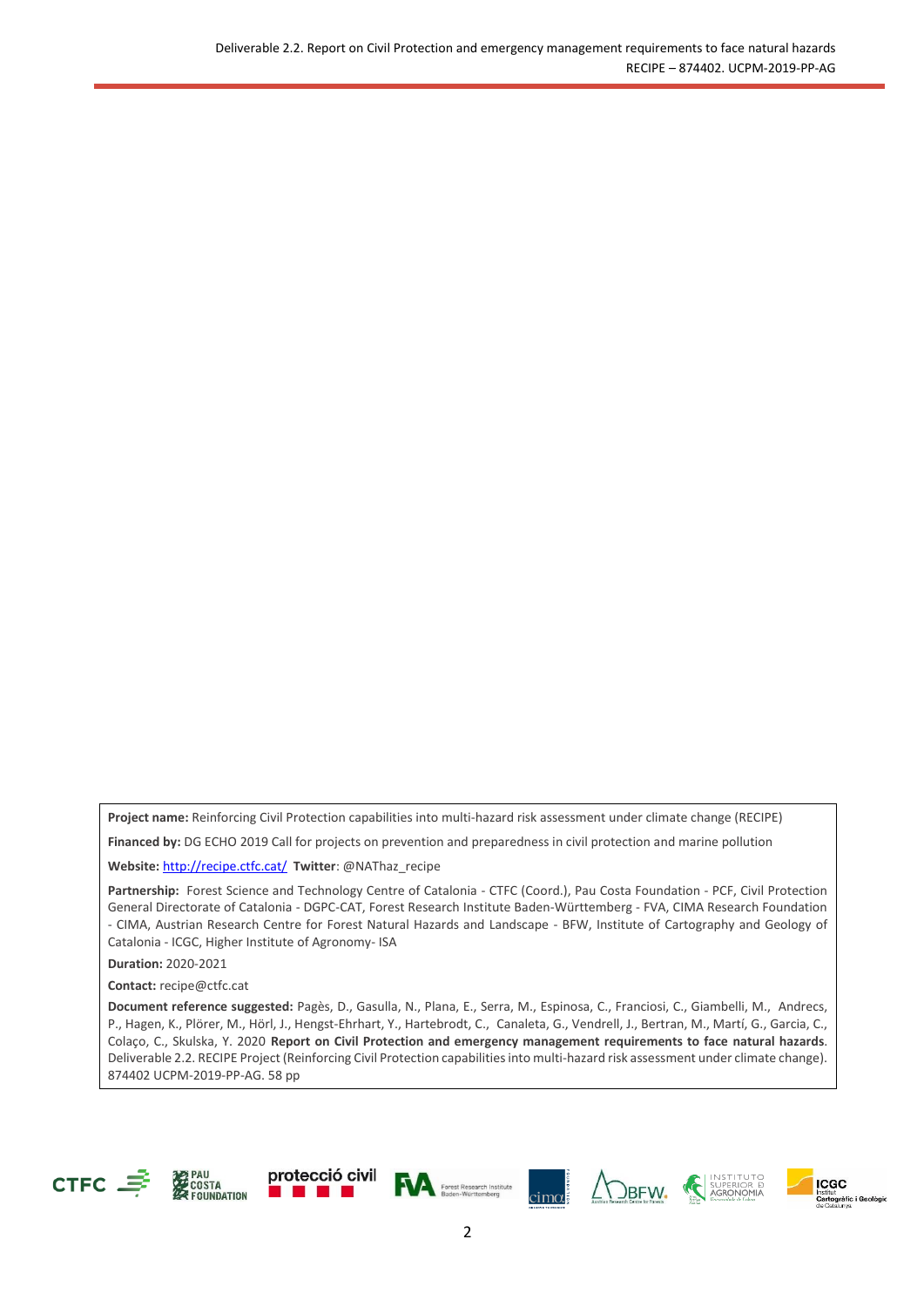# **CONTENTS**

| 1. | <b>INTRODUCTION</b>                                                                                                                                                                                                                                      | 4        |
|----|----------------------------------------------------------------------------------------------------------------------------------------------------------------------------------------------------------------------------------------------------------|----------|
| 2. | <b>OBJECTIVES</b>                                                                                                                                                                                                                                        | 6        |
| 3. | <b>METHODOLOGY</b>                                                                                                                                                                                                                                       | 7        |
| 4. | <b>SUMMARY OF INTERVIEWS</b>                                                                                                                                                                                                                             | 9        |
|    | <b>4.1 OVERVIEW OF THE INTERVIEWED PROFILES</b>                                                                                                                                                                                                          | 9        |
|    | 4.2 GAP ANALYSIS ABOUT THE MOST COMMON NATURAL HAZARD SCENARIOS                                                                                                                                                                                          | 12       |
|    | 4.2.1 GENERAL DESCRIPTION OF THE MOST COMMON SINGLE AND/OR MULTI NATURAL HAZARD EXTREME EVENTS<br>4.2.2 DESCRIPTION OF THE GAPS AND OPERATIONAL REQUIREMENTS DURING THE RISK ASSESSMENT AND PLANNING<br>PROCESS TO ENHANCE CIVIL PROTECTION CAPABILITIES | 12<br>13 |
|    | 4.2.3 DESCRIPTION OF THE MAIN NEEDS RELATED TO THE EMERGENCY MANAGEMENT TO FACE MULTI-HAZARDS                                                                                                                                                            | 16       |
|    | <b>4.3GAP ANALYSIS ABOUT THE EXTREME EVENT EXPERIENCED</b>                                                                                                                                                                                               | 19       |
|    | 4.3.1 DESCRIPTION OF THE BIGGEST SINGLE AND/OR MULTI NATURAL HAZARD EXTREME EVENTS EXPERIENCED<br>4.3.2 DESCRIPTION OF THE MAIN POINTS OF WEAKNESS THAT THE EMERGENCY MANAGEMENT SYSTEM HAD IN THE<br><b>DESCRIBED EVENT</b>                             | 19<br>21 |
| 5. | <b>CONCLUSIONS</b>                                                                                                                                                                                                                                       | 25       |
|    | <b>ANNEX I: INTERVIEW TEMPLATE</b>                                                                                                                                                                                                                       | 32       |
|    | <b>ANNEX II: SUM-UP REVIEWS</b>                                                                                                                                                                                                                          | 34       |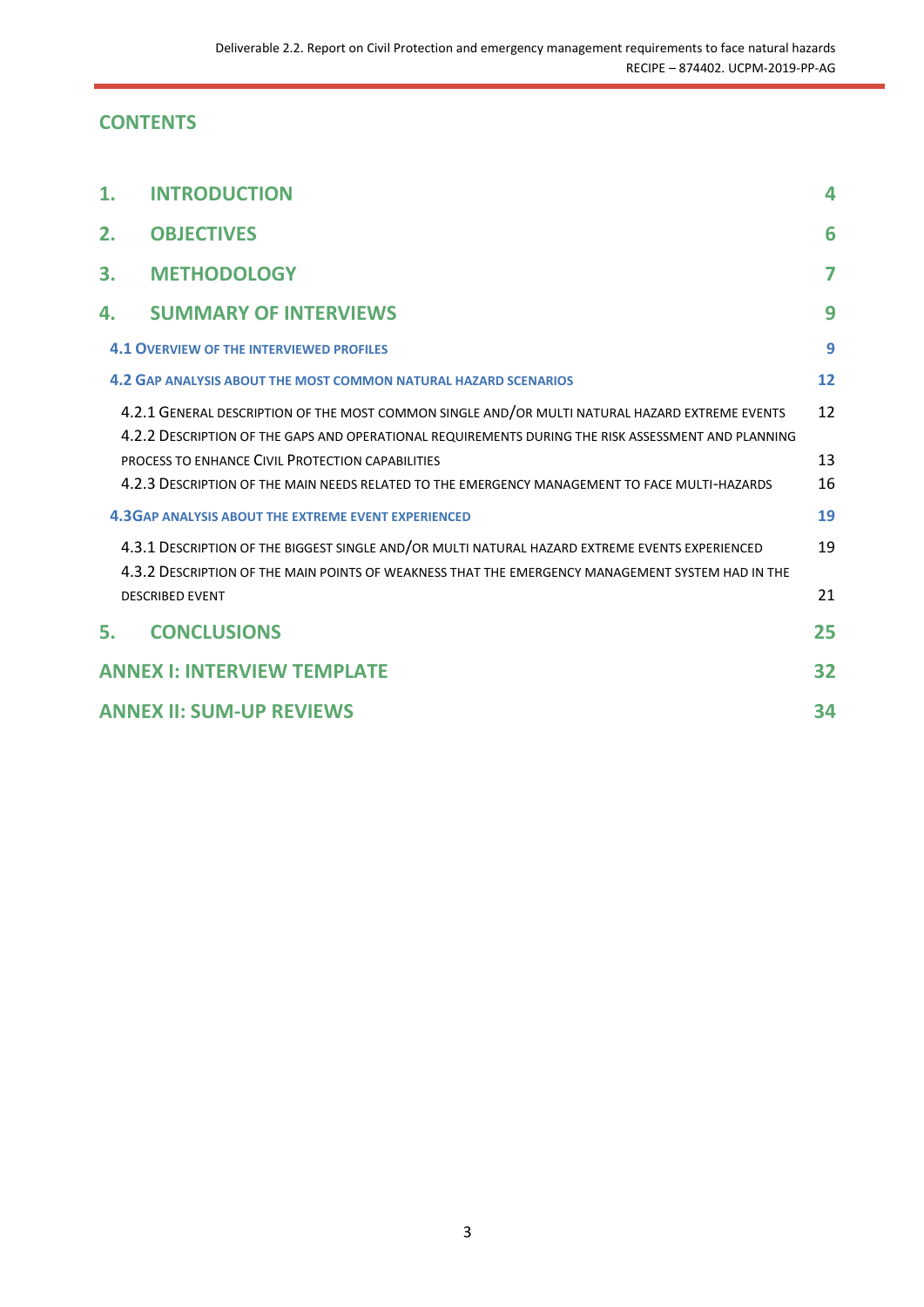# <span id="page-3-0"></span>**1. Introduction**

This report is part of the deliverables of the RECIPE project (**Reinforcing Civil Protection capabilities into multi-hazard risk assessment under climate change**) and corresponds to the deliverable 2.2 of task 2.2.

RECIPE is a two-year Prevention Project (January 2020 – November 2021) founded by the Civil Protection Mechanism of the European Commission (call identifier UCPM-2019-PP-AG), with the participation of 8 institutions from 5 EU countries:

- Forest Science and Technology Centre of Catalonia (CTFC), Spain (Project coordinator).
- Pau Costa Foundation (PCF), Spain.
- Civil Protection General Directorate of Catalonia (DGPC CAT), Spain.
- Forest Research Institute Baden-Wuerttemberg (FVA), Germany.
- CIMA Research Foundation (CIMA), Italy.
- Austrian Research Centre for Forest Natural Hazards and Landscape (BFW), Austria.
- Institute of Cartography and Geology of Catalonia (ICGC), Spain.
- Higher Institute of Agronomy (ISA), Portugal.

The RECIPE project seeks to develop operational recommendations and tools to reinforce Civil Protection capabilities into emergency management and risk planning of different natural hazards across Europe to address climate change impacts by using an integrated risk management approach and the exchange of lessons learned and best practices.

By means of putting together multi-hazards' expertise from science and practice of **wildfires, floods, storms, avalanches, rockfalls and landslides,** main impacts of climate change in risk management will be identified. The potential scenarios of unprecedented multi-risk events will be considered. The interactions between prevention-preparedness-response-recovery actions in projected climate change scenarios will be analysed with an active participation of practitioners and other users. Accordingly, Civil Protection requirements to face new risk management challenges about climate change impacts will be identified.

Based on the above, transferable guidelines will be edited to incorporate the projected multi-risk impacts of climate change into operational decision support systems (DSS) that are used for risk management. Complementary, specific operational tools will be developed at pilot site level for each natural hazard to reinforce Civil Protection capabilities. Participation of public agencies will be promoted from the beginning to achieve an end-user oriented focus. Results will be actively disseminated into Civil Protection systems.

Furthermore, the project's workshops will promote the knowledge exchange in the existing networks to reinforce European landscapes' resilience to natural hazards.

The project is divided in 5 work packages (WP) as follows:

- WP1 Management and coordination of the action.
- WP2 Framing Civil Protection requirements for integrated multi-hazard risk management.
- WP3 Impacts of climate change projections on multi-hazard risk management.
- WP4 Guidelines and decision support tools for integrate climate scenarios into risk assessment and planning.
- WP5 Publicity and project outcomes transference.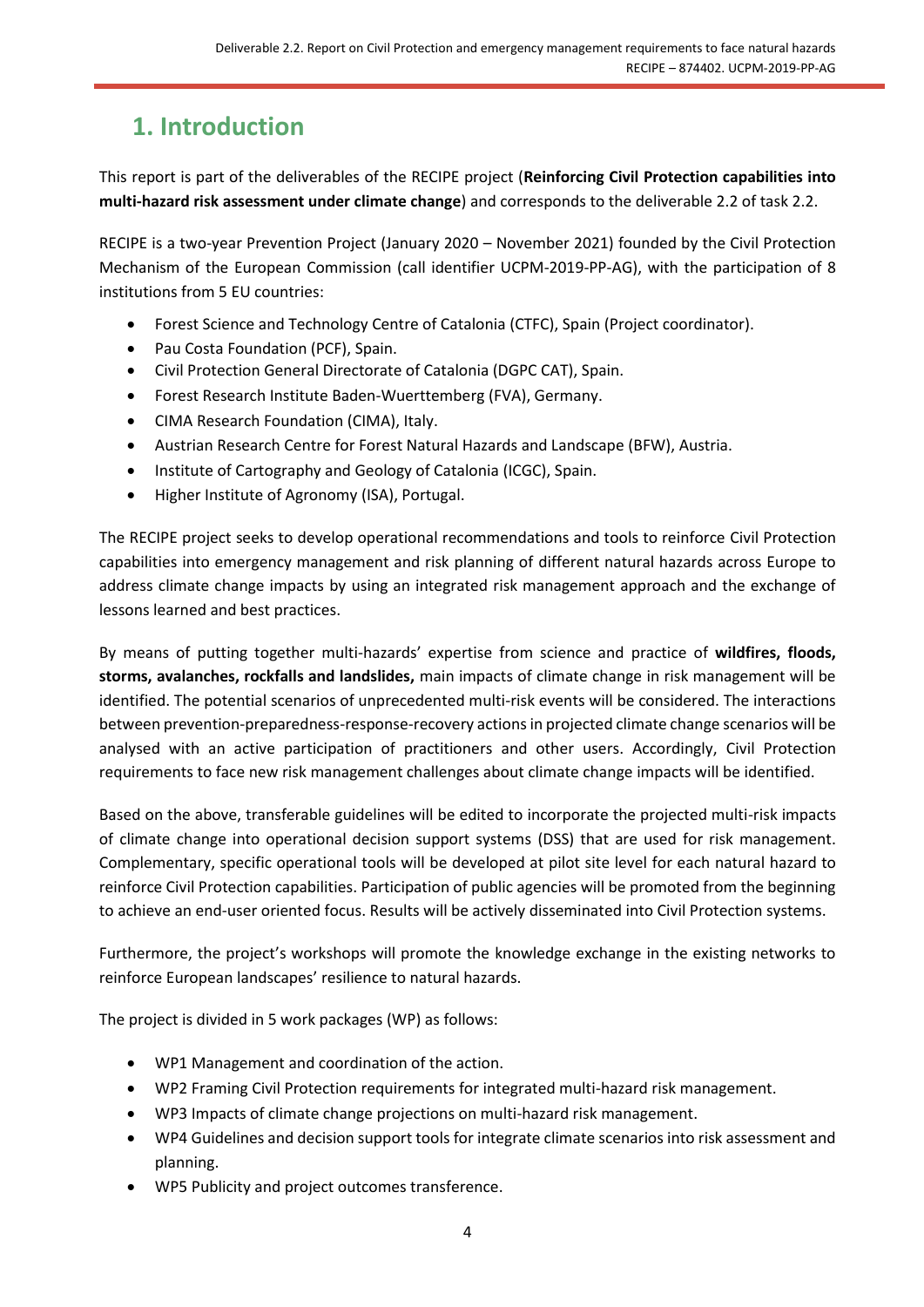Task 2.2 is part of the work package 2. This WP is composed by two tasks. On the one hand, a common understanding of risks components of the different natural hazards to address multi-risk integrated and cost-efficient risk management is defined (task 2.1 and deliverable 2.1). In the second task (2.2), a gap analysis to identify how to best enhance response capabilities into risk assessment and planning process has been carried out and are explained in the present report.

Emergency management needs to face single and/or multi-hazards have been identified in this task 2.2 with the expertise contribution from partners on the different natural hazards. The integration of data and operational needs from the Civil Protection and the emergency management perspective into risk planning enhancing the coordination between prevention-preparedness-response-recovery actions should serve to reinforce the integrated and cost-efficient approaches of Disaster Risk Reduction (DRR) strategies. Face-toface interviews with regional/national Civil Protection and other emergency management bodies have been carried out and finally summarized to extract the main needs and gaps. This task has only one deliverable which is the present report.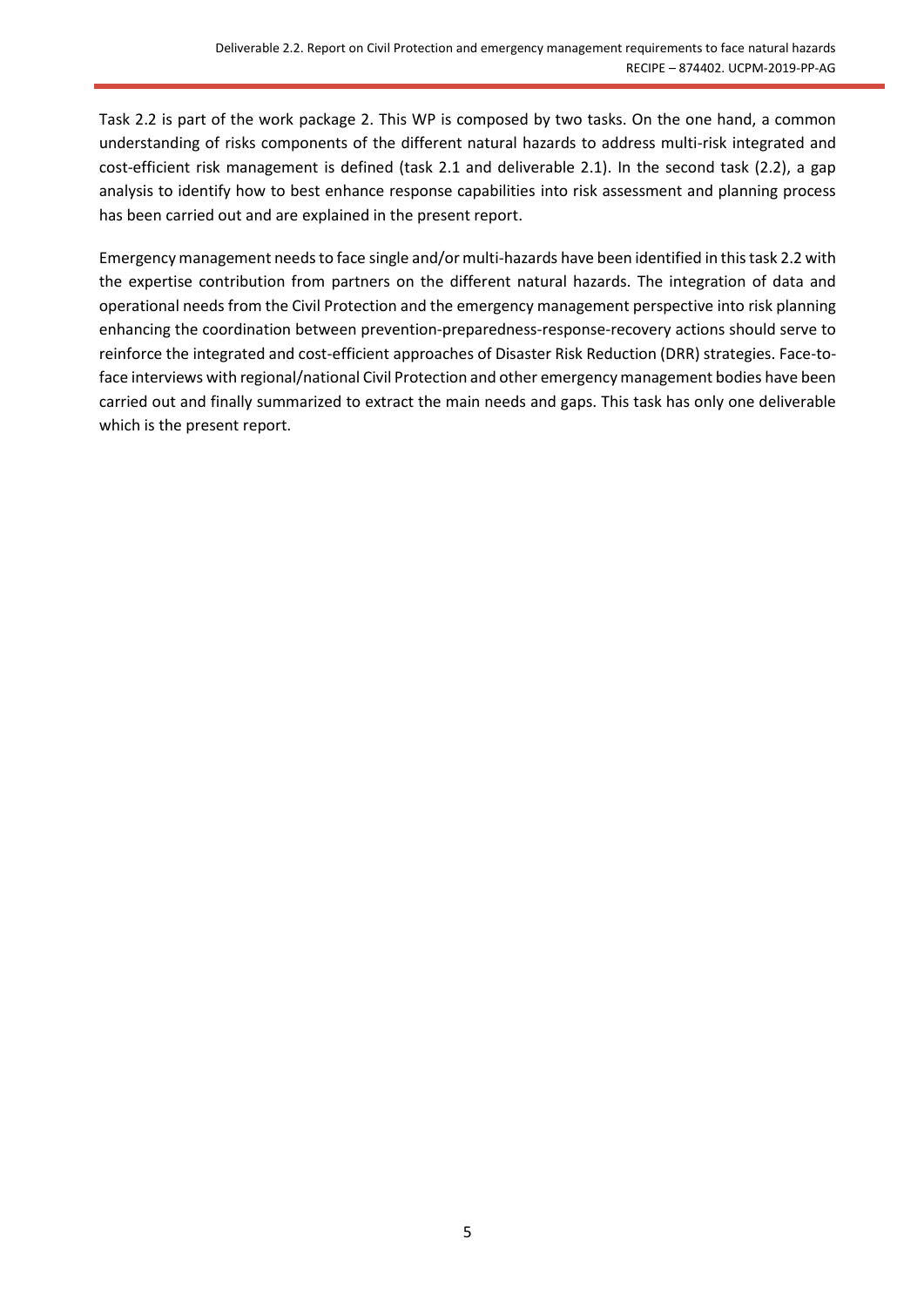# <span id="page-5-0"></span>**2. Objectives**

Task 2.2 seeks to identify the main gaps and needs during all the stages involved (i.e. prevention, preparedness, response and recovery) in the risk management process, with the aim to enhance the Civil Protection capabilities in extreme or unprecedent single or multi-hazard natural events in the context of a climate change scenario. It is done over the basis of an integrated and cost-efficient approach focussing potential cascade effects between prevention-preparedness-response-recovery actions into risk management.

Therefore, the aim of this task is to find out possible important improvements of the emergency management regarding these scenarios (i.e. extreme events in the context of a climate change scenario) arisen from the main weakness points during all the risk management process (e.g., identifying operational needs to facilitate emergency management that should be introduced into the prevention stage through data collection during the risk assessment and planning process).

These improvements may arise from very different fields, from technology to organization, and will be used in the next work packages 3 and 4.

In the WP3, a state of the art of climate change impacts on each natural risk and potential multi-hazard cascade effects will be done, focusing on best practical knowledge and transferable guides available at the decision-making level. Data collection will be complemented with a qualitative gap analysis with practitioners, about the challenges for the effective integration of climate change scenarios into risk management strategies (task 3.1). Once the risk situations are defined, data requirements for Civil Protection identified in this report will be re-evaluated, to face the projected climate change impacts (task 3.2).

In the WP4, the present results will be used to develop transferable guidelines for decision support tools to include the climate change scenarios into the risk assessment and planning, integrating Civil Protection requirements to fill the main gaps and improve the main weaknesses and needs of the emergency management. Moreover, these requirements will be considered as well along the operational tools' development in each case study<sup>1</sup> planned in the project.

More information about the results of this sequential process can be find in the corresponding deliverables and in the project website. The final Book of Guidelines capitalises the results of the sequence developed through different WPs.

 $1$  CIMA, Italy: Guidelines for flood and fire civil protection planning with participatory approach with an operational tool for collecting citizens monitoring observations in emergency situations.

BFW, Austria: Decision support for sustainable multi-hazard risks management.

FVA, Germany: Guidelines for a participatory crisis management plan to manage wind throw along roads.

ICGC, DGPC CAT Spain: Visualizer tool for managing emergency situation in case of high avalanche risk.

CTFC, PCF, ISA, DGPC CAT, Spain-Portugal: Support tool and guidelines for integrated risk assessment and planning for landscape and wild-land urban interface fires.

CTFC, ICGC, BFW, Spain-Austria: Protocol for wildfire and avalanche risk management in mountain areas.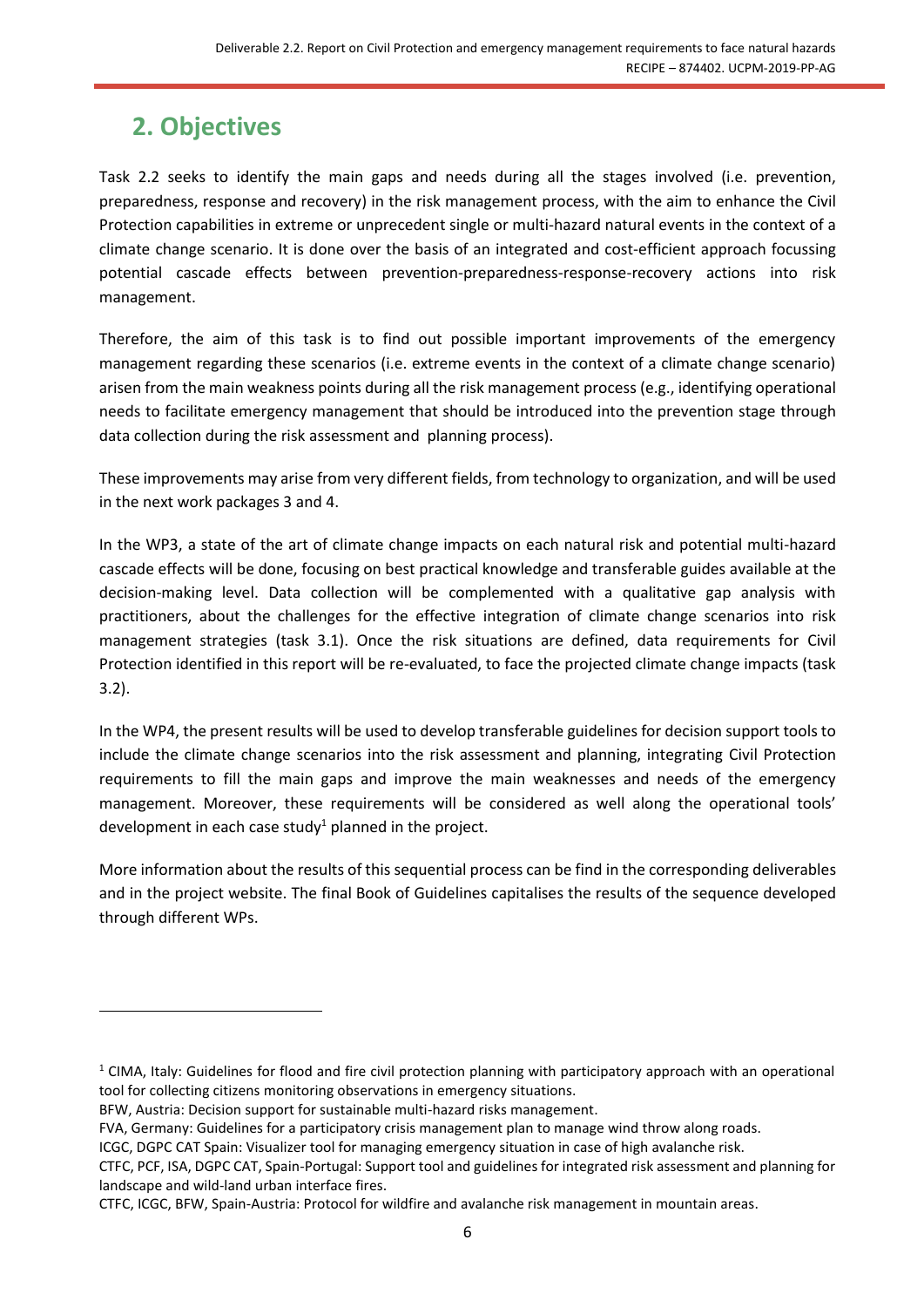# <span id="page-6-0"></span>**3. Methodology**

The methodology proposed to obtain the required information is based on the conduction of a series of interviews to the different organisms involved in the Civil Protection and emergency management itself. All the interviews were carried out following the same questions and template (see annex I). Each partner was the responsible for the interviews in its region or country. Afterwards, each partner filled a questionnaire to review the main points of the interviews they performed as a tool to help in the preparation of this report (see Annex II).

Each partner has some preference risk of expertise (as can be seen in Table 1) so their contributions are benchmarked in each of these fields. However, as many reported questions are related to different risks and many answers from interviewees are referred to different risks also, here it is offered a more integrated view in coincidence of the response needed from the Civil Protection part. Moreover, some of the partners also have expertise in other risks and interviewed to actors of a wider field of knowledge. Nevertheless, in next project actions is planned a further work of individualizing some ideas which could be very risk specific, analysing the operational requirements per each natural hazards.

The questions in each interview where sorted in three different parts:

- 1. Most common single and/or multi natural hazard scenarios each interviewed used to face.
	- These scenarios.
	- The general procedure.
	- The operational tools used.
	- The most important needs in terms of operational tools, data quality and integration.
	- The most relevant procedures and or inter-agency or multi-actor cooperation.
	- The actions that should be conducted in the prevention and preparedness stages to enhance the response capacity.
	- The use of cost-efficiency criteria.
	- The use of post-event improvement protocol.
	- The level of involvement of the exposed population and stakeholders along the risk management process.
- 2. Extreme event experienced:
	- Biggest natural hazard experienced (situation, tools used, data, resources, etc.).
	- Main weakness points of the emergency management during this event.
	- Best practices used during this event.

It needs to be mentioned that these interviews where performed together with the interviews for the task 3.1 to avoid interviewing the same actors twice.

From all these questions each partner has summarized their interviews following the next questions from the sum-up review:

- 1. Gap analysis about the most common single and/or multi natural hazard scenarios.
	- 1.1 Description of the interviewed general profile.
	- 1.2 General description of the most common single and/or multi natural hazard extreme events (with special attention to cascade and trigger effects.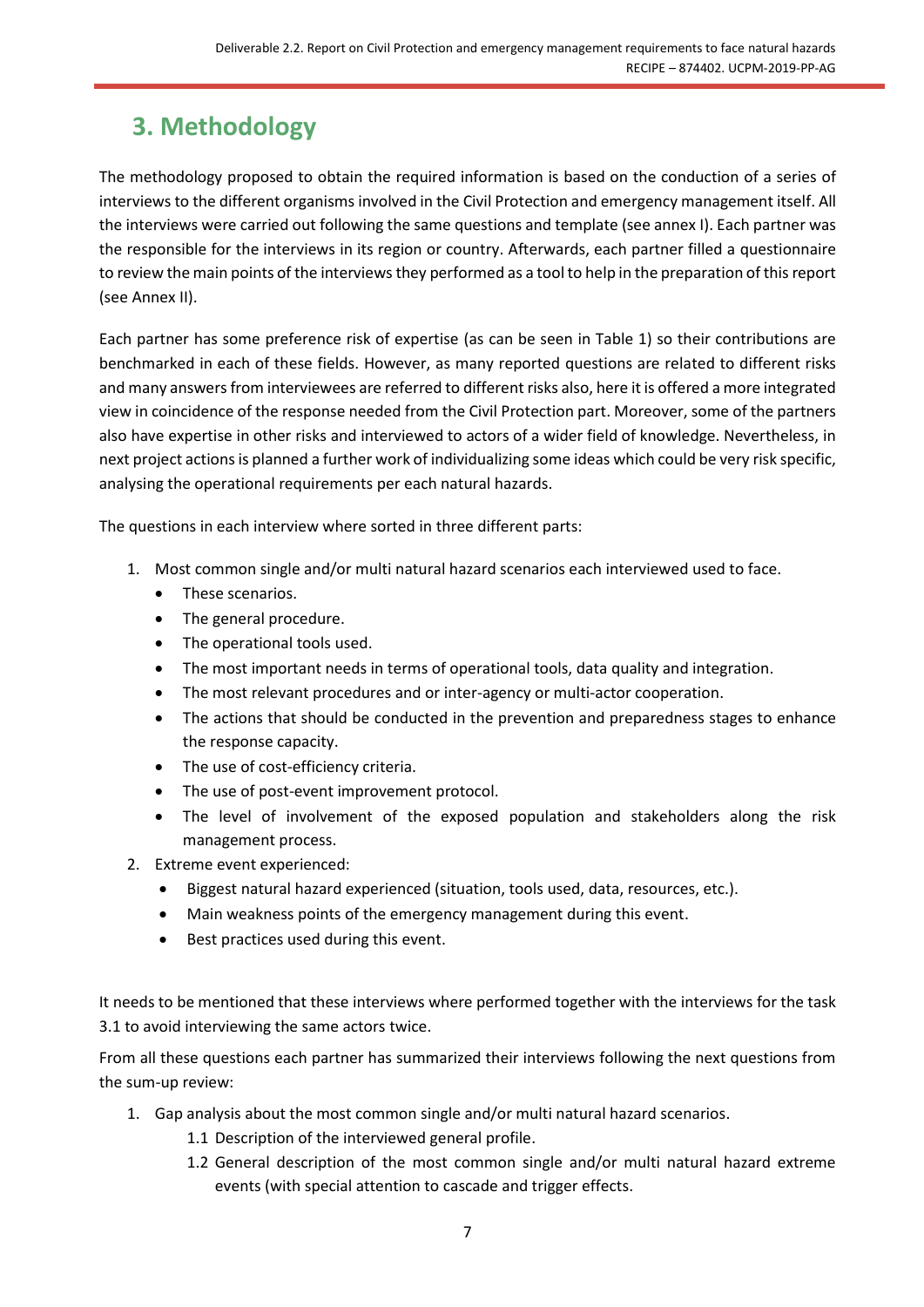- 1.3 Description of the gaps and operational requirements during the risk assessment and planning process to enhance Civil Protection capabilities.
- 1.4 Description of the main needs related to the emergency management to face multihazards (integration of data, operational needs, DSS tools, etc., considering cascade effects between prevention-preparedness-response-recovery integrated approach under costefficient criteria).
- 2 Gap analysis about the extreme event experienced.
	- 2.1. General description of the biggest single and/or multi natural hazard extreme events experienced.
	- 2.2 Description of the main points of weakness that the emergency management system had in this event.

In order to reach the objectives of the current report, all this summarized information coming from each partner (so different countries, regions and natural hazards expertise) has been gathered together in the next chapter, sorted by issues (following the structure of the described sum-up review) and highlighting the most relevant assertions. All sum-ups are available in Annex II.

It needs to be clarified that it has been observed some discrepancies around the place where the different parts of the information from each sum-up review need to be embedded in this report. So different partners have considered to put the same kind of comments in different places. It may be reasonable since many issues are related and sometimes is difficult to separate each part of the emergency management process.

Consequently, within Conclusions (chapter 5), all needs, gaps and improvements has been mixed in an effort to organize all the interesting ideas found in the interviews in a synthetic manner. Results have been organised through cross-sectoral components or risk management within DRR strategies considered in the methodological frame of RECIPE as follow:

- **Risk governance and policy**: The corresponding regulations and a public-private multi-actor governance framework for regional/national DRR strategies.
- **Risk assessment, mapping, and planning tools**: Comprises the assessment of risk level (e.g. through modelling, mapping or qualitative surveys); identification of underlying causes of the driving hazard, exposure and vulnerability; and risk planning tools.
- **Emergency management and response capacity**: Considers all actions related to the protection of people, goods and environmental services, and the organisation of the emergency services during the event.
- **Technical measures**: The corresponding mitigation measures at technical level.
- **Risk culture and communication**: Refers to actions promoting risk awareness and participation of exposed population in mitigating risk under the general framework of risk culture.
- **Recovery**: Recovery and post-disaster management initiatives (e.g. from assessment of lessons learned to recovery plans).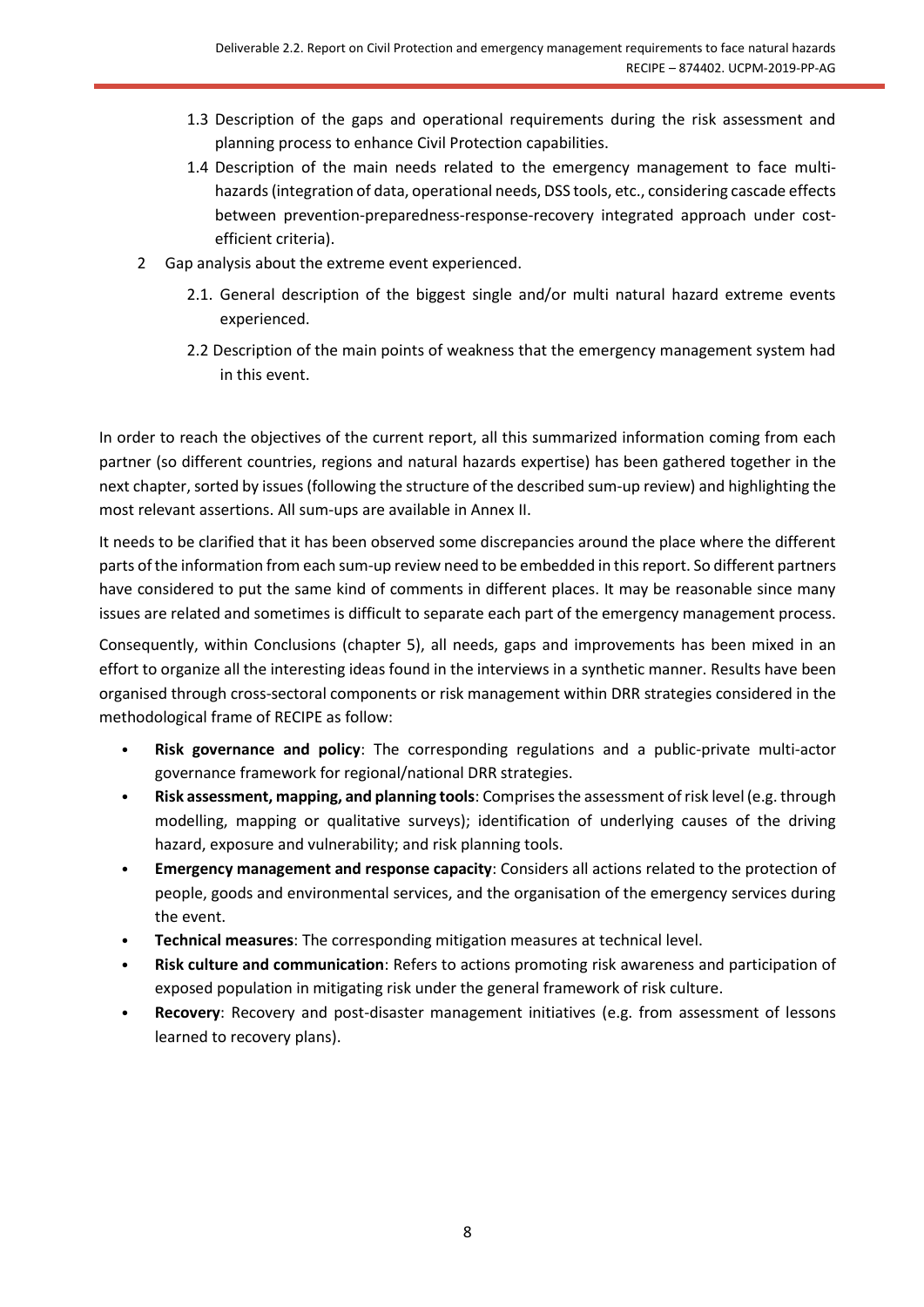# <span id="page-8-0"></span>**4. Summary of interviews**

In this chapter there is a summary of the main ideas arisen in the interviews.

# <span id="page-8-1"></span>**4.1 Overview of the interviewed profiles**

In this point there is a general description of the interviewees as a base to support the comprehension of the next chapters.

| <b>Country</b> | Partner/s                    | <b>Risk analysis developed</b><br>within RECIPE | Nº of interviews |
|----------------|------------------------------|-------------------------------------------------|------------------|
| Germany        | <b>FVA</b>                   | <b>Storms</b>                                   | 6                |
| Austria        | <b>BWF</b>                   | Landslides and rockfalls                        | 11               |
| Italy          | <b>CIMA</b>                  | Forest fires and floods                         | 17               |
| Spain          | PCF, DGPC CAT,<br>ICGC, CTFC | Forest fires and<br>avalanches                  | 8                |
| Portugal       | <b>ISA</b>                   | <b>Forest fires</b>                             | (Postponed)      |

The overall number of interviewed experts is 43 as can be seen in the next table.

*Table 1 – Number of interviews per each institution*

**FVA** conducted 4 interviews at different administrative and geographic levels, covering different stakeholder groups and levels of management (from Section President to Technical Advisor). The institutions are the following:

- The DKKV is the national platform for disaster prevention in Germany. It is an intermediary to international organisations and initiatives active in the field of disaster prevention and serves as competence centre for all questions of national and international disaster risk management.
- The **BBK** is the Federal Agency for Civil Protection and disaster risk reduction. As a subsidiary of the Federal Ministry of House Affairs it has a central organisational element working to ensure the safety of the population, combining and providing all relevant tasks and information in a single place.
- The **Regional council Freiburg** constitutes the higher emergency authority. It oversees the work of emergency authorities at district level and coordinates and advices during cross-district extreme events. It has operational competences for nuclear safety only.
- The **City and Rural District Karlsruhe** are two typical districts within the Federal State of Baden-Württemberg, Germany. The **District Fire Service** oversees and coordinates the operational Civil Protection of the firefighting service in the municipalities.

Consequently, there is a high degree of geographical representativeness and a wide range of responsibility.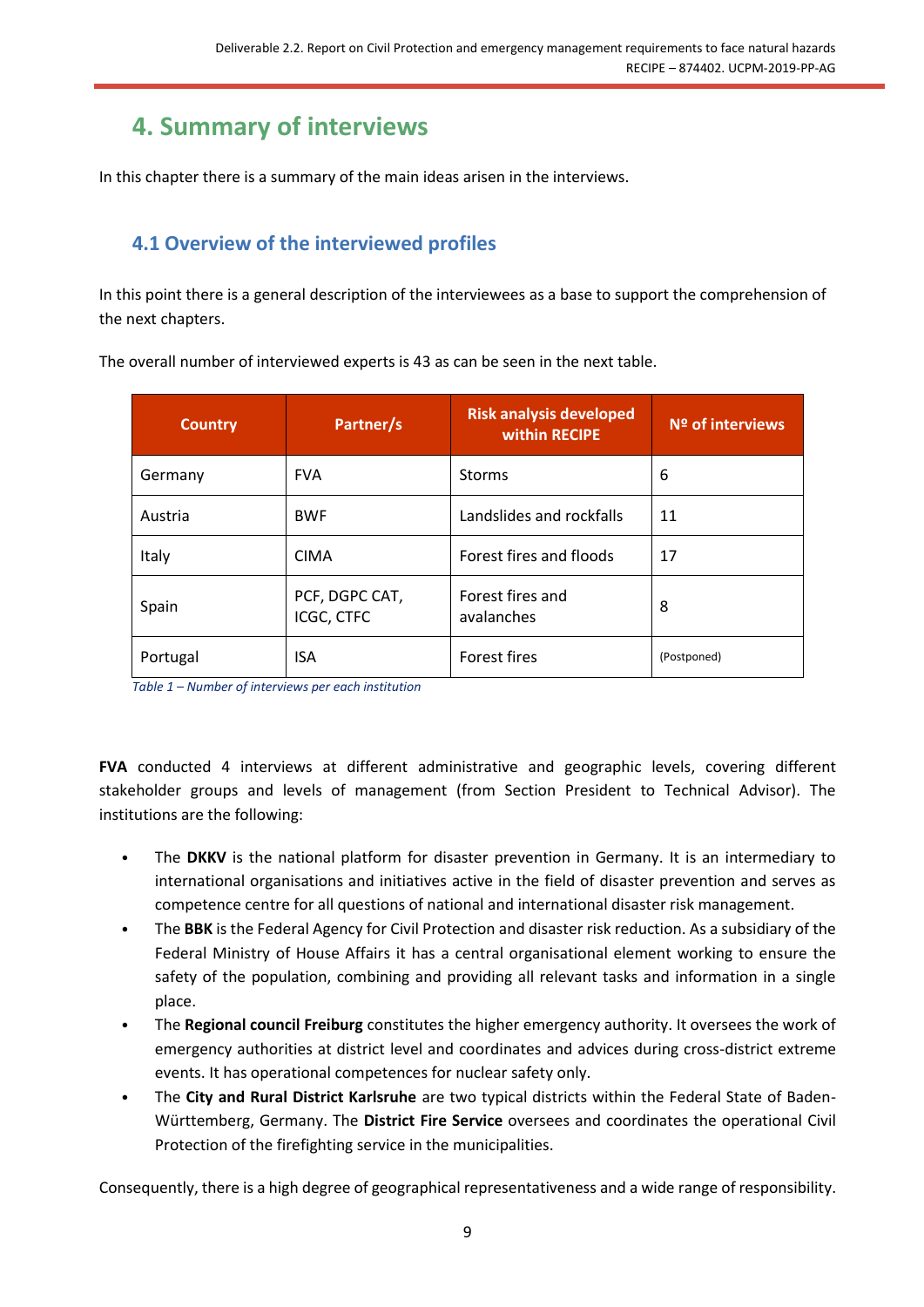**BFW** conducted 11 interviews to relevant actors in natural hazards and disaster management with regard to the processes of landslides and rockfall, the issue in which BFW has its expertise. They cover different levels of the managing process, from representative of fire brigades and Civil Protection to political decisions-makes. In Austria planning and executive activities are managed together. This indicates unclear distributions of competences for the assessment of damage disposition and the provision of preventive planning bases. The stakeholders interviewed were most frequently involved in flood events. Anyhow, rockfall and landslides also play a major role in their area of responsibility. In addition, large slope movements, surface water runoff, high winds, fire, snow load and ice smoothness are also mentioned as areas of application.

**CIMA** conducted 17 interviews at different administrative and geographic levels, covering different stakeholder groups and levels of management (some mayors but mainly technicians). They include Civil Protection technicians from the National Department of Civil Protection with expertise in floods and fire (respectively), municipal mayors and technicians of local Civil Protection, Civil Protection technicians from the (Liguria) Regional Sector of Civil Protection with expertise in floods and forest fires, experts from the regional department of agriculture, tourism, training and work policies in the internal areas, forest fire fighting, foresting, parks and biodiversity. The majority are involved in planning, prevention and preparedness duties rather in the operational emergency management.

It has to be mentioned that in Italy, each region has a high degree of autonomy in this issue. They regulate the organization of Civil Protection systems, ensuring the implementation of the procedures for the preparation and implementation of activities aimed at forecasting and preventing risks, managing the regional operating room (also aimed at information exchange with the Department of Civil Protection, Prefectures and Municipalities), managing the regional mobile deployment resources including also the volunteer organizations, organizing training activities in the field of forecasting, prevention and management of emergency situations and in general aimed at raising awareness on Civil Protection matters.

The degree of representativeness in these series of interviews is very high because the amount and the coverage of all geographic levels.

In the case of Spain, local partners coordinated to conduct the interviews, tackling main emergency bodies in the target region of analysis of Catalonia.

**PCF** conducted 2 interviews from the Catalan Fire and Rescue Service (CFRS), so with expertise in wildfires. They hold different levels of responsibility but with a high degree of technical expertise. One mainly deals with the management of the command and control central room and communication and use of technological tools to communicate and monitor operations in the field. The other interviewed is more wildfire oriented, being a wildfire analysis and assessment specialist.

**CTFC** conducted 1 interview from the Catalan Civil Protection (DGPC CAT) body. The representative works, with a mid-level responsibility, coordinating the global strategy from a local perspective, giving support to the territorial coordination of the different operational corps and local stakeholders, programming the operative resources and their dimension for the Civil Protection actions and coordinating the logistic actions in case of emergency.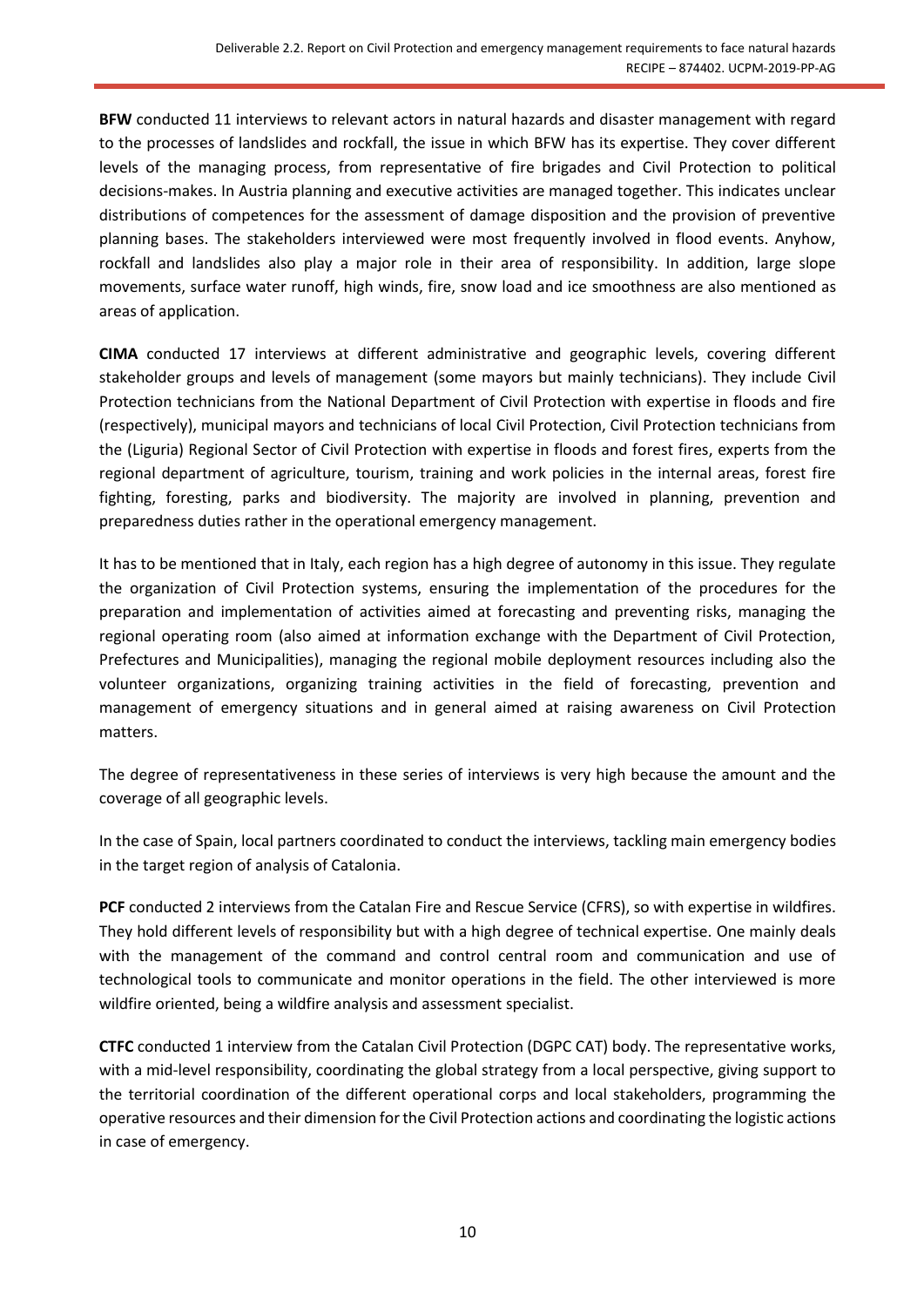Finally, **DGPC CAT** conducted 5 interviews, all within the Catalan Civil Protection body and all with mid-level or high responsibilities. Their role is related to planning, operational emergency management, development of technology and communication, so they cover a wide range of fields.

In relation to the interviews performed by the Spanish partners, it has to be highlighted that all are from Catalonia and covers different bodies related to the Civil Protection and emergency services from the regional government. It needs to be mentioned that in Spain each region has a high degree of autonomy in relation to the emergency management, although there is a basic regulation at the country level that all regions must follow. In the particular case of Catalonia, it has its own emergency management bodies for fire and rescue services, police, health emergency service, forest officers, Civil Protection and institutions for risk management in some natural risk (hydrology, meteorology and geology).

On the other hand, municipalities play a very important role although only Barcelona holds its own fire department, many of them holds local police and all have a high degree of autonomy in emergency planning. However, regarding natural emergencies, the management is performed at a regional level because the Catalan administration holds the resources and only in case of an emergency affecting other autonomic regions or in case of non-manageable dimensions there would a coordination from the Spanish administration.

As a conclusion, the number of interviews seems quite high and seems enough to draw a picture of the current needs, improvements and weaknesses in relation to Civil Protection and the emergency management. Obviously, it has to be pointed out that each country has different organizational schemes implying different degrees of autonomy for the regions and municipalities.

Finally, a question needs clarification. Due to internal and external organisational matters, the important contribution of the ISA (forest fires) and ICGC (avalanche risk) to this task will be considered along the next project steps and included within the WP3 and 4 analysis as well.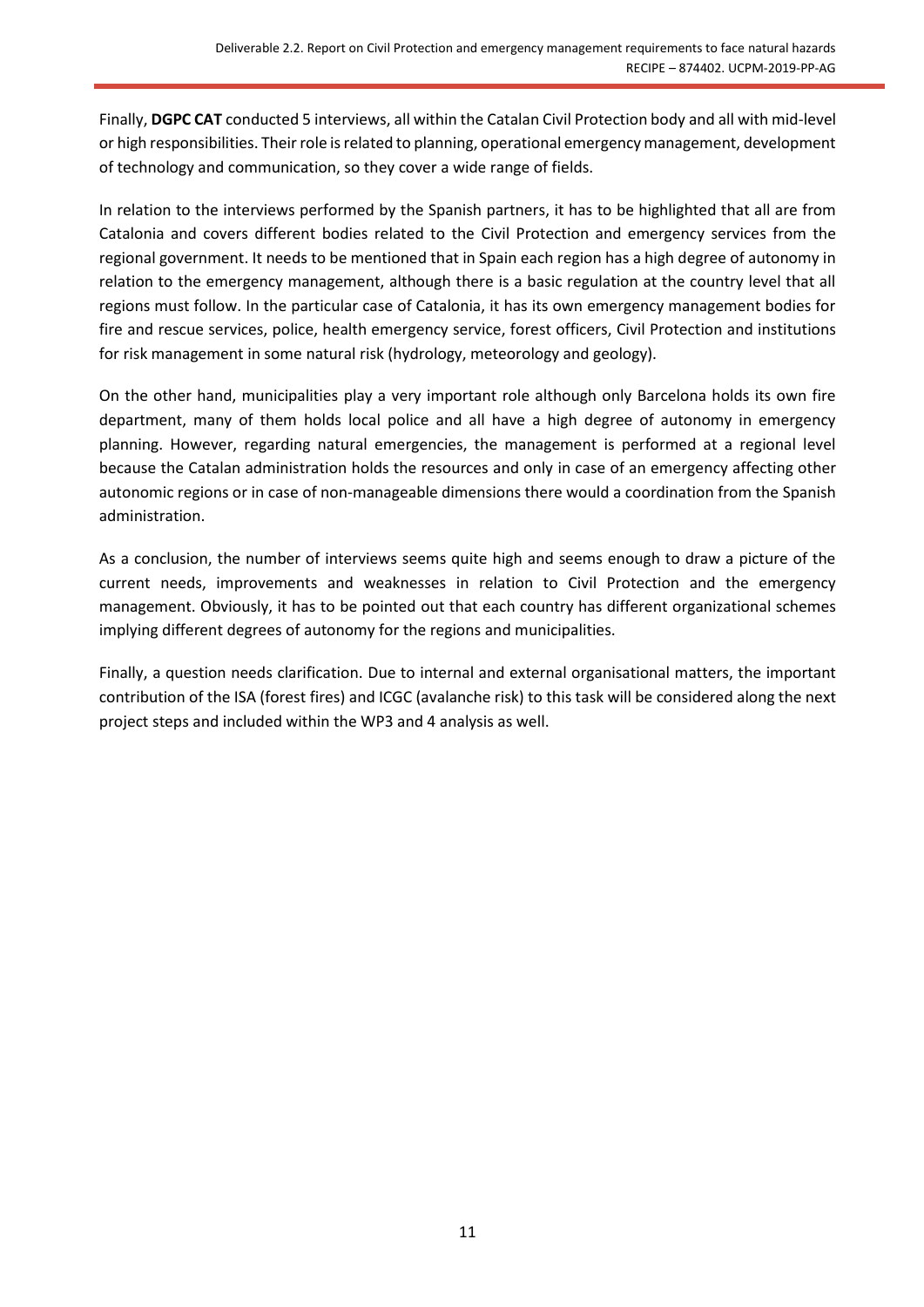# <span id="page-11-0"></span>**4.2 Gap analysis about the most common natural hazard scenarios**

In this point, there are three parts:

- A description of the most common natural hazards scenarios (single or multi-hazard).
- The improvements identified for the risk assessment and the planning process in these events.
- The improvements identified in the overall emergency management process in single or multihazard events.

# <span id="page-11-1"></span>4.2.1 General description of the most common single and/or multi natural hazard extreme events

**FVA** differentiates between winter and summer conditions. The most common natural hazard events during the winter are storms, flooding and torrential rain events.

Multi-hazard events occur mostly as a combination of the latter, when there are abrupt changes in weather and temperatures, leading to increased and sudden snowmelt in combination with heavy precipitation. These trigger flooding and soaked grounds, which can lead to landslides in steep terrain. Moreover, in combination with a storm event, blown trees can block streams, increasing the risk of flooding and limit access to affected areas.

On the other hand, during summer months, the most frequent events are local storm cells that can cause extreme wind speeds and heavy rainfall leading to flash floods. This is the most common emergency scenario caused by natural hazard event. Drought and heatwaves lead to drier conditions in forests and an increasing forest fire danger. In case of forest fires, it is mostly air pollution that causes problems for the general public.

**BFW** reports many different cascade effects related to landslides, floods and storms:

- The impact of landslide masses into the receiving water (blocking rivers with the danger of dam breakage scenarios).
- The blocking of channels as a result of rockfall events.
- The developing of mud/debris flows from landslides masses.
- The blockings caused by wild wood fallen after high winds.
- The increase of landslides, rockfalls and avalanches caused by high winds or forest fires.
- The increase of soil erosion due to insect pest weakening forests (loss of forest cover and soil protection).
- The increased surface runoff after long periods of dryness.

**CIMA** reports that the most common natural hazard events are floods (river floods and flash floods) and forest fires (but in recent years much less), sliding landslides and storms. At national level forest fires are characteristic of the summer and spring and at regional level they are characteristic of the summer and winter. They also include WUI (Wildland-Urban Interface) fires. Nevertheless, at regional level (Liguria region), Civil Protection technicians from Regional Sector of Civil Protection mark the hydrogeological risk as the most frequent.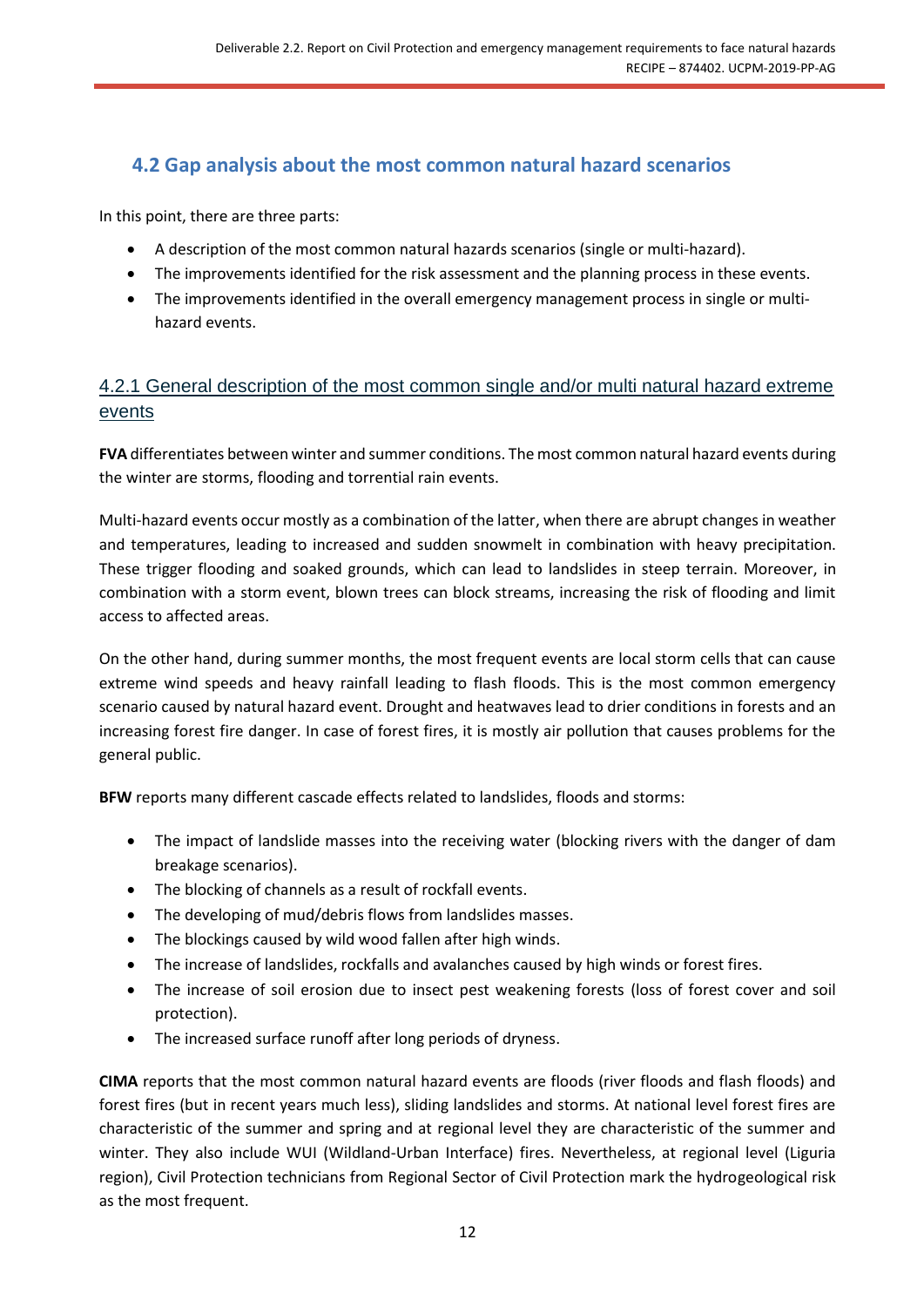In some circumstances, multi-risk events with cascading effects occurred (e.g. seismic landslides, forest fires favoured by drought conditions, or landslides and floods favoured by the effect of forest fires). The interviewed highlighted that the consequences of a forest fire can in fact exacerbate a hydrogeological risk scenario; however, there are few studies at regional level and does not represent a real emergency management issue.

PCF reports that flooding and forest fires are the most common natural hazards that the Fire Service deal with. In regard to wildfires, Pyrenees host fires during winter and early spring thanks to low relative humidity, while the rest of the territory has summer as the worst fire season because of the high temperatures. Wildfires have a large impact in Catalonia, however, in terms of human fatalities, flooding and wildfires have a similar impact.

As is reported by other partners, the most common trigger effect pattern are wildfire events followed by flooding. When vegetation burns, the terrain losses a part of its capacity to absorb the water from the rain, thus, rain has the potential to cause flash flooding because of the water run-off. A common trigger effect pattern is a wildfire threatening properties, large chemical industries, communications, etc. It is very important to know that when the CFRS faces a large emergency, it absorbs a lot of resources for other small emergencies and can facilitate that a small emergency become a large emergency.

**CTFC** develops the effects of intense river flood and snowfall events affecting large areas with thousands of citizens and critical infrastructures involved, which seems to be more frequent in recent years. Among others, along the interview is discussed the cascade effects of such a large events and the multi-emergency situations created. Also forest fires events are considered, and how extreme events are forcing more and more to the confinement/evacuations of the population.

**DGPC CAT** summarizes that the most common natural hazard extreme events faced by Civil Protection are floods, flash-floods and wildfires. Floods and flash-floods cause the main of the personal damages, whereas forest fires cause the main damage to the environment. It seems that large wildfires are less frequent in the last years than in the past and, besides, heavy winds are more intense and frequent. It is also mentioned snow falls and heat weaves. All these phenomena are, apparently, related to climate change.

Regarding the trigger effect pattern, wildfires and heavy winds increase the severity of floods due to the loss of forest cover protection. Besides, natural hazards may threaten chemical factories (it is known as NATECH, technological accidents triggered by a natural hazard or disaster which result in consequences involving hazardous substances).

# <span id="page-12-0"></span>4.2.2 Description of the gaps and operational requirements during the risk assessment and planning process to enhance Civil Protection capabilities

**FVA** reports that the structure of Civil Protection and emergency management services in Germany are much localized, so municipalities are responsible for the main duties. Only when the extension or the intensity of an events exceeds the local capacities the next level is activated (next level represents district, region and state). Although this system works well there is room for improvement in relation to the management of the equipment (e.g. building a more comprehensive and user-friendly database for all the shared items). They also explain that self-help and general resilience of households should be promoted.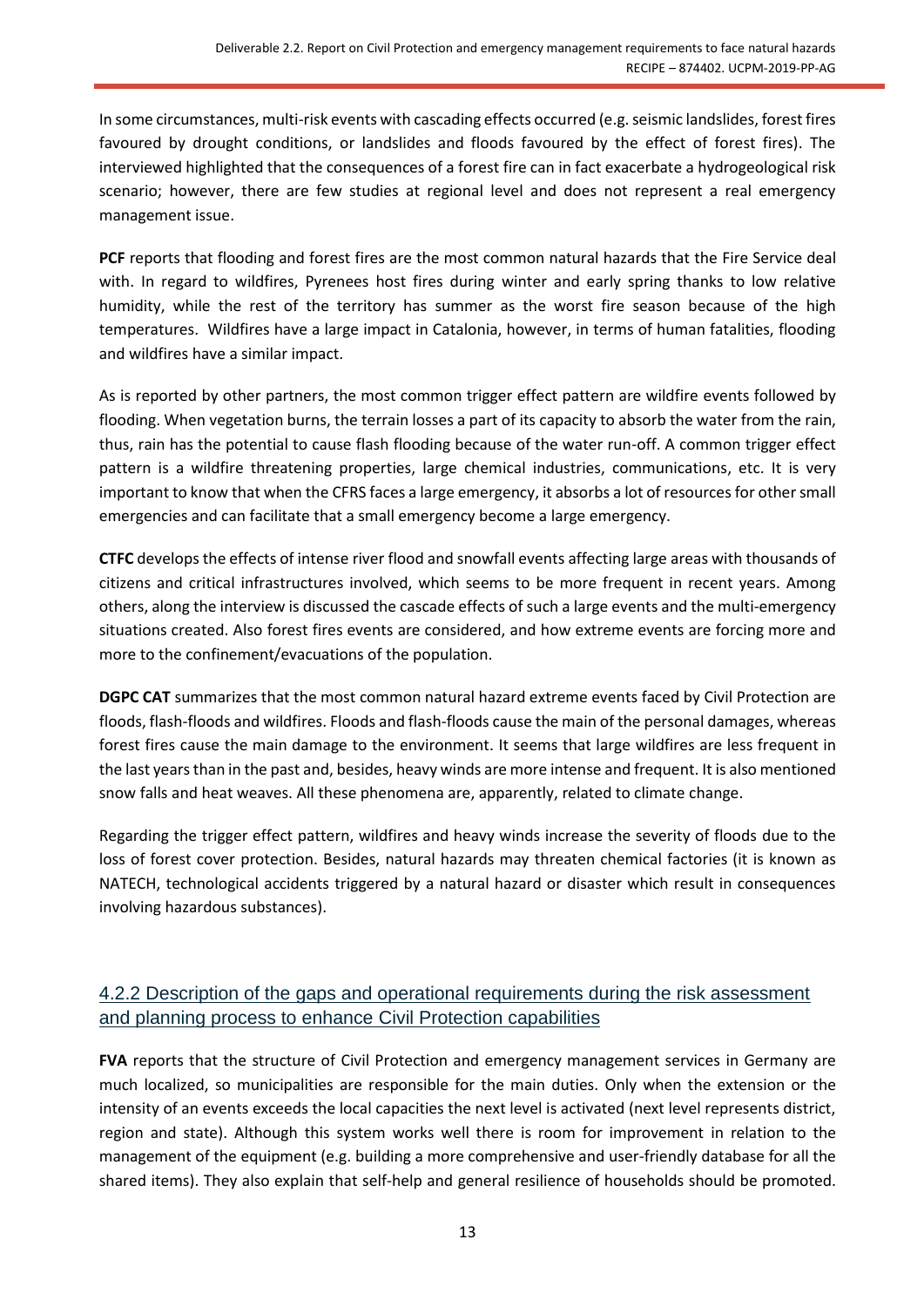Finally, they identified a needed improvement which is the monitoring (forced by law) of the results of the risk analyses performed annually in order to identify gaps.

**BFW** explains that there is no risk planning in Austria although it would be necessary. In addition, the only available tool is a hazard mapping which is only available in a rather large-scale for landslides and rockfalls (so it should be more useful in a more local and precise scale). It is also mentioned the necessity of frictionless flow of information and the crucial contribution of the weather forecast in a small-scale. In addition, the next improvements are highlighted:

- Monitoring (only possible for already well-known landslide slopes).
- Early warning systems (although not yet matured and associated with the risk of false alarms).
- More transparent distribution of tasks between the various levels of deployment (local state federal).
- Better interaction between blue-light organisations, experts of risk assessment and damage prevention (emergency technical measures).
- Development of best practice examples.
- Improvement of alarm plans.
- Creation of reserved areas (e.g. for deposition of bed load material).
- Strengthening risk awareness (among the emergency services, authorities and population).
- Communication of the residual risk.
- Rising awareness of the administrative units and operational staff.
- Increasing the political support (financial resources).

From the side of **CIMA**, in relation to the local administration, it is observed the low level of involvement of stakeholders during the planning process. It could be useful to generalized the use of debriefings.

Regarding the national level, the following improvements are identified:

- Strengthening the Civil Protection planning.
- Improvement of the risk scenario and events knowledge.
- Increase the information given to the population.
- Improvement of the exchange of information between the various stakeholders involved in risk management for better coordinating all activities, also taking into account the private stakeholders as essential service providers for Civil Protection actions.
- Increase the use of the new technologies, useful for mapping the different stakeholder/bodies/ agencies that operate simultaneously for risk managing.

In addition, they assess that the involvement of the population at local scale should be improved also, with systematic participation during the planning and risk assessment process. They highlighted the importance to inform the population of the risks they are exposed to and the self-protection actions they should take. Moreover, the involvement of the population during the response stage should be organized in a systematic way.

The analysis of a post event at national level - in the case of particularly intense and significant hydropluviometric event – consists of a report ("event report") drawn up by the Service, concerning the meteorological forcing of the event, its hydro-pluviometric features, the impact on the territory and the "residual risk scenarios" and eventually in a field technical investigations aimed at ascertaining the effective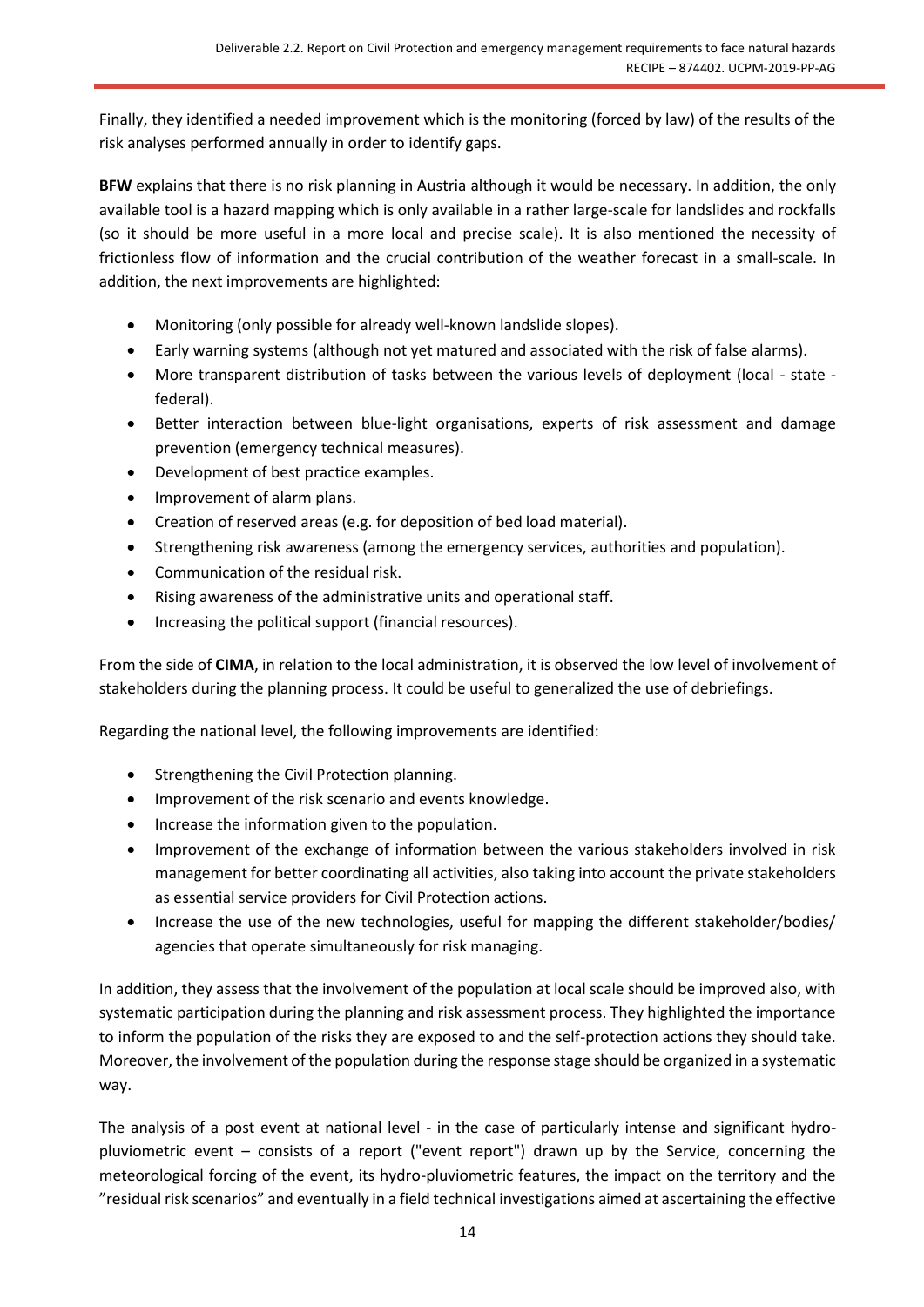impact on the territory, assessing residual risk scenarios and verifying the existence of the conditions for the declaration of state of emergency.

At a regional level, no post-event lesson learned protocol are established in a systematic manner. Even at this level, the involvement of the population and stakeholders during the planning process is identified as a needed improvement, as well as the communication with citizens.

PCF marks that the Catalan Fire and Rescue Service do not currently has enough capacity to carry out all the wildfires prevention actions needed and the percentage of actions done compared to the actions that should be done is very small due to the lack of resources. It seems there is a room for the development of new decision criteria based on global cost-benefit balances although they have already developed a unit for strategic management (GRAF) which is driving in this direction. Regarding the involvement of population, they explain that educational and training programs for society (Firewise, Safer together, Preparedness Day, etc.) can enhance community preparedness. They asses that successful cases should be more disseminated and replicated in other areas. Additionally, they assert that it is also important to have tools able to plan actions with enough time, especially cartographic tools allowing the visualization or modelling the consequences of certain actions in advance.

In the interview conducted by **CTFC** remarks the importance of having high quality data about the available logistic resources present in the territory.

Normally this data is collected in the "Catalogue of Municipality Resources" (by law) which is updated every 4 years. Nevertheless, not always is exhaustive enough. Moreover, it could be useful to have a visualizer tool that collects all data of municipal resources and thus all the information in one DSS.

Regarding the involvement of the population it is mentioned again the importance of the communication with citizens to rise their awareness and increase their self-protection capacity, and the necessity to change their mind about the capacity of the administration in solving problems and the need to collaborate. It is stated that de Civil Protection is still under development and that much support in prevention and preparedness is needed.

From the **DGPC CAT** side, it is reported some gaps and operational requirements during the risk assessment and planning process listed below, some are coincident with other partners:

- Raise public awareness (about the risk they are exposed to, the planning tools they may access, etc.) through local leaders will help to implement some measures, especially in prevention and selfprotection.
- Stronger Civil Protection measures in urban planning during the prevention stage will avoid dangerous situations.
- Improve forest management for fire prevention (fuel management, prescribed fires, etc.).
- Improve the risk analysis, especially regarding the local characteristics and effects, specific scenarios and, most importantly, the location of the most vulnerable and problematic spots in a data base fed by municipalities.
- Start a continuous training system for all the operative groups (fire fighters, police, emergency health, etc.) to improve the interaction (coordination) and reliability. It should bring an improvement of the coordination, knowledge between operative groups in order to avoid duplication of tasks and clarify responsibilities.
- Implement warning systems for the general population.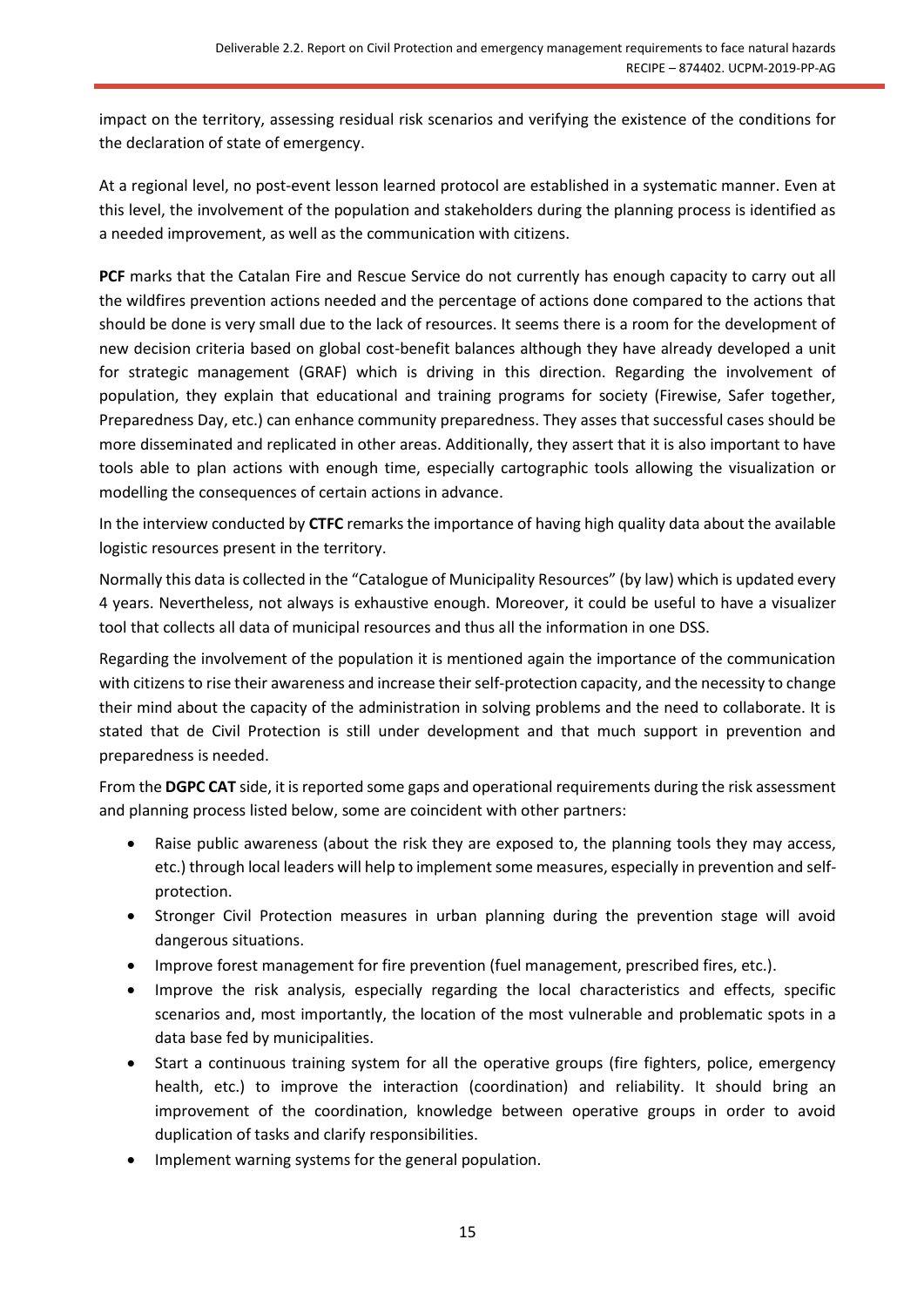- Develop and implement more standards and protocols in relations to the improvement and quality assurance in the planning and operational process.
- Increase the involvement of the population and stakeholders creating new work forums (though a daily base and active mechanism) which allow to detect needs in each field, getting their concerns, how they may be affected and offering them the opportunity to participate in the emergency management to create synergies.
- Local information should be transferred to the regional level to be integrated in the regional plans, because it is very difficult to know the local characteristics of each risk and municipalities are may hold this knowledge. It is important that municipalities to detect possible situations difficult to be managed (especially the vulnerable elements in their territory) and be transferred to the regional level for further analysis and planning. At the same time, plans should be more truly accessible for the general population.
- Use of indexes to assess the performance and assess whether the taskforce and resources are enough.
- More support to small municipalities from other superior administrations (e.g. a compulsory position of a technician specialized in Civil Protection for each group of municipalities, the so called "comarca" or county), during the planning and implementation processes.
- Increase practical training to better know what to do in case of an emergency.
- More investment in planning and prevention and less in urgent and immediate needs will save money, especially with long-term spending schemes and investments.

# <span id="page-15-0"></span>4.2.3 Description of the main needs related to the emergency management to face multihazards

**FVA** reports that the main needs are communication and improvement of data availability and applicability. Digitalization and data availability are emerging issues which needs more support, especially to overcome legal and financial obstacles. Although it does not seem a need to be solved it has to be highlighted that there is a lack of cost-efficiency criteria for emergency decisions. Some specific needs are the next:

- Data base with overview of available equipment within state.
- Standardization of data formats for emergency classification across Germany: There is no standard or uniform data format which would allow generating a nationwide overview (e.g. on climate change related emergency cases), nor is there a central focal point that collects and assesses this data.
- GPS equipment in emergency vehicles.
- Education and training faces challenges related to knowledge transfer and experience sharing and development. It should include new types of disasters. This needs practical training as it is not enough with written and generic instructions and guidelines.

From the side of the **BFW**, they mention staff as the most important operational tool. Also weather forecast, severe weather warning systems, IT-supported systems (simulation programs, GIS, elevation and terrain models, precipitation radar data and laser scans, alarm plans, communication) and heavy machinery. They do not have any cost-efficiency criteria in decision-making in some vital questions, although there are some already in use for other issues (less urgently needed for protecting of lives and restoring protective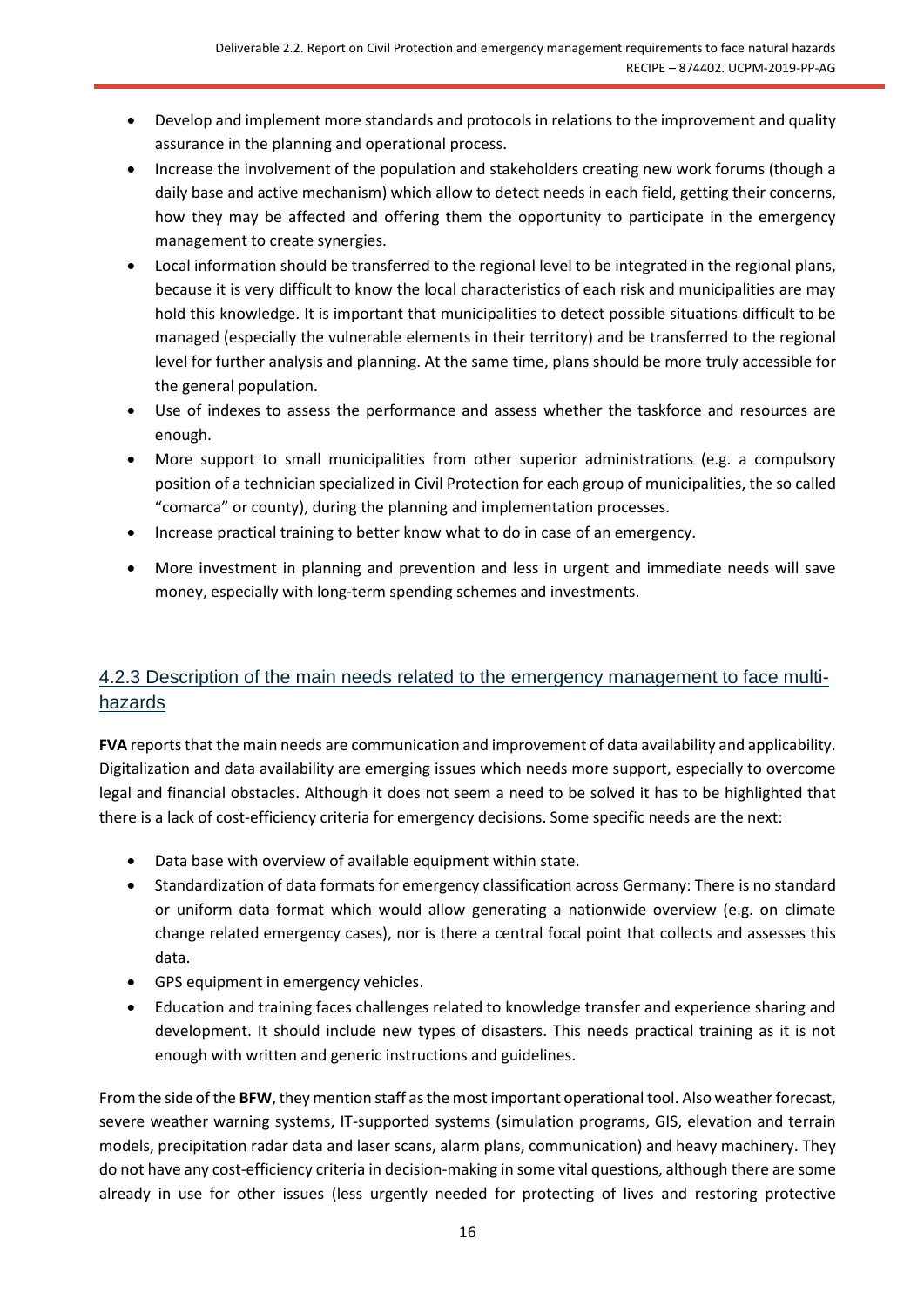structures, i.e. a monetary consideration of human life is not included). Additionally, fire brigades have precise requirement profiles and guidelines for purchases.

**CIMA** highlights the crucial importance of Civil Protection plans, radios and other devices, monitoring systems (e.g. cameras, hydrological and meteorological measurements), radios with positioning systems, alarm systems for population, memorandum of understanding on the management of trails, forest fires forecast and alert bulletins, Standard Operational Procedures of the regional control room integrated in an application to gather, know and visualize municipal Civil Protection plans. Finally, they found the following needs:

- Greater coordination and collaboration between neighbouring municipalities (also in terms of actions to be implemented), also for the management of tourist flows, and also between different administrations.
- Improvement of monitoring systems and more in general the coping capacity<sup>1</sup>.
- Improvement of the technological infrastructure of communication systems e.g. radio transceivers.
- Improvement of the coordination with volunteers.
- Integration of meteo-hydrogeological data with other information, including news (also noninstrumental) from the territory in real time, to fully have an overview of the event and risk scenarios.
- Improvement of the analysis of the cascade effects of forest fires and hydrogeological risk.
- Improvement of the integration between territorial planning and risk planning.
- Improvement of the internal organization and procedures, even by certificating their quality, including internal communication flow and objective criteria for the activation of resources.
- More effective communication flow and a support tool to collect and effectively organize information, obtaining then an overview of the emergency situations in real-time.
- More collaboration between institutions at different levels.

They report not a structured evaluation system in terms of costs-efficiency in daily routines.

PCF finds a lack of updates in Information Technology (IT) tools (including the current DSS), especially in relation to geolocalization in real time.

Instant information flow is needed, as well as the integration of data from other services at Fire Service tools (i.e. integration of weather variables into simulators). Data and information flow pace may be slow, complicating this essential feeding process.

Cost-efficient criteria are not considered currently and it would be a good improvement.

<sup>1</sup> According to the UNDRR the **capacity** is "The combination of all the strengths, attributes and resources available within an organization, community or society to manage and reduce disaster risks and strengthen resilience".

Annotation: Capacity may include infrastructure, institutions, human knowledge and skills, and collective attributes such as social relationships, leadership and management.

Coping capacity is the ability of people, organizations and systems, using available skills and resources, to manage adverse conditions, risk or disasters. The capacity to cope requires continuing awareness, resources and good management, both in normal times as well as during disasters or adverse conditions. Coping capacities contribute to the reduction of disaster risks.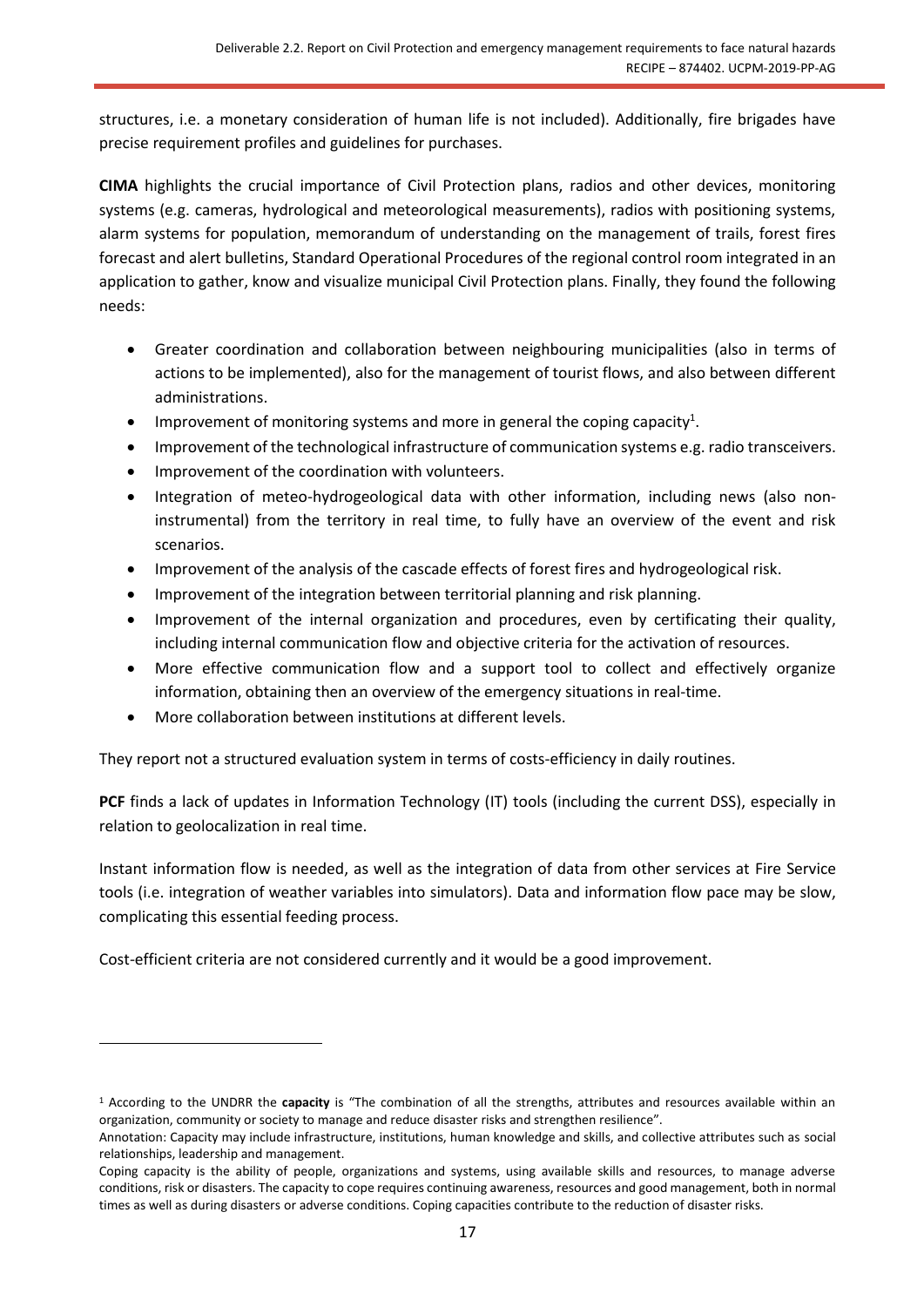**CTFC** remarks the importance of well-developed forecast tools.

A potential improvement could be to gather the information (resources) in some digital format or DSS platform to be shared with all operational bodies. Now all the local information is located separately.

It should be useful to have a common radio communication frequency (with positioning system) shared by all operational bodies, although it would need a common protocol to standardize the technical language between emergency bodies beforehand.

They assert that the communication during an emergency is a key issue that should be more developed. In some cases, it has been seen that some non-official channels (e.g. Whatsapp and Telegram) are used and are very useful during an emergency. Nevertheless, at the same time, their use has some dangers since there is no record about the existence of the communication and legal implications can appear. To solve this, an official channel could be generated, but spontaneity may be lost. These citizens-based communication tools work better and therefore, there is a need to organize and manage this potential.

In addition, Territorial Coordination Centres should be properly embedded into the emergency planning and norms to guarantee the corresponding coordination, transparency and legal coverage.

Finally, it is identified as a need the promotion of cartography and information sharing between emergency and management bodies during an emergency, with common protocols and language.

**DGPC CAT** summarizes the next needs:

- Improvement of the emergency management software with more transparency regarding the decisions taken, make use of the amount of information in the system, sharing the information, use of more explicit cost-efficiency criteria based on well-defined indexes. It might integrate forecast and monitoring tools. This digital platform, currently used in the central emergency room for emergency management, needs more involvement from the risk management agencies (specialized in each risk i.e. hydrology, meteorology and geology). It also needs communication system tools with citizens and operational bodies. It needs to be assimilated all the current process done by hand which may turn into optimization. It must also cover the recovery stage (postemergency) also, to be able to keep track from the beginning of the emergency and cover all the steps (now when we manage the emergency, it is closed when the phenomenon is extinguished). The tool should also include the management of resources based on agreements and contracts with existing companies. Finally, it should include the emergency management plans.
- Improvement in monitoring the different perspectives of the emergency, to better understand what is happening, take advantage of in situ data, which could be digested, summarized and organized in a fast way (may be some artificial intelligence). It needs pre-agreed protocols (and reusable data formats) in the information sharing process between different agencies and bodies, clear communication channels between them. It would help better monitoring tools, like sensors, drones, satellite imagery, etc. It may help to improve the forecast and to increase the time in advance of this forecast to initiate prevention and preparedness measures.
- Improvement of the accuracy (in time and space at local level) of the meteorological predictions and the time in advance which the forecast can foresee a potential event. It will help to give warning advice in time with precision and reliability to the councils and vulnerable elements. Meteorological simulations need to be linked to damage simulators and other related phenomena (e.g. hydrology).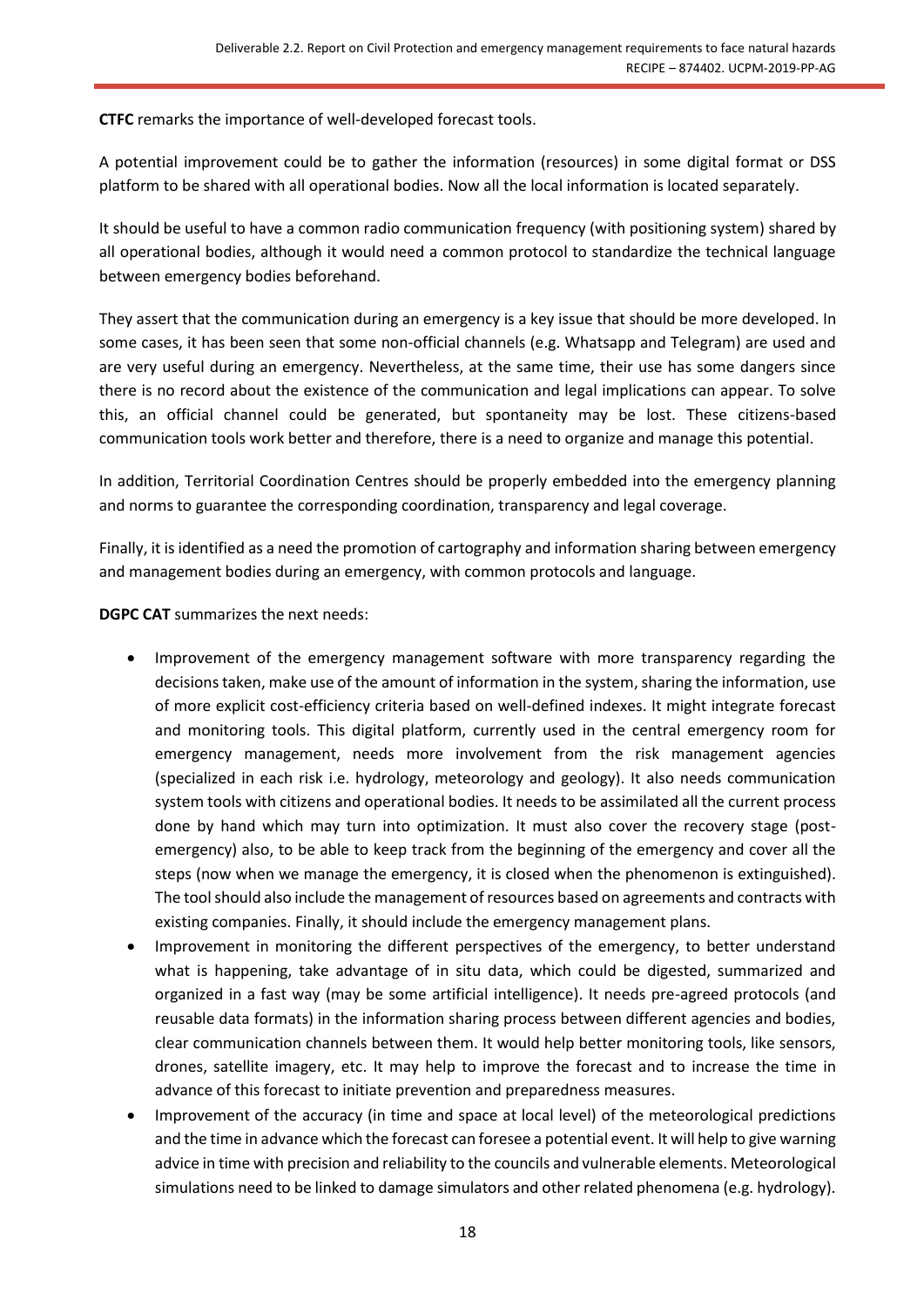- Databases of information are needed to be crossed with scenarios and their consequences: social information of the population, the economic scope, vulnerable elements, etc. It needs more transparency from different agencies and a better feeding process of the local information.
- Some information flows could be improved very easily in order to drive as fast as possible all the information and decisions to the central emergency room as a hub of information from where it can be safely disseminated. In relation to the decision-making process promote remote meetings to reach a greater agility would help to speed-up the process.
- Improvement of the information flow to the citizens, may be with warning systems, especially to decrease the time between the detection and the warning time to the population.
- New apps for municipalities, very easy to use, to get warnings in order to help them to know whether they are affected and what to do in each case. It may help to increase local involvement and decentralise the decision-making process.

# <span id="page-18-0"></span>**4.3 Gap analysis about the extreme event experienced**

In this point there is a description of the biggest natural extreme hazard events experienced by each interviewee and the description of the main points of weakness that the emergency management system had in this event.

# <span id="page-18-1"></span>4.3.1 Description of the biggest single and/or multi natural hazard extreme events experienced

**FVA** states that, there was general agreement among all interviewees, that the number of extreme weather events will increase. It is mostly the occurrence of small-scale, high-intensity events that may overwhelm local emergency bodies and cause punctual devastations. Additionally, large-scale natural hazards (e.g. flooding, winter-storm) will continue to happen on an irregular basis. Despite all preparation efforts and experience gained during past events, full preparation is impossible. Nevertheless, preparation needs to be continuously reinforced and enhanced.

During the interviews, one recent extreme weather event in the Black Forest (St. Blasien January 2018) was discussed to illustrate a potentially more frequent multi-hazard situation: in conjunction with a predicted winter storm event, rapid temperature rose and heavy precipitation in high altitudes led to sudden snow melt. Soaked ground and inundated river banks led to landslides and mud avalanches during night-time. Toppled trees in river beds and roads impeded the emergency services and overwhelmed local authorities. A neighbourhood of the village had to be evacuated and several buildings were damaged. The Regional Fire Chief was sent to support local forces and take stock of the situation, as the initial situation looked more dramatic.

**BFW**, focusing on landslides and rockfalls, explains that the extreme events experienced are either combined processes that occur in typical large-scale weather situations of heavy precipitation events (e.g. floods with landslides) in several places (with a focus in Tyrol), causing large losses and long-term evacuations.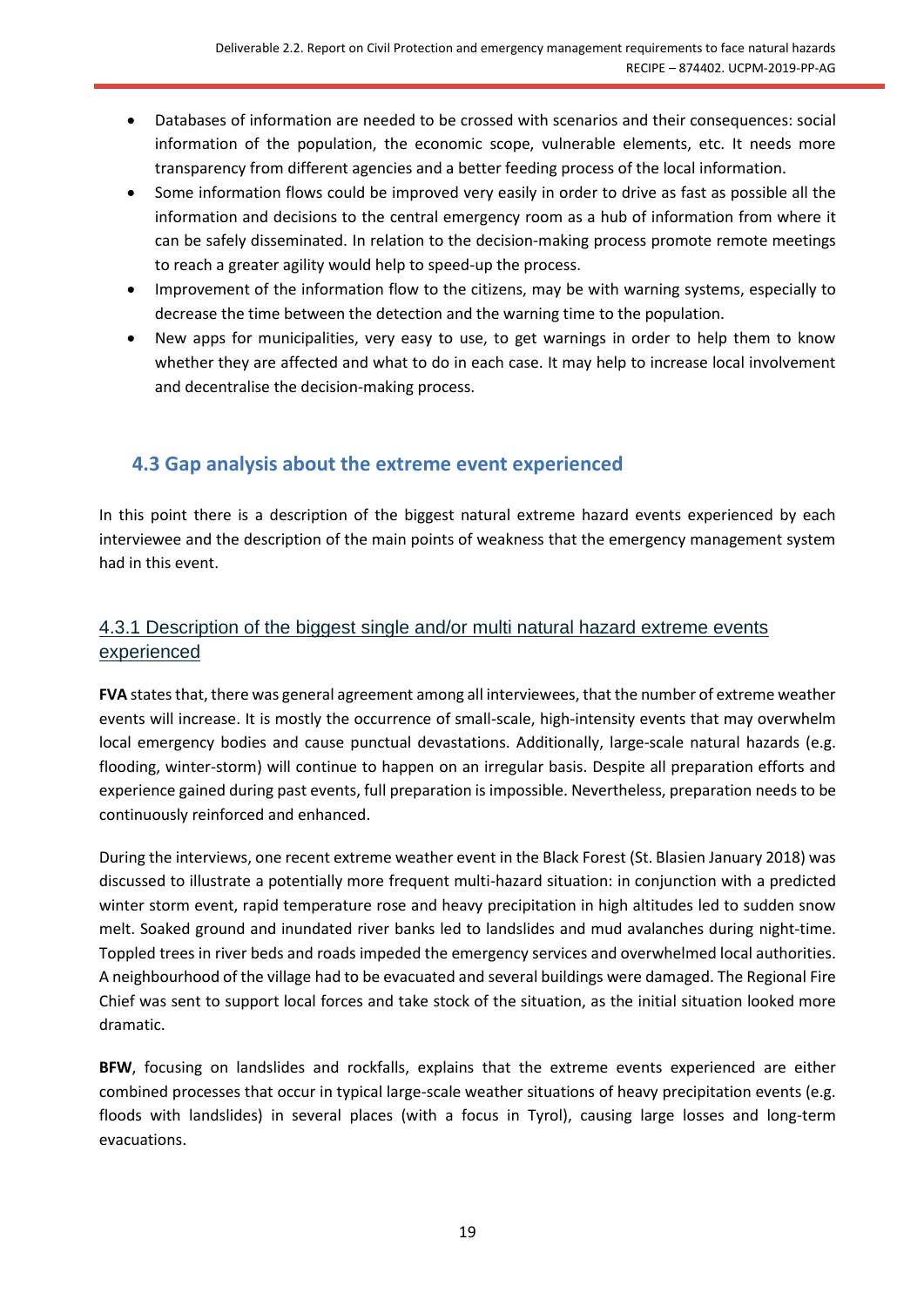Meteorological factors (long-lasting precipitation events, short intensive heavy rainfall, and snowmelt in some cases) were named as the main triggers of almost all major damage events. For many of the observed damage processes, a **very short process duration was characteristic** (especially for rockfalls). For the types of landslides considered by BFW, it is characteristic that a very high number of individual landslide processes always occur during major events.

Although there was a fundamentally established, regional disposition for landslides and rockfalls everywhere, it was not possible to predict where and to what extent the damage events would occur. Often, due to the small area, hardly any advance notice of the damage events could be perceived or their extent was very surprising.

Direct main damages of the mentioned events were destroyed or damaged residential buildings and industrial areas, road sections, protection forest and existing protection structures. Very often the indirect damages (road block evacuations) caused the actual costs. In any case, it is remarkable that no human lives were lost in any of the extreme events described.

From the **CIMA** side, at local level they describe an event of flash-floods and landslides in Vernazza and Monterosso on the 25<sup>th</sup> October 2011, with return periods between 100 and 350 years and cumulated precipitation until 539mm in 24h.

At national level focusing on floods, they describe an event in Messina on the 1<sup>st</sup> October 2009. This event can be considered paradigmatic of the dynamics and effects of climate change and, at the same time, it can be considered (even if partially) multi-risk, as the impacts of the event were accentuated by the fires which occurred two years earlier in the territory. In particular, the Ionian coast of Messina was affected by a very intense rainfall event (250mm in 6h) with an estimated return time of 300-500 years. Numerous mud and debris flows, landslides and floods led to the loss of 37 human lives and enormous damage to buildings, settlements and infrastructures. The predictability of the event was very low, in relation to the limited area and the very small spatial scale: the weather models had not reported anything significant.

At national level focusing on wildfires, two situations were discussed in detail: the forest fire of 2007 and the forest fires of 2017.

In 2007, all the regions of central and southern Italy were busy dealing with a large number of events, the forecasting tools were able to predict the particularity of the conditions, but the situation was so widespread and contemporary events were so numerous that the resources available were unable to cover them all at the same time.

2017 was characterized by the simultaneous presence of climatic weather factors particularly favourable to the triggering and propagation of forest fires, and by organizational factors. It was also favoured by the persistence of events even for several days.

At a regional level, focusing on wildfires, it was discussed the same event as mentioned at a national level (from the 25<sup>th</sup> September to the 14<sup>th</sup> October 2017). An important constraint mentioned was the operational capacity due to the change of the entity that would have faced the fire event as a responder. In 2017, there was a change of competence between the fire department and the forest rangers who previously dealt with the suppression and reconnaissance of fire damage. This made the system work slower and hinder the organization of Civil Protection.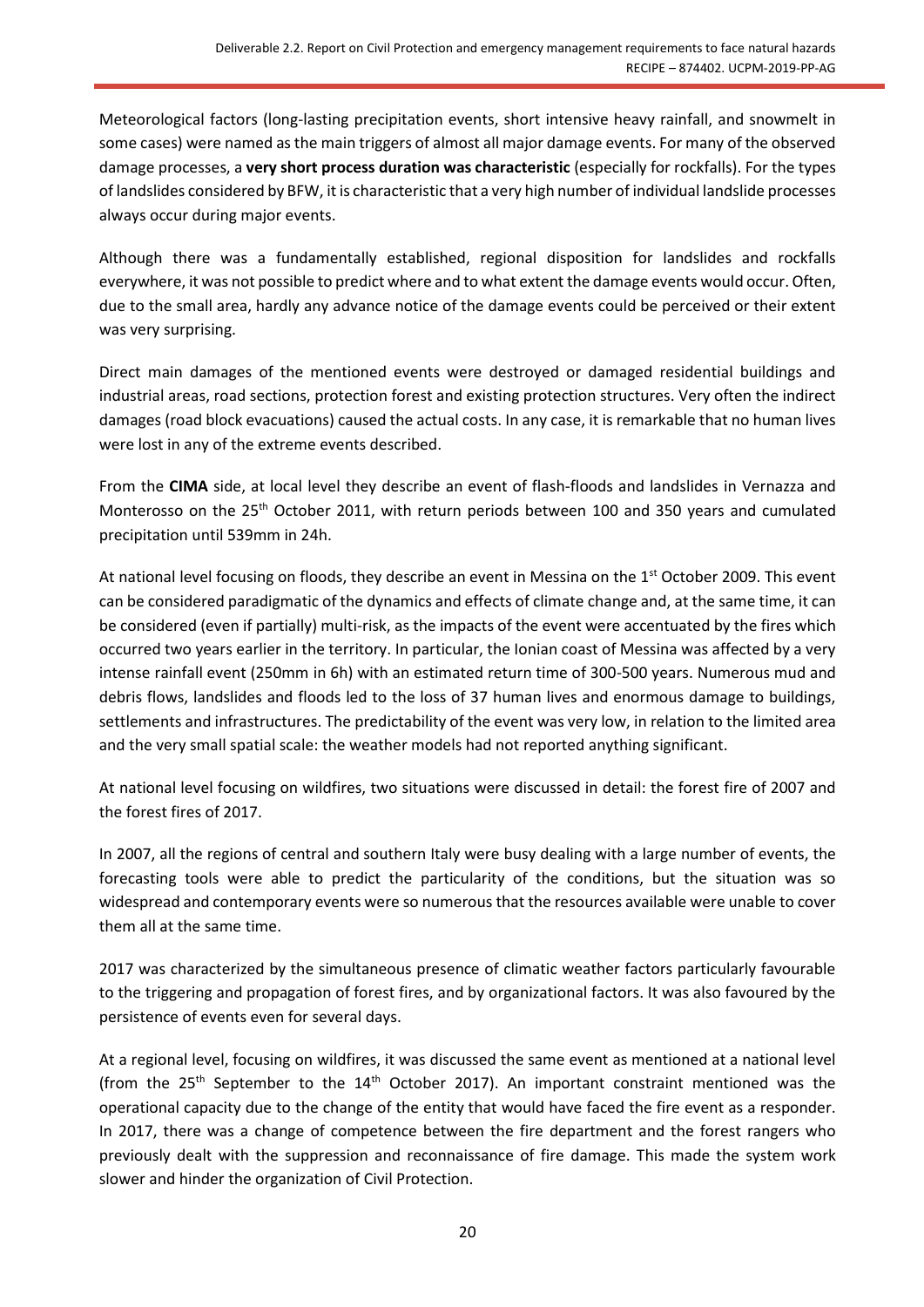Finally, at regional level focusing on Civil Protection, they discuss the floods event of October / November 2019 in Liguria. Those that recorded the greatest effects on the ground were  $14-15^{th}$  October,  $19-22^{th}$ October and 2-3 November, in a disturbed context characterized by further episodes that - although less impactful - contributed to increasing the hydrogeological stress of the area. The events affected the whole region and in particular the territory of the metropolitan city of Genoa and the provinces of Savona and La Spezia, causing floods, landslides, roads subsidence and disruption, tree crashes, etc.

**PCF**, focusing in wildfires, describes main events (Solsonès 1998, Horta de Sant Joan 2009 and Sant Llorenç Savall 2003, Torre de l'Espanyol 2019), although they assess that flooding cause same or more deaths.

In Sant Llorenç Savall 2003 affected a part of a natural park that people thought should be protected whereas its regulations did not allow forest management. The strategy was mainly to protect citizens and limit as much as possible the propagation of the front using several combined manoeuvres. 5 civilians were killed because the fire caught them in the middle of a road, trying to escape from their homes. However, their homes were a save place and did not burn. It was an early August fire; Catalonia experienced a very difficult week under a heat wave and simultaneity of wildfires. Almost 4.600 hectares burned for 9 days. Despite the strong blaze was only during the first days.

Another severe wildfire was Torre de l'Espanyol 2019. It burned 5.000 hectares between 26<sup>th</sup> and 27<sup>th</sup> June 2019. Fire service suggested to activate the maximum alert for these days. It burned a very abrupt terrain. The fire had the capacity to generate massive spotting at the front. Despite there was a low load of fuel, the fire had the capacity to burn in a very fast propagation rate. Weather was very complex, under a heatwave situation. The suppression capacity was overcome by the fire.

From the part of **CTFC**, two natural hazard events were mentioned with low detail: The Gloria storm (January 2020) with an important flood event associated, and a severe snowfall event (March 2010), with high impact in road, communication and electric networks with thousands of citizens affected in a huge territory.

DGPC CAT shortly describes different events of flooding with some casualties, forest fires affecting urbanized areas with thousands of people evacuated, exceptional snowfalls affecting big cities and forest fires with some casualties. Flooding on the 23<sup>th</sup> October 2019 with 6 deaths, a return period around 500 years, high intense rainfall especially in the south of Catalonia, some extreme abrupt change in the river flow and damages valued around 5.8 million € on the overall Catalonia.

# <span id="page-20-0"></span>4.3.2 Description of the main points of weakness that the emergency management system had in the described event

**FVA** reports the next main points of weakness:

- More resolution for flood alarm maps to cover small creeks.
- Permanently established measuring network of flow and water level.
- A forecast system that could combine several hazards and make predictions and warnings based on the actual situation.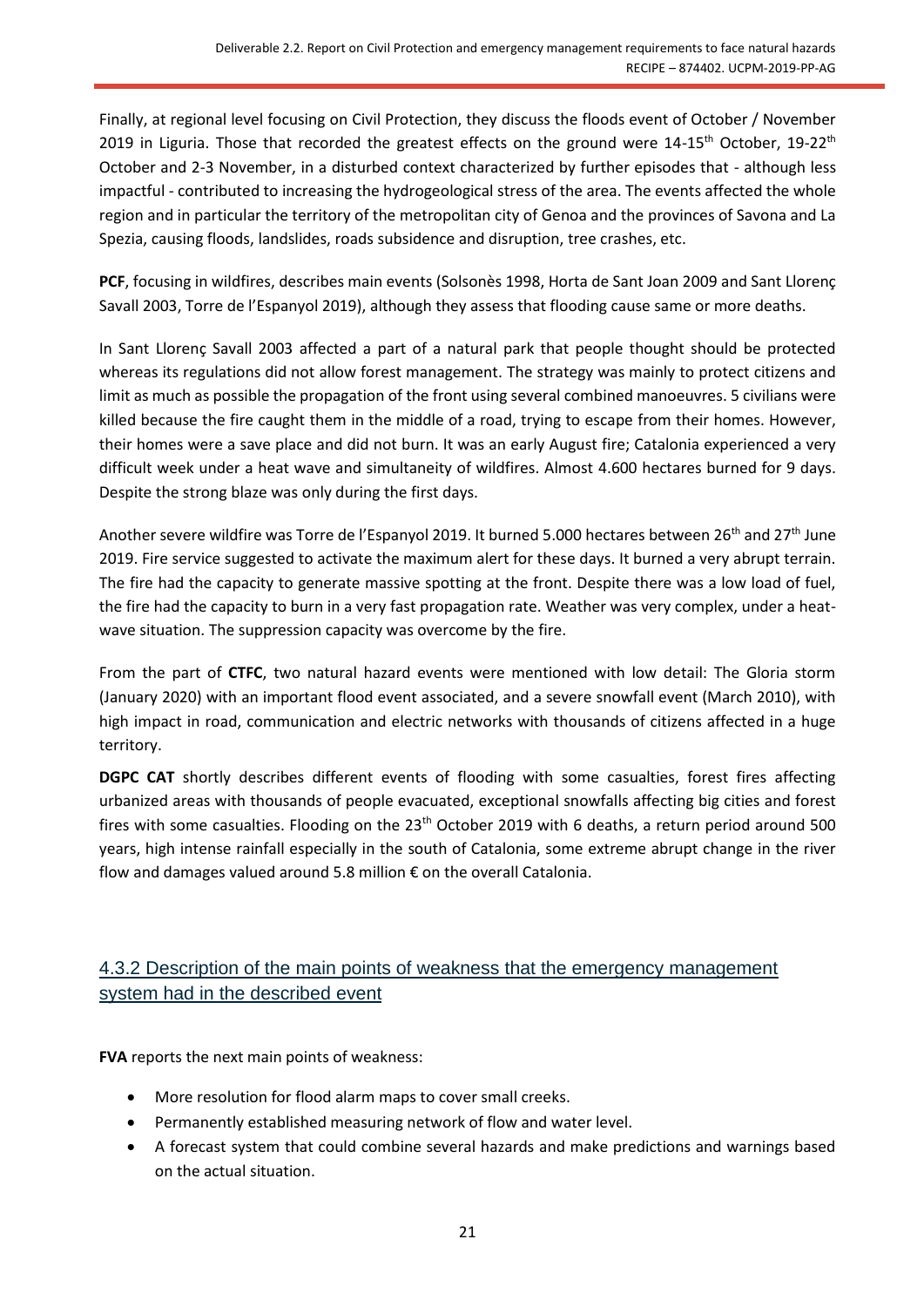- Dynamic and updated situation overviews in large-scale disaster situations. An efficient information flow and data transfer is necessary.
- The challenge with predictions and the issue of extreme weather warnings is to quickly fall into disrepute in general public in case there is no severe event (e.g. closing air traffic as a precautionary measure). The involvement of and continuous communication with the population is needed.

On behalf of **BFW**, despite a high personal engagement (with a very strong system partly based on very well competent voluntary fire brigade and a great reliability and knowledge between all actors), not all measures always run in the same direction and therefore it reveals the following weaknesses:

- Lack of routines for major damage events.
- Problems with the occurrence of subsequent events.
- Some difficulties in achieving consensus between different stakeholders.
- Overworking of the emergency services due to lack of breaks.
- Lack of cooperation in the exchange of materials (shovels, picks, etc.) between different operational organisations.
- Lack of experience in responding to political pressure (e.g. for early lifting of roadblocks).
- Too small extension of some tools (weather data and warnings, geographical information, geological surveys, webcams, heavy machinery).
- Heterogeneities of the communications between organizations.
- A partially unclear distribution of competencies, especially for landslides and rockfalls, causes that many risk management processes are not standardized. This already starts with the regulation of deputies in the event of failure to reach the persons actually responsible.

**CIMA** describes the most important weak points as follows:

In relation to the local administration:

- Poor coordination for actions implemented by the different municipalities.
- Poor coordination with other national or local agencies.
- Low level of infrastructure for communication systems (microwave radio collapse, power supply interruptions).
- Neglecting the risks related to the tourism crowding and its management in the emergency planning.

In relation to the national administration, at local level they noted these weaknesses:

- Difficulty in understanding and evaluating risk scenario and its evolution in real time, due to the remarkable speed of the event and the rapid evolution of scenarios.
- Weakness of Civil Protection planning.
- Lack of operational procedures (especially concerning the organization of territorial monitoring teams).
- Lack of a structured information activities for the population.
- Inadequate knowledge of the event and risk scenarios.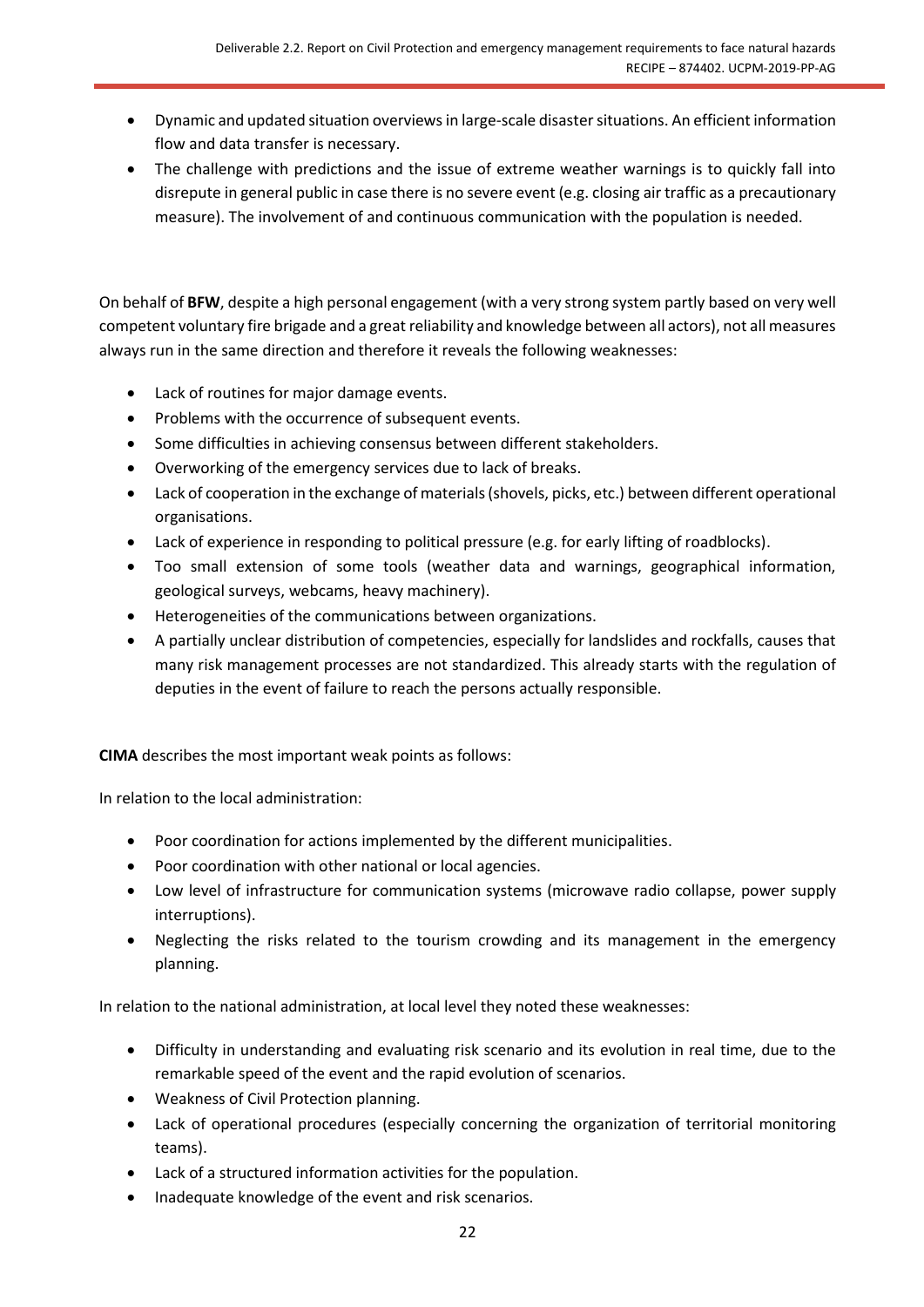- Failure to prepare non-structural measures.
- Low success in transmitting to the population the risk they are exposed to and the self-protection actions associated.
- Low coordination between actors involved in risk management.

In relation to the regional administration:

- Lack of protocols.
- Low knowledge of risk scenarios.
- Low coordination between actors involved in risk management.
- Difficulty in checking, validating and organizing (in a structured and effective way) the incoming information. Also difficulty in keeping track of updates and having immediate information and feedback by the operational staff in the territory.

From the side of **PCF** these are the most relevant questions:

- Needed improvement in the coordination and the internal communication between units and command posts.
- Lack of technology. Signal is a key point to assure communication between deployed teams and command posts.
- More community awareness is needed before, during and after the emergency to make people understand decisions.
- Need to split Fire Service in specialized units, like the GRAF unit which is focused in forest fires (analysis, operations, etc.) allowing more potential to train the staff only in this issue to ensure a more qualified response system.

After the interviews conducted by **CTFC** next ideas arises:

It is highlighted the crucial role that the communication and the electric networks plays nowadays. Several collateral problems appeared without these basic networks working properly. Therefore, it is very important to make these systems stronger and seek alternatives. For instance, asking private operators to have enough electricity transformers spread in the territory in case of emergency and including this requirement in contracts. It is suggested to work on new management approaches/protocols to face the emergency if the basic supply network falls.

In order to reinforce Civil Protection capabilities to face extreme events in a climate change context, some suggestions were mentioned:

- Enhancement of the involvement of citizens in a proactive way in the emergency management (with the corresponding tools and resources), since public service will not be able to cover all needs. This is especially relevant in events affecting a large group of population, when self-protection and the use of their own capabilities to manage the situations are essential. A reformulated risk awareness and communication strategy would be useful.
- Improvement of forecasting tools with a better integration of climate change scenarios, the severity and the recurrence of unprecedented events.
- Promotion of digital platforms to gather all the operational information about the resources in the territory that can be used in case of an emergency. Additionally, it is necessary the integration of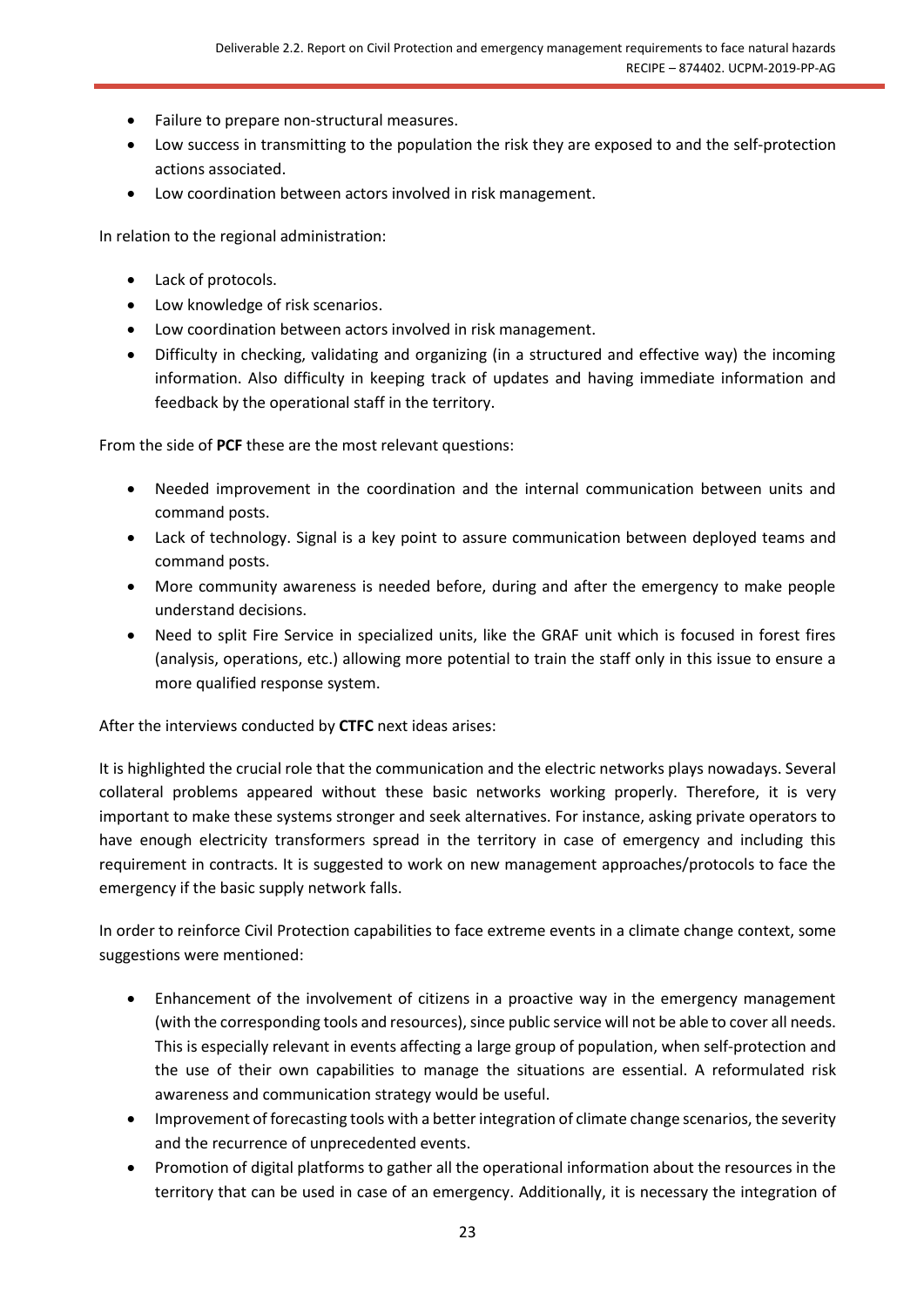all these digital platforms in a unique and accessible platform (open for and fed by all the emergency agents), together with reinforced collaborative and communication protocols, to face the expected increasing complexity of the emergency management.

**DGPC CAT** unveil the next weak points:

- Sometimes operative bodies only concentrate in specific parts of the emergency, leaving others uncovered, may be due to a lack of resources or a weak organization.
- Local authorities usually have a low knowledge of protocols (owns and else's) and at the same time regional operational bodies are reluctant to the inclusion of local administration in the decisionmaking process. It is due partly to a weak relationship and a low reliability and coordination between municipalities and regional administration. It has to be improved before the emergency, together with training and awareness.
- Lack of information (e.g. reliable database) for decision-making during the event. Visual tools to spot the incidents in real time will help to take action earlier.
- Lack of technological tools to quickly inform the population during the emergency, especially in fast phenomena.
- Weak preparedness of local emergency management and planning.
- Lack of agility in the information flow. The information does not flow properly to the emergency room where some important decisions are taken (some others are taken in the coordination advanced centre on the ground).
- Too political intervention on the technical field.
- Lack of specific training for Civil Protection (there are no specific high education programs).
- Lack of technology support.
- Excess of bureaucracy.
- Lack of reusable data formats in the sharing of information process. It should use an easy predefined protocol or an exchange information system, predefined, easy to use, fast, accessible by any agency, etc.
- Lack of knowledge in Civil Protection and risk planning from authorities. They also need dashboards with summarized information.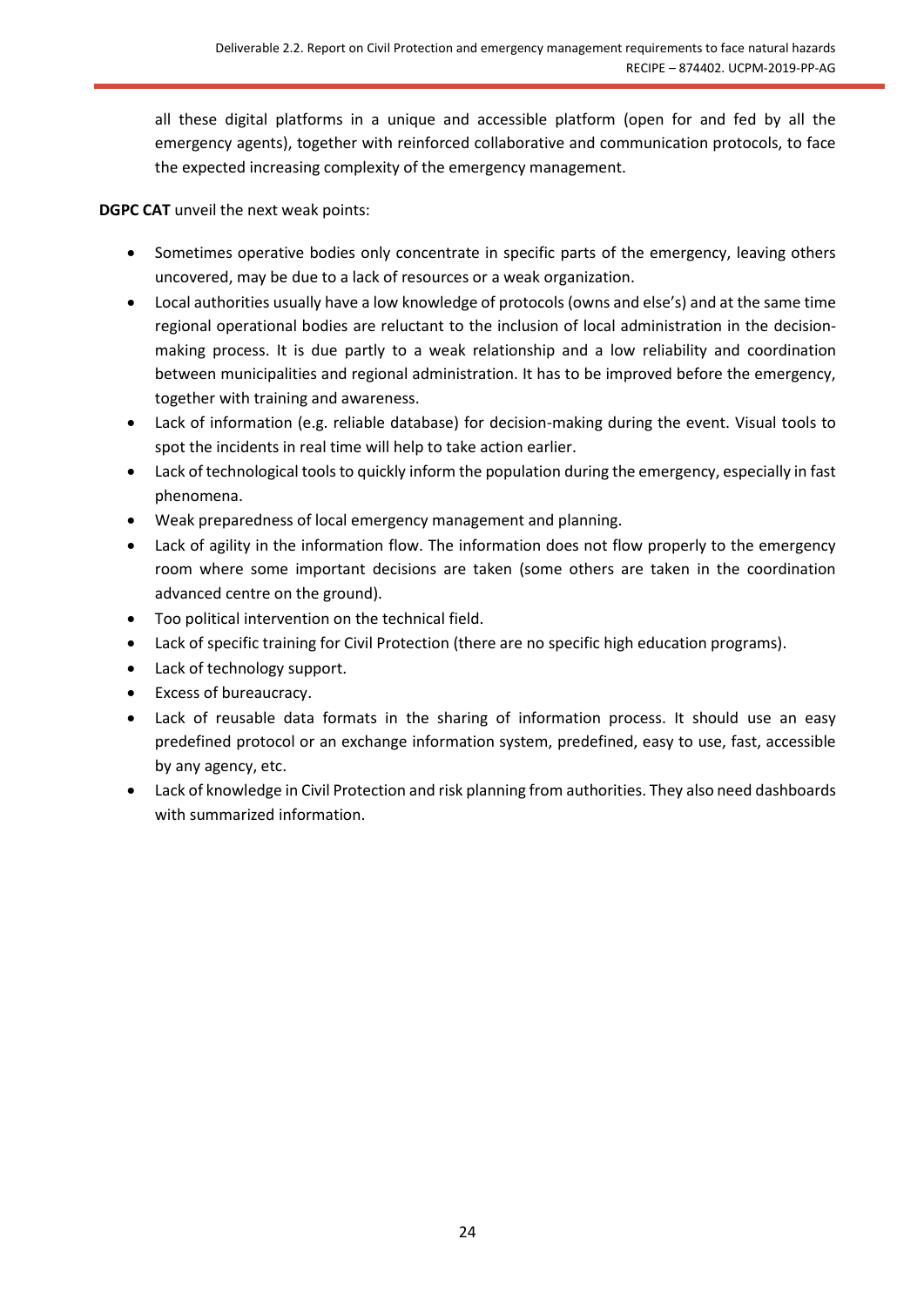# <span id="page-24-0"></span>**5. Conclusions**

We have conducted a series of 43 interviews, from different countries, regions and from the perspective of different natural risks, with the aim to identify gaps and operational requirements to be considered during the risk assessment and planning process to enhance Civil Protection and emergency management capabilities to face single and multi-hazard events.

Thereupon, it has done an attempt to extract and organize the most relevant ideas expressed above in a clear way.

Firstly, we have identified different sets of improvements listed as follows. We have gathered the different related gaps and needs in these groups, although it has to be highlighted that some can be part of different groups too. These groups are deeply related to cross-sectoral components of risk management (adapted from Plana et al. 2019<sup>1</sup>) used in the RECIPE methodological frame for risks analysis (see chapter 3).

- Risk governance and policy.
- Risk assessment, mapping, and planning tools.
- Emergency management and response capacity.
- Technical measures.
- Risk culture and communication.
- Recovery.

First group, and at the base for the rest is **Risk governance and policy**. From these series of interviews, it can be understood that **risk assessment and planning need to be strengthened**, even with more resources and staff, and obviously with an increase in political support and financial resources in the long-term as a key point and a crucial part to reduce future damages and carry out long-term investments(beyond political cycles). In the same direction, some has alerted about political intervention and excess of bureaucracy.

Different interviewers placed emphasis on the need for a **better integration between spatial and urban planning and risk analysis**. It has to be highlighted that urban planning during the prevention stage is crucial to avoid future damages with the reduction of the exposure and vulnerability.

The importance of involving **private actors into DRR strategies** was also mentioned. Some find that management of **tourist flows** should be included in the risk management.

It has been also pointed the relevance of integrated approaches **connecting actions and policies within the risk management cycle** (from prevention to recovery stages) of all different actors involved. And how integrated approaches are more and more necessary to face the expected increase of impacts and severity of natural hazards in a climate change context and the increased complexity of potential multi-emergencies situations over large surfaces.

<sup>1</sup> Plana, E., Font, M., Serra, M., Hörl, J., Hengst-Ehrhart, Y., Hartebrodt, C., Held, A., Clemenceau, A., Giroud, F., Tola, F., Capula, T., Cinus, S., Visani, C., Soi, F., Manca, G., Prat, N., Borràs, M., Vendrell, J., Ballart, H. and Vilalta, O. 2018. Forest risks in a climate change context: trends and risk management challenges of wildfires, floods, storms, avalanches and their interactions in EU landscapes. Networking for the European Forest Risk Facility Initiative (NET RISK WORK ECHO/SUB/2016/740171/PREV10 Project). CTFC Editions.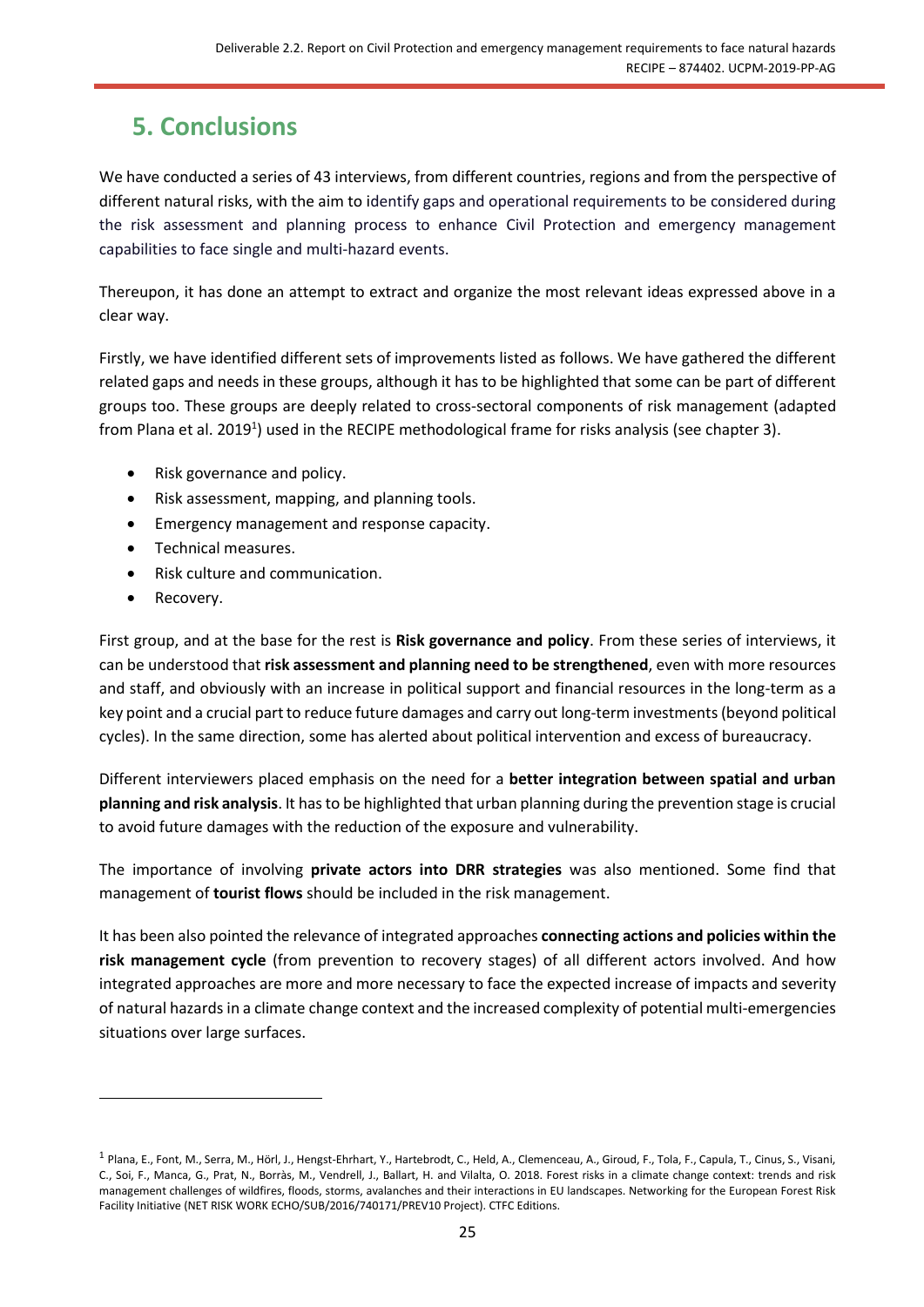Deeply related with this issue it is found the **Risk assessment, mapping, and planning tools.** Here there is a wide consensus that **planning and the deep understanding of the risk phenomena**, are a key point and a crucial part to reduce future damages, so it needs to be strengthened, even with more resources and staff, and obviously with an increase in political support and financial resources in the long term. It needs special support at the local scale and needs to take into account climate change scenarios and subsequent events. Regarding these plans, some suggest the development of best practice examples. Finally, it is clear that planning has to be properly and fully implemented, but also that it needs assessment and monitoring, where the use of indexes is suggested (even to assess whether the resources are enough).

Also **prevention** is crucial to avoid excess outlays in the response stage. A good example is that a properly managed forest (fuel reduction) is more effective to avoid large wildfire than investing exclusively in suppression.

Linked with these ideas, it appears the need for the **improvement of risk analysis** (and the knowledge of extreme events), especially regarding the local characteristics and specific scenarios. It means also **to increase spatial resolution for the risk related maps** (e.g. flood alarm maps) used for forecast, alarm, prevention, etc. It is also related to a technological improvement, but also to a better knowledge of the risk scenarios, more information and research. At the seam time, it will help to reduce the inaccuracies in the decision-making process during the preparedness stage. Finally, it should include the monitoring of the results of the risk analysis in order to identify future improvements.

As it is clearly affirmed, the **forecast**, which is an important part of the risk assessment, is one of the most important tools in the emergency management and there is room for improvement, especially of the accuracy, resolution, the time in advance which the forecast can foresee a potential event, reliability, etc. It is needed more accuracy in the local scale. It is suggested the promotion of early warning systems.

May be the more developed prediction systems is the **weather forecast**. There is the need to include climate change scenarios, extreme events and cascade effects. Moreover, it should be able to nest or feed other hazard simulations (like hydrology and the river's behaviour) in order to give more damage-related results.

Another important component is the **Emergency management and response capacity**. Here a great improvement is suggested in **organization**, **coordination and cooperation** between and within all actors (including between municipalities) involved in the emergency is a major key factor. As extreme disasters demand more resources, it brings to the necessary optimization of the overall emergency management system. In the same directions, the speed of some extreme events are increasing and it will be necessary to speed up also the response of the emergency management and the efficiency of the overall system. Therefore, it means: a **clearer distribution of tasks** between the various levels of actors, a **better use of resources** (avoiding useless duplicity and saving funds in sharing equipment), an **increase in efficiency** and a better flow of information.

The German model seems to work quite well in the definition of responsibilities and scenarios, together with shared resources, especially between municipalities and regarding the role of regional administration in the allocation of rarely used resources. It works together with a regular synchronization between different actors. It may be useful for other countries and regions to take this model as a reference as it should bring some important improvements.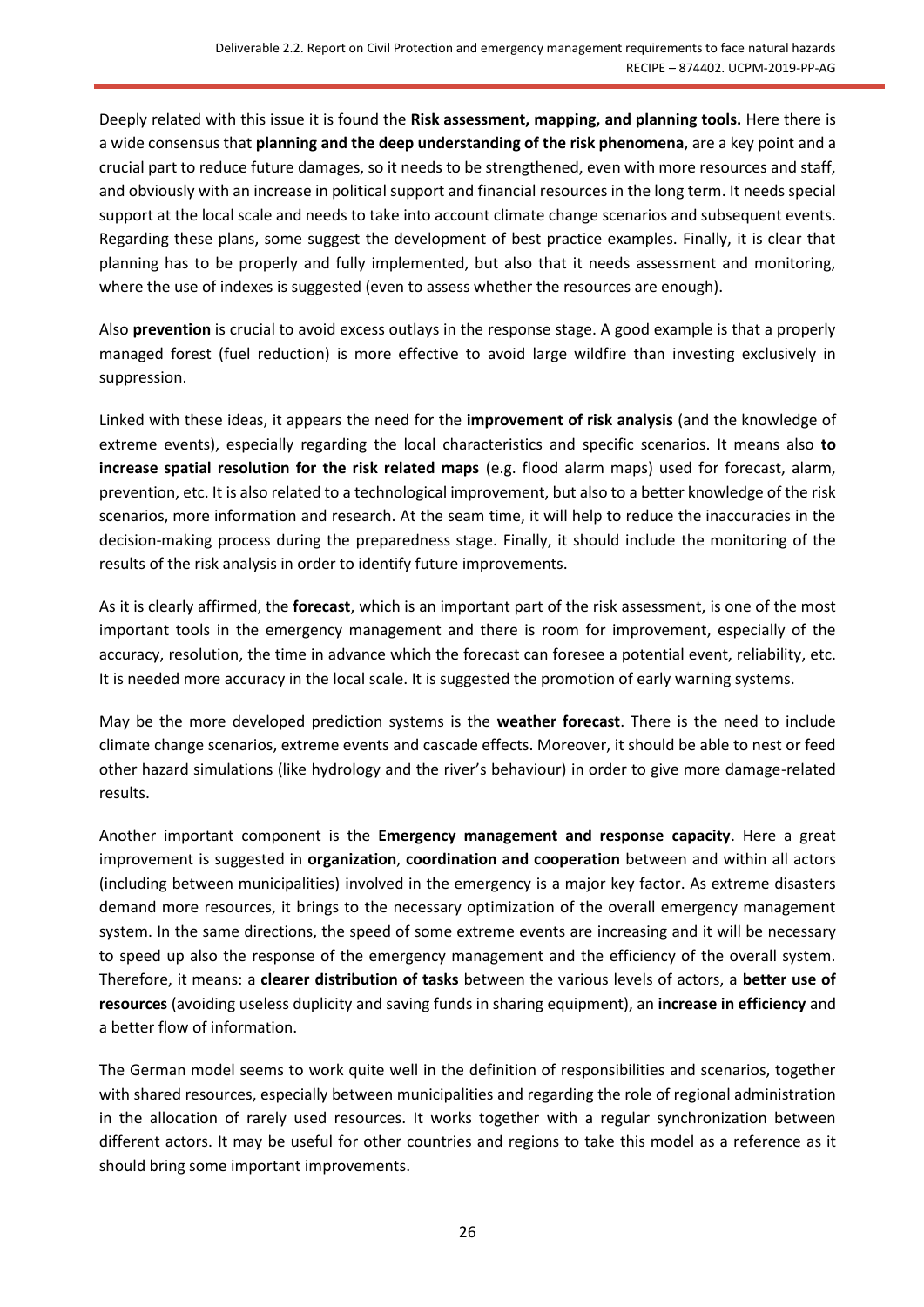Generally, although it seems there are many differences between partners and agencies in different countries, it is found the need for more **standard procedures** (especially operational), especially for largescale events. Some go further and suggest more standards and protocols during the planning and the operational processes, even with standardized quality assurance certified systems. Anyway, it needs training and awareness (some local authorities need more knowledge about Civil Protection procedures), resulting also in more coordination at different scales (e.g. regional and local actors need to rely on each other) and more efficient internal organization too.

There is consensus in the need for the inclusion of **cost-efficiency criteria** for emergency decisions, based on global cost-benefit balances (e.g. burn forest to avoid the burning of houses) and strategic thinking rather than in short-term and local results (it obviously does not mean a monetary consideration of human life).

Another factor which will contribute to a better organization is practical training and formation. There is a wide consensus in highlighting the usefulness of **drills gathering all actors**, especially from different administration levels and bodies. It seems important the concept already implemented in Germany and known as "**know your heads during crises**". Although it is implemented everywhere in some degree, it should be emphasized, trained and promoted. In addition, some mentioned that there is the need for **practical training** (specific for Civil Protection and in addition to the use of written documents) to transfer knowledge and experience, including new types of disasters.

The management of the **information** is another pillar for the emergency management, especially for the decision making. Especially in the context of multi-hazard and large-scale events, there is coincidence in the need to have a **global and detailed knowledge about what is happening in the territory**. It is needed a global view based on a thorough knowledge of what is happening in detail (spots where incidents are being detected, information about the evolution of the event, information from actors in the field, …), where the resources are and the possible problematic spots (e.g. vulnerable elements). It is a bottom-up process which needs to be settled in an **integrated platform**.

It means also to get effective communication systems and an **effective transmission of information** which allows the decrease of response times and facilitates the decision making.

In deep relation, it needs previous **access to trustable positioned data bases** (i.e. resources, vulnerable elements, dangerous spots, etc.) with the right coverage of the overall territory. In order to guarantee a proper functioning, it needs reusable data formats and predefined protocols for all parts. Therefore, it needs cooperation between agencies which should share all the available information. Finally, the positioning of all emergency vehicles is suggested as important.

This question is also linked with another agreed need, which is the **standardization of data formats and classifications (and language)**, with pre-agreed protocols and clear transmission channels, to enhance the process of information sharing process between the different actors and the integration process of information. It will also help to improve the forecast and to increase the time in advance of this forecast to initiate prevention and preparedness measures earlier.

In relation to the need to improve information, it is considered very important to highlight the next contribution that arose from the last extreme events in Catalonia (reported by the Catalan Fire and Rescue Service and PCF) as an **example** of how they work. They describe that in recent events the Fire Service used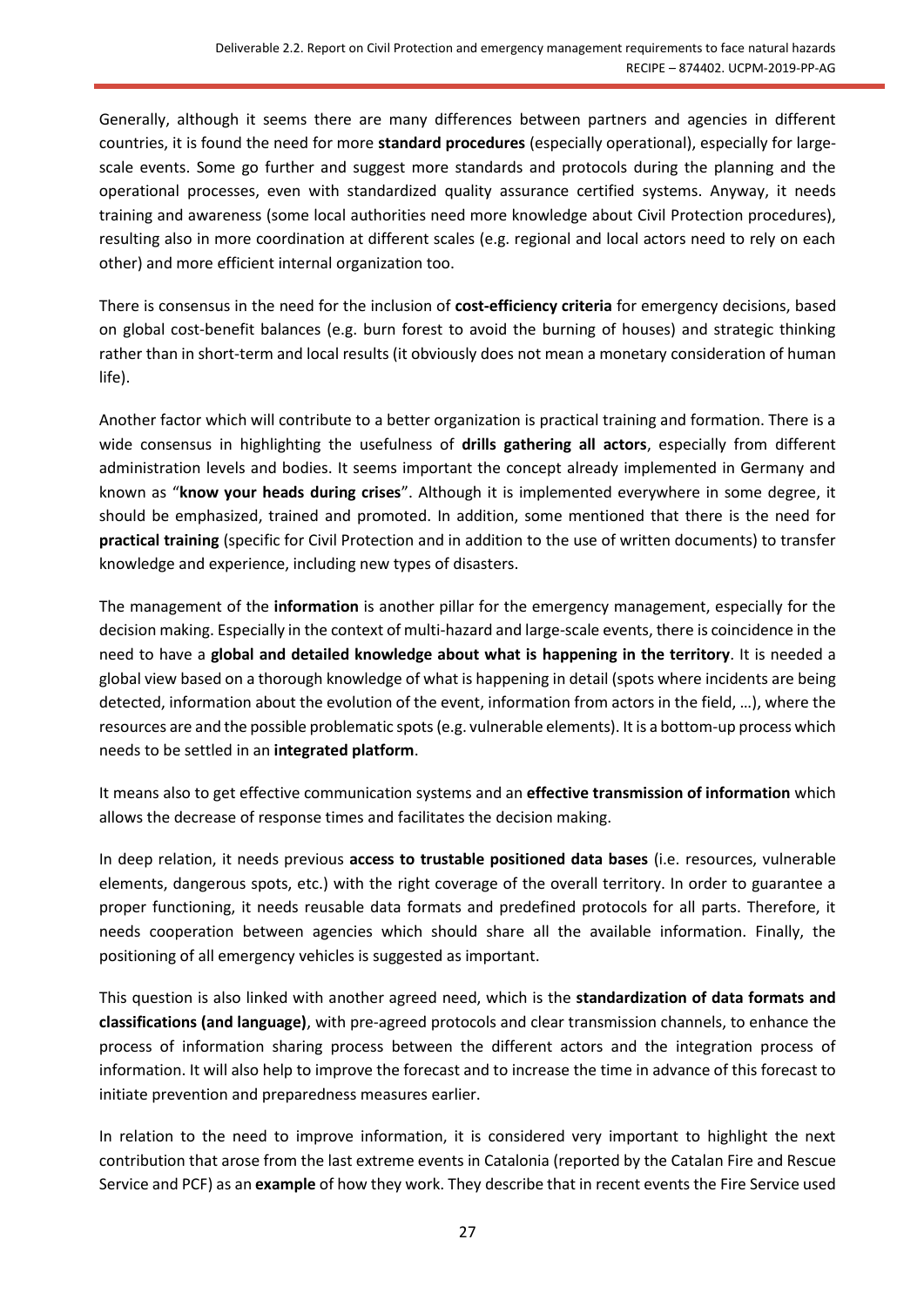all the available tools (GPS, radio, phones, cameras, real time chats, satellite data, GIS, etc.) to collect, share and display in real time as much information as possible. This is the necessary direction to follow in order to get an overview, from the general to the detail, enough to keep the picture of the scenario continuously updated and take the right decisions that can save lives and goods as fast as possible.

Finally, some has shown concern about the **overload of the emergency services**, with a lack of breaks and the impossibility to cover some issues, and some suggested the need for specialized units in some services.

**Technical measures** are also observed as another important component to reinforce Civil Protection capabilities, so investment in updating the already in use tools and in developing new ones turns into crucial (some excess of bureaucracy is detected as an important obstacle).

The convenient and fitted technology must be deployed to empower an **integrated platform** which has to supply the global view mentioned above. This platform should be able to process a huge amount of data, as has been mentioned before. It needs to include forecasts tools, monitoring tools and communication system tools. It could also assimilate all manual processes for better optimization of the organization. It is suggested to include the recovery stage management in this platform. This platform should be as **visual** as possible, with as much positioned information as possible. All these improvements obviously need cooperation from other agencies. It seems that many actors already have some kind of integrated platform, but some partners report the need for the **improvement of the emergency management platforms in the central emergency rooms.**

Obviously, an integrated platform should imply to deal with **huge amounts of information** from different sources (also non-instrumental), some dynamic in real time and some static. This in turn also means an increase in monitoring, of both, the available resources and the evolution of the event (e.g. river's flow). It is need more data form the field. Here the use of **digestion, summarizing and organizing tools** (e.g. artificial intelligence, use of dashboards and indexes) arises as a future contribution, together with **new monitoring tools** (new sensors, drones, satellite imagery, etc.).

It is very important to assure **effective communication systems** (fast and reliable) which assure the transmission of information. Communication systems are quite based on **power supply** (e.g. for antenna), so both needs to be robust (may be redundant systems). Here arises the need for the study of the use and possible substitution of citizens-based communication tools like WhatsApp or telegram for emergency communications.

Although **DSS** (Decision Support Systems) are identified as an important tool and partners describe the tools already in use, this issue will be fully developed in future reports as it is tackled in further tasks.

Finally, it as to be pointed that some needs may part of this group or part of the emergency management and response capacity.

Other needs related to technology has been already explained before (e.g. reliable communication and power supply systems, deployment of monitoring systems to improve real time diagnosis…)

The last group, **Risk culture and communication**, is related with **social issues**. It means the interaction with population.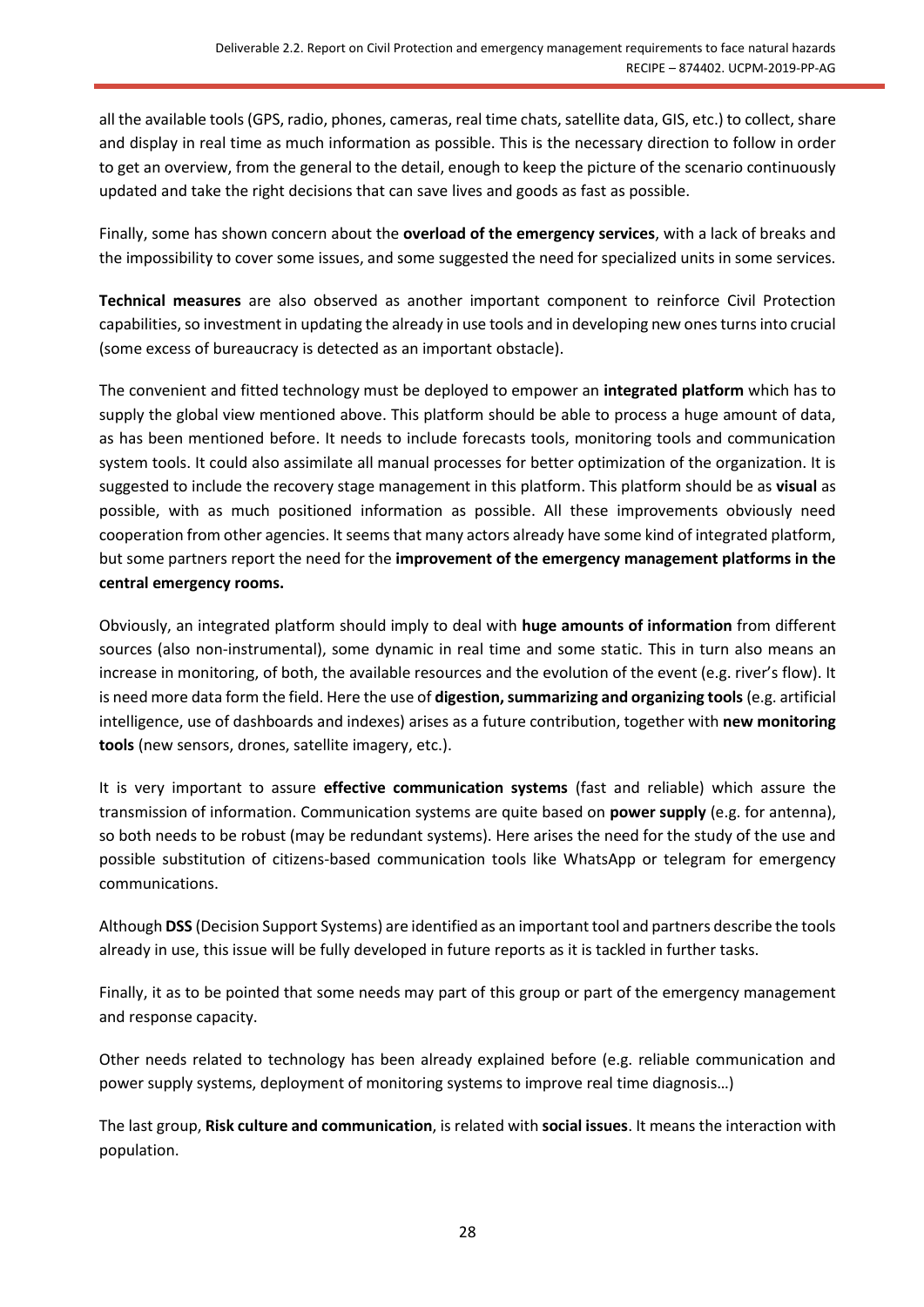A remarkable topic which needs a further discussion and some improvement is related with failures in forecast, the decision-making process and the degree of confidence of the population in the emergency management system. With the aim to take the best actions with time enough for preparedness and avoid larger damages it is needed to advance as much as possible the predictions of extreme events. However, these predictions have inaccuracies and sometimes fail (the intensity, the place or the time). It easily brings to **discredit** of the Civil Protection system from the point of view of the general population, especially when it triggers some precautionary measures that have economic impacts. Consequently, it needs some changes in the communication with the public, which in turn will provide other benefits.

Other ideas around the involvement of the population arises:

- A **systematic participation mechanism** for citizens and stakeholders during the planning and risk assessment process is needed.
- It is important to **communicate to the population the risks they are exposed to and the selfprotection actions** they should take. It is also important to rise their awareness to change their mind about the capacity of the administration in solving problems and the need for collaboration based on self-responsibility, especially in large-scale emergencies, when **self-responsibility and resilience** are essential because emergency services might need to focus in the biggest issues and are not able to solve all possible problems. There are some successful examples. Educational and training programs for society can be the way. Local leader's involvement is suggested.
- It is important to develop **tools for communication with the population and local authorities during these emergencies**, like warning systems for the general population.
- The role of the population during the response stage is controversial. They might not help. In any case it needs organization and planning.

As an additional and very interesting idea it has been noted that beyond the population, also **companies** are more and more interested in risk management. The last vast and severe events have made them aware of the idea that it is not only an issue of personal safety but also of making economic activity more resilient. On that sense, this is opening new "windows of opportunity" to engage them in being more proactive in risk management (also linked to Risk governance and policy).

About the **Recovery** stage, in the special case of **lessons learned protocols** during the after-event stage, it is absolutely clear that it needs more promotion and standardization, adding suggested gaps, unconformities and improvements, apart from the normally incorporated event description and the informal review of the emergency management.

All these ideas are outlined in the following table.

| Type of issue                 | <b>Improvements to enhance Civil Protection capabilities</b>                                                                                                                                                                                                                                                                                                                                                               |
|-------------------------------|----------------------------------------------------------------------------------------------------------------------------------------------------------------------------------------------------------------------------------------------------------------------------------------------------------------------------------------------------------------------------------------------------------------------------|
| Risk governance<br>and policy | More political and financial support to the risk management.<br>$\bullet$<br>Deploy long-term investments in Disaster Risk Reduction strategies.<br>٠<br>Enhance the influence of Civil Protection in spatial and urban planning.<br>$\bullet$<br>Management of tourist flows.<br>٠<br>Promote integrated risk management approaches.<br>$\bullet$<br>Involve private actors into DRR and mitigation actions.<br>$\bullet$ |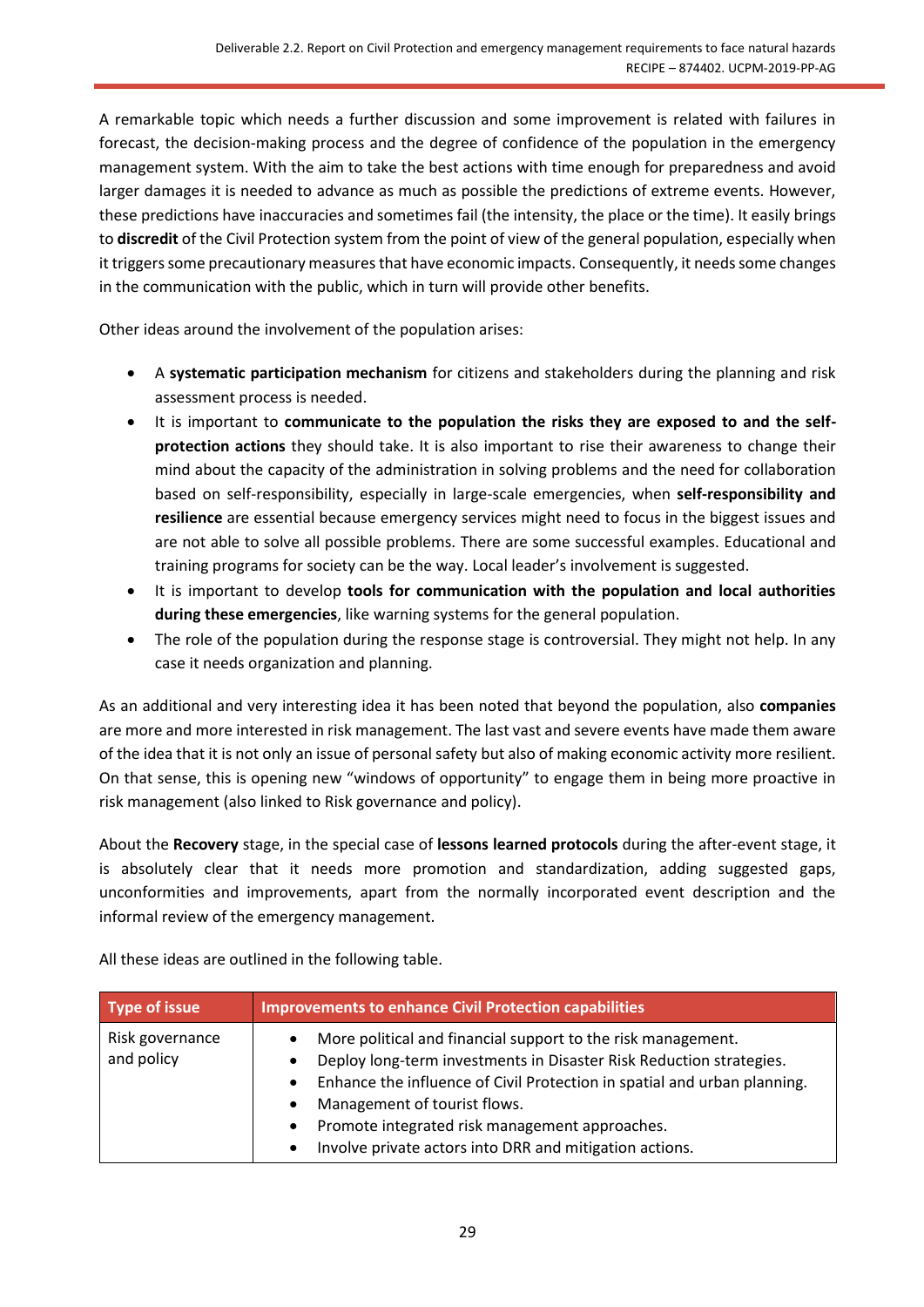| Risk assessment,<br>mapping, and<br>planning tools  | More resources and staff.<br>More support to the local scale.<br>$\bullet$<br>Include the effect of climate change.<br>$\bullet$<br>Include assessment and monitoring.<br>$\bullet$<br>More resolution of maps and analysis (including forecast): more<br>$\bullet$<br>technology and more knowledge.<br>Monitoring the results.<br>٠<br>Weather forecast: include or feed other models (hazards and damage).<br>Develop and promote early warning systems.<br>$\bullet$<br>Include cascade effects and extreme events.<br>$\bullet$                                                                                                                                                                                                                                                                                                                                                                                                                                                                                                                                                                                                                                                                                                                                                                                                                                                              |
|-----------------------------------------------------|---------------------------------------------------------------------------------------------------------------------------------------------------------------------------------------------------------------------------------------------------------------------------------------------------------------------------------------------------------------------------------------------------------------------------------------------------------------------------------------------------------------------------------------------------------------------------------------------------------------------------------------------------------------------------------------------------------------------------------------------------------------------------------------------------------------------------------------------------------------------------------------------------------------------------------------------------------------------------------------------------------------------------------------------------------------------------------------------------------------------------------------------------------------------------------------------------------------------------------------------------------------------------------------------------------------------------------------------------------------------------------------------------|
| Emergency<br>management<br>and<br>response capacity | Faster response of the emergency management.<br>٠<br>Extend the use of standard procedures: within and between actors.<br>٠<br>Introduce cost-efficiency criteria.<br>$\bullet$<br>Improve coordination and cooperation between and within all actors<br>$\bullet$<br>involved in the emergency (including between municipalities).<br>Clearer responsibilities within the emergency management.<br>٠<br>Improve the resources management through sharing strategies.<br>$\bullet$<br>Increase efficiency (especially in the decision-making process and more<br>$\bullet$<br>objective and transparent decisions).<br>Increase practical training.<br>$\bullet$<br>Extend the use of drills: "know your heads during crises".<br>$\bullet$<br>Provide tools to get a global knowledge of the event evolution based on<br>$\bullet$<br>field detailed real-time information.<br>Access to trustable positioned data bases, especially the precise<br>$\bullet$<br>knowledge of where the available resources, the vulnerable elements,<br>the problematic spots and the reported incidents are.<br>Improve efficiency in communication processes (better information flow<br>$\bullet$<br>and pre-agreed protocols).<br>Improve the data exchange process with reusable formats and<br>standardization of formats, classifications and language.<br>Study the overload of the emergency services. |
| <b>Technical measures</b>                           | Increase of data management and visualization tools.<br>Develop and empower integrated platforms: real time information from<br>$\bullet$<br>field, positioned static information (risk analysis), summarized data,<br>recovery stage, reduce manual process for optimization.<br>Addition of information discrimination and summarizing tools.<br>٠<br>Deploy new monitoring tools to diagnose the evolution of the event.<br>٠<br>Develop new tools and support the current ones.<br>Develop and promote DSS (Decision Support Systems).<br>Improve reliability of communication and power supply systems.<br>٠<br>Evaluate the use of different real time communication tools between<br>$\bullet$<br>different actor's units.                                                                                                                                                                                                                                                                                                                                                                                                                                                                                                                                                                                                                                                                 |
| Risk culture<br>and<br>communication                | Tackle possible discredit mechanisms: improve communication.<br>٠<br>Deploy mechanisms to enhance the participation of population in<br>planning.<br>Improve communication with the population about their exposition and<br>$\bullet$<br>self-protection.<br>Promote self-responsibility and resilience.                                                                                                                                                                                                                                                                                                                                                                                                                                                                                                                                                                                                                                                                                                                                                                                                                                                                                                                                                                                                                                                                                         |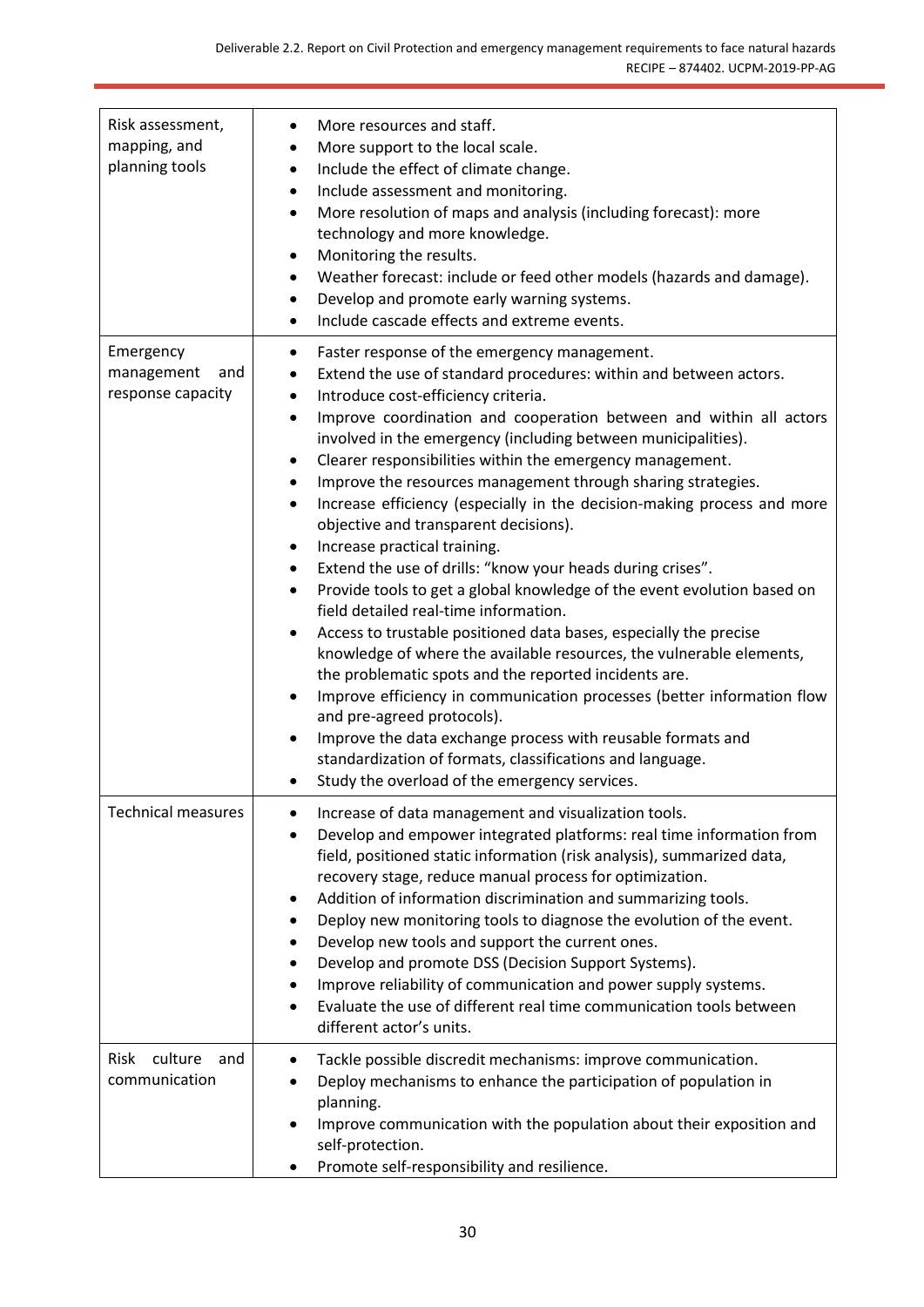|          | Develop efficient communication tools with (and from) population during<br>the emergency.<br>Make use of synergies with the private partners. |
|----------|-----------------------------------------------------------------------------------------------------------------------------------------------|
| Recovery | Introduce written lessons learned protocols during the after-event stage.                                                                     |

*Table 2 Gaps and operational requirements to reinforce Civil Protection capabilities extracted from the interviews*

With these points it is expected to get a considerable improvement in the risk assessment, the planning process and the management of single and multi-hazards. Although it is a general view which takes into account different countries and regions (i.e. different systems and slightly different necessities) and needs a closer look to adjust exactly how it is translated to each emergency management system in each natural hazard, it contains many shared improvement requirements. Overall, all systems need in some degree an improvement in each of these ideas.

Next actions in the project will consider these operational requirements per each natural hazard (and/or multi-risk situations identified) along the climate change impact assessment, DSS operability guides and the Civil Protection tools develop at case study level.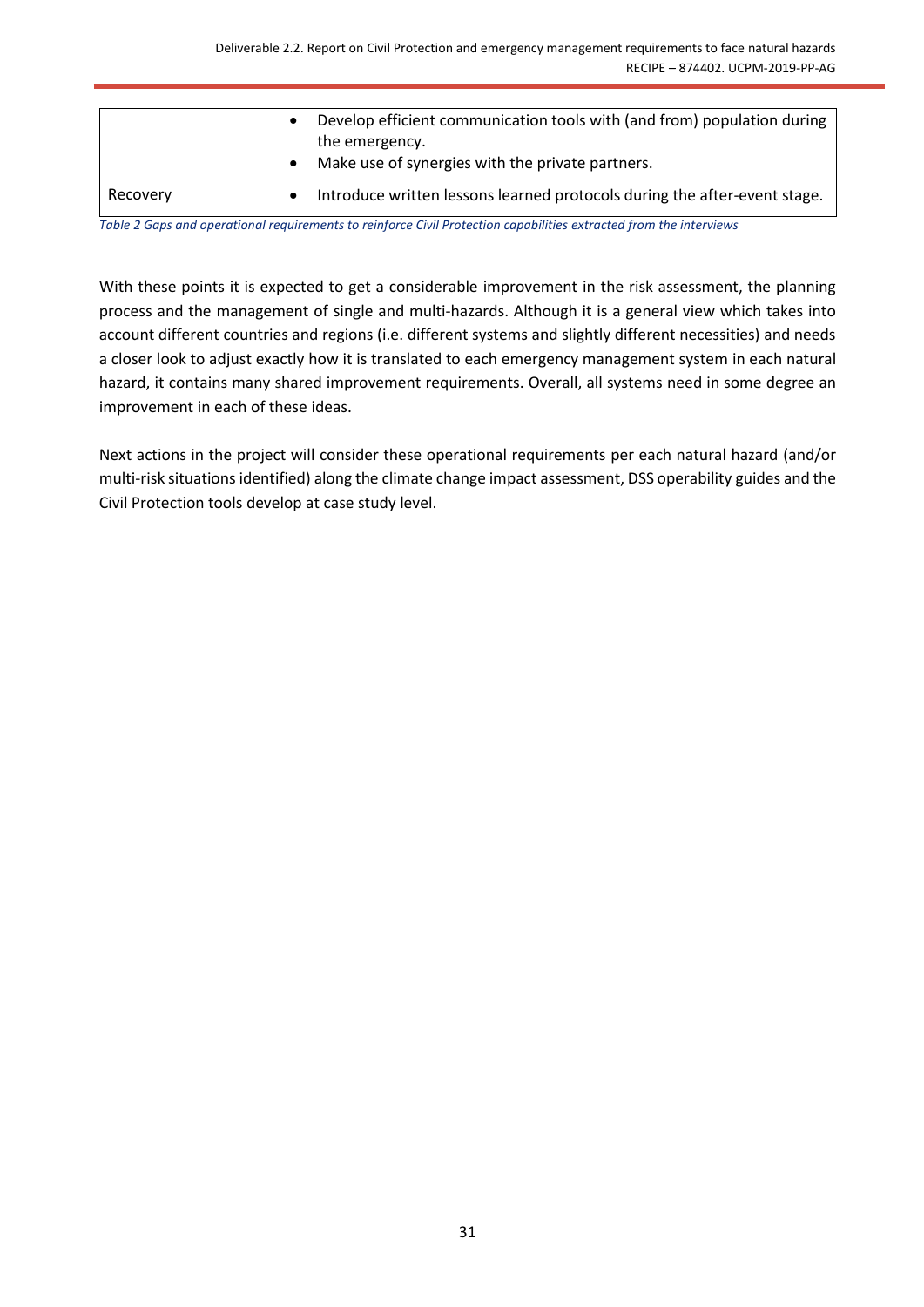# <span id="page-31-0"></span>**Annex I: Interview template**

This interview is focused on natural hazards (including forest fires) so we must exclude manmade hazards (technological hazards like accidents in chemical factories or during transportation involving dangerous goods).

| DATA OF THE INTERVIEW |  | <b>Num</b> | Date  | Partner |  |
|-----------------------|--|------------|-------|---------|--|
| Name                  |  |            | Email |         |  |
| Position              |  |            |       |         |  |
| Organization/Service  |  |            |       |         |  |
| Main duties           |  |            |       |         |  |

|    | <b>MOST COMMON SINGLE AND/OR MULTI NATURAL HAZARD SCENARIOS</b>                                                                                                                                                                                                                                                                                           |  |  |  |
|----|-----------------------------------------------------------------------------------------------------------------------------------------------------------------------------------------------------------------------------------------------------------------------------------------------------------------------------------------------------------|--|--|--|
| 1. | What are the most common single and/or multi-hazard natural scenarios that you have to deal with? In the case of<br>multi-hazard, could you identify a trigger effect pattern (the effects of one hazard triggers another hazard) in these<br>situations?                                                                                                 |  |  |  |
|    |                                                                                                                                                                                                                                                                                                                                                           |  |  |  |
| 2. | How do you proceed (in general, globally)? Which kind of tasks you have to do? What are your responsibilities? (specify<br>for single/multi-hazard situations)                                                                                                                                                                                            |  |  |  |
|    |                                                                                                                                                                                                                                                                                                                                                           |  |  |  |
| 3. | What are the most important operational tools (decision-making, data integration, etc.) you have/use in these<br>situations? What are the most important needs in these scenarios in terms of operational tools, data quality and<br>integration, procedures and/or inter-agency or multi-actor cooperation? (specify for single/multi-hazard situations) |  |  |  |
| 4. | What kind of actions developed in prevention and preparedness are essential for you in the response stage? What<br>actions do you think could be developed in prevention and preparedness stage to enhance the response capacity?<br>(specify for single/multi-hazard situations)                                                                         |  |  |  |
|    |                                                                                                                                                                                                                                                                                                                                                           |  |  |  |
| 5. | Do you (team, institution or procedures) currently take into account cost-efficiency criteria in decision-making? In which<br>way (e.g. through an indicators system, Standard Operating Procedures, empirical knowledge or pre-defined values)?<br>(specify for single/multi-hazard situations)                                                          |  |  |  |
|    |                                                                                                                                                                                                                                                                                                                                                           |  |  |  |
| 6. | Do you have any post-event lessons learned protocol? How does it work? (e.g., internal and/or including the exposed<br>population)                                                                                                                                                                                                                        |  |  |  |
|    |                                                                                                                                                                                                                                                                                                                                                           |  |  |  |
|    |                                                                                                                                                                                                                                                                                                                                                           |  |  |  |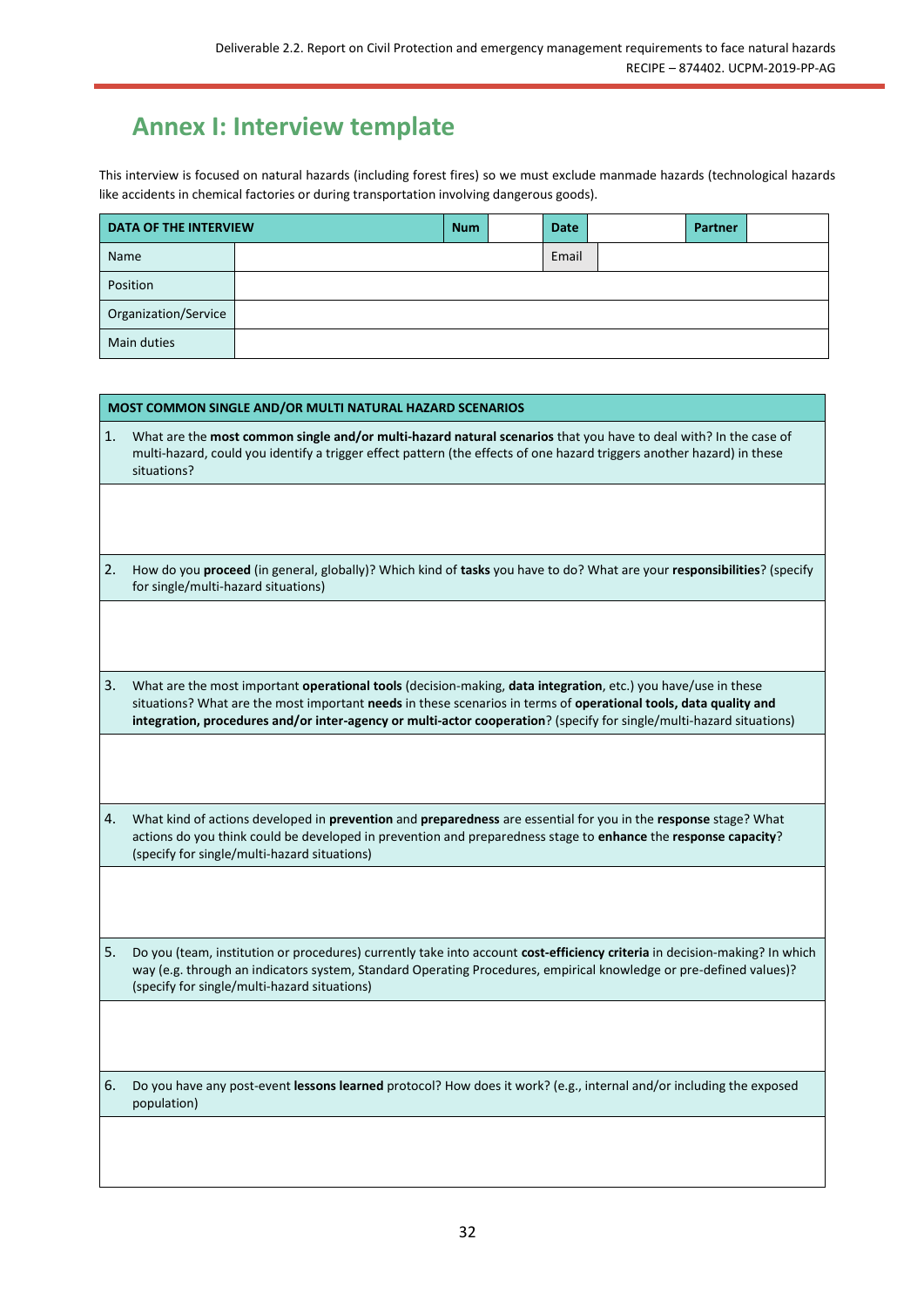| What is the level of involvement of the exposed population/stakeholders along the risk assessment planning and |
|----------------------------------------------------------------------------------------------------------------|
| response where you are involved? How could it be improved?                                                     |

#### **EXTREME EVENT EXPERIENCED**

| 1. What is the biggest single and/or multi natural hazard situation you have ever experienced in your professional career |
|---------------------------------------------------------------------------------------------------------------------------|
| as a part of the emergency response system? (e.g. e.g. Gloria storm in Catalonia).                                        |

*2. Regarding the event, please describe shortly this event in terms of:* 

- Site and date
- Hazards / multi-hazard involved and potential interactions and cascade effects
- Predictability (and level of uncertainty) and return period of the event
- Causes of the event (meteo, seismic,…)"
- Spatial and temporal scale
- Dynamics (physical evolution) of the event

*3. Describe the main points of the emergency management and its post emergency management of this extreme event in terms of:* 

- Data and tools used (for monitoring-forecasting / communication / coordination / rescue and assistance / data collecting and updating / risk scenarios knowledge and static data)
- Territorial levels and authorities activated and typology of actions
- Means and resources used
- Main direct and indirect damages
- Risks in the aftermath

#### *4. Taking a back analysis:*

What are the **main points of weakness** that the emergency management system had?

(in general: communication within institutions, communication/coordination between institutions, communication with population, data and information availability, decision-making process, information discrimination schemes, resources management, Standard Operating Procedures, Civil Protection plan,..)

5. What are the **best practices** that the Civil Protection system used during this event?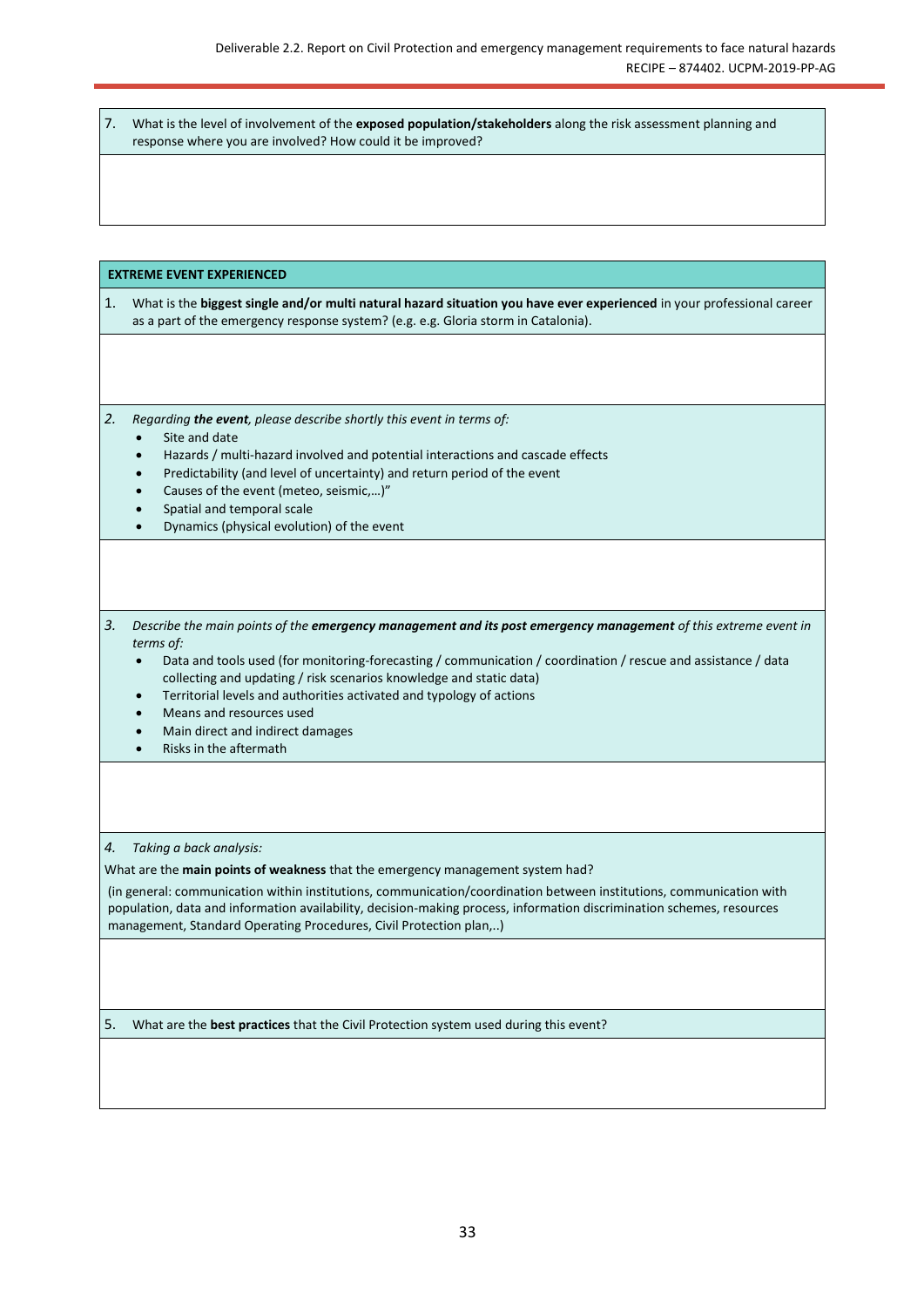# <span id="page-33-0"></span>**Annex II: Sum-up reviews**

GAP ANALYSIS ABOUT CIVIL PROTECTION AND EMERGENCY MANAGEMENT REQUIREMENTS TO FACE MULTI-HAZARDS

## **FVA, Germany** (Windstorms)

#### **1.- Gap analysis sum up report about MOST COMMON SINGLE AND/OR MULTI NATURAL HAZARD SCENARIOS for Civil Protection & emergency management stakeholders**

#### *1.1.- Responders general profile*

Four interviews were conducted at different administrative and geographic levels: national (DKKV e.V., BBK), regional (Regierungspräsidium Freiburg) and local (Stadt- und Landkreis Karlsruhe). Simultaneously the interviews covered different stakeholder groups:

- German Committee for Disaster Reduction (Deutsches Komitee Katastrophenvorsorge e.V., DKKV).
- Department II Risk management and International Affairs Federal Office of Civil Protection and Disaster Assistance (BBK).
- Police, Fire Service, Civil protection, Emergency Service Regional council Freiburg (higher emergency authority).
- Fire Service Regional council Freiburg (higher emergency authority).
- Fire Service of City and Rural District Karlsruhe.

The DKKV is the national platform for disaster prevention in Germany. It is an intermediary to international organisations and initiatives active in the field of disaster prevention and serves as competence centre for all questions of national and international disaster risk management.

The BBK is the Federal Agency for civil protection and disaster risk reduction. As a subsidiary of the Federal Ministry of the Interior it has a central organisational element working to ensure the safety of the population, combining and providing all relevant tasks and information in a single place.

The Regional council Freiburg constitutes the higher emergency authority. It oversees the work of emergency authorities at district level and coordinates and advices during cross-district extreme events. Only for nuclear safety, it has operational competences.

The City and Rural District Karlsruhe are two typical districts within the Federal State of Baden-Württemberg, Germany. The District Fire Service oversees and coordinates the operational civil protection of the firefighting service in the municipalities.

## *1.2.- General description of the most common single and/or multi natural hazard extreme events (with special attention to cascade and trigger effects) (Question 1)*

The most common natural hazard events are winter storms, flooding and torrential rain events. Multi-hazard events occur mostly as a combination of the latter. During winter months, storm periods bring abrupt changes in weather and temperatures, which can lead to increased and sudden snowmelt in combination with heavy precipitation. These trigger flooding and soaked grounds, which can lead to landslides in steep terrain. In combination with a storm event, blown trees can block streams, increasing the risk of flooding and limit access to affected areas. Flooding of large river basins can affect urban centres for several days.

In summer months, it is mostly local storm cells that can cause extreme wind speeds and heavy rainfall leading to flash floods. This is the most common emergency scenario caused by natural hazard event. Drought and heatwaves lead to drier conditions in forests and an increasing forest fire danger. In case of forest fires, it is mostly air pollution that causes problems for the general public.

#### *1.3.- Describe the gaps and operational requirements during the risk assessment and planning process to enhance civil protection capabilities (Question 4, 6, 7)*

The interviews showed that the structure of civil protection and emergency management services is much localized in Germany. Usually natural disasters are addressed at a municipal level. Due to the status of federal states, every state developed their particular and historical structure for civil protection services. It is also the state administration and its subsidiary bodies that have primary responsibility for disaster risk reduction. Operative civil protection is predominantly executed by the municipal fire service (voluntary and professionals), which over the years continuously professionalized and standardized its education system. Today it forms the most suitable emergency organization amongst various other emergency organizations, to sufficiently cover this field.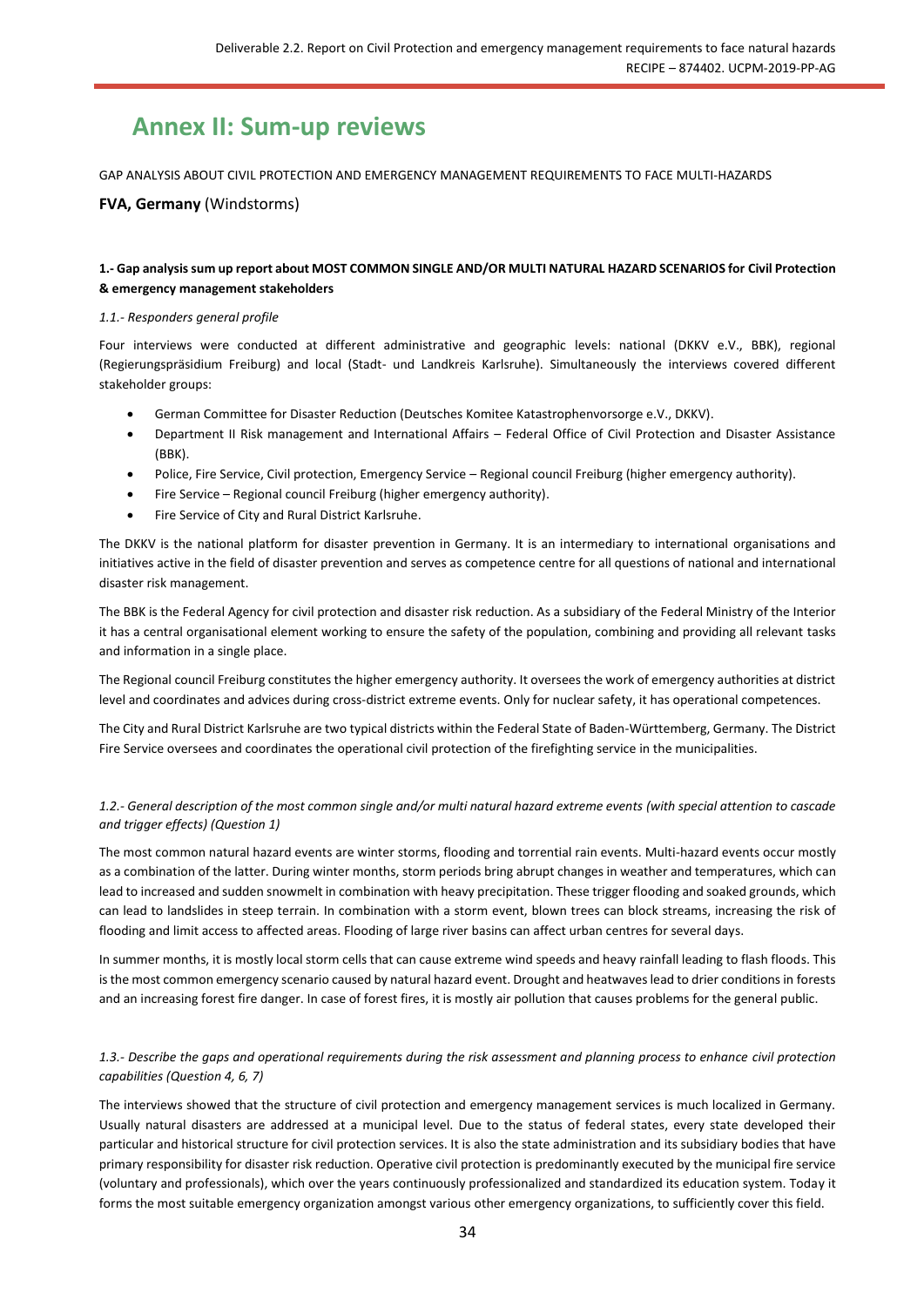Oftentimes the extent and severity of a natural disaster determines the responsibility and regulates the command roles. As soon as a disaster exceeds the boundaries or capacities of the initially responsible authority, the next higher body is engaged.

To ensure a smooth functioning of operations during crises, regular synchronization with different responsible authorities on emergency plans, as well as common drills, was identified very beneficial. Ensuring efficient and precise communication across different administrative levels from ground level to state level is a continuous task (e.g. municipality  $\rightarrow$  district  $\rightarrow$  region (bundling function)  $\rightarrow$  state (ministry of interior if several districts are affected).

A common saying in disaster risk management is the so-called '3 K-principle' – "in der Krise Köpfe Kennen" – literally translated: "know your heads during crises", which points out the importance of personal contacts and the professional network to capitalize during a crisis.

Ensure and maintain equipment of emergency services; government bodies subsidize investment in up-to-date specialty equipment (e.g. forest fire vehicles), yet one municipality needs to still invest a lot in expensive equipment that is not used very often. Thus new concepts of resource sharing were said to be beneficial. The allocation of necessary resources and equipment in times of crises is done by the regional authority, which has the overview on the overall available material. Yet, there is room for improvement by e.g. building a more comprehensive and user-friendly database.

Successfully implemented was the concept for inter-district support, where regional units are deployed at inter-regional scale and resource and equipment exchange is coordinated by regional administration.

The involvement of the general public was regarded differentially: all interview partners agree that in the planning and preparation stage it is better to limit the public involvement due to the complexity and necessary specialist knowledge, whereas during an emergency situation, clear and pre-defined communication helps to limit the damage. Generally, help for self-help and general resilience of households should be promoted. Yet, this is more and more difficult, as people expect to get help from officials at any time and seem rather unprepared for situations where the emergency system is overwhelmed (i.e. fully comprehensive insurance society).

Risk analyses are conducted at a federal level on a yearly basis for a fictive scenario by the interdisciplinary working group "risk analysis". The results are officially reported to the German Bundestag (parliament). The problem is that there is no follow-up required by law and the identified gaps are oftentimes not treated or addressed appropriately. For example, in 2012 a risk analysis was conducted and reported to the parliament for the scenario of a global Corona Virus pandemic. It identified some of the shortcomings that actually appeared during the real crisis of 2020.

*1.4.- Describe the main needs related to the emergency management to face multi-hazards (Integration of data, operational needs, DSS, tools ... considering cascade effects between prevention-preparedness-response, integrated approach, cost-efficient criteria. Question 3, 5)*

Related to the gaps and operational requirements, the main needs are communication and improvement of data availability and applicability.

It is crucial to ensure and maintain the functioning of the technical communication during natural disasters, as storms or flooding can lead to local disruption in the electricity and communications network. Similarly, the availability of critical data must be secured permanently. Being able to successfully alarming the crisis management unit (Verwaltungsstab) needs to be ensured as well (e.g. by providing priority line mobile phones).

There is no standard or uniform data format which would allow generating a nationwide overview (e.g. on climate change related emergency cases), nor is there a central focal point that collects and assesses this data.

Education and training faces challenges related to knowledge transfer and experience sharing and development. There is a generation shift of executive personnel in upcoming years. Practical trainings remain and become even more important with increasing lack in experience. Education should encourage and promote flexible and adaptive approaches to address situationspecific requirement as well as new types of disasters. These cannot be addressed just by following written and generic instructions from guidelines.

Digitalization and data availability are emerging topics. While the implementation is technically feasible, it is mostly legal obstacles (i.e. licenses) that need to be overcome. Pilot project in some districts have demonstrated the benefits, but need financial support (i.e. subsidies) from the state, so that municipalities can purchase these systems. E.g. so far only the Fire Chief and its deputy have access to GPS System and digital maps (2 licenses), while the ground crew still relies on paper maps.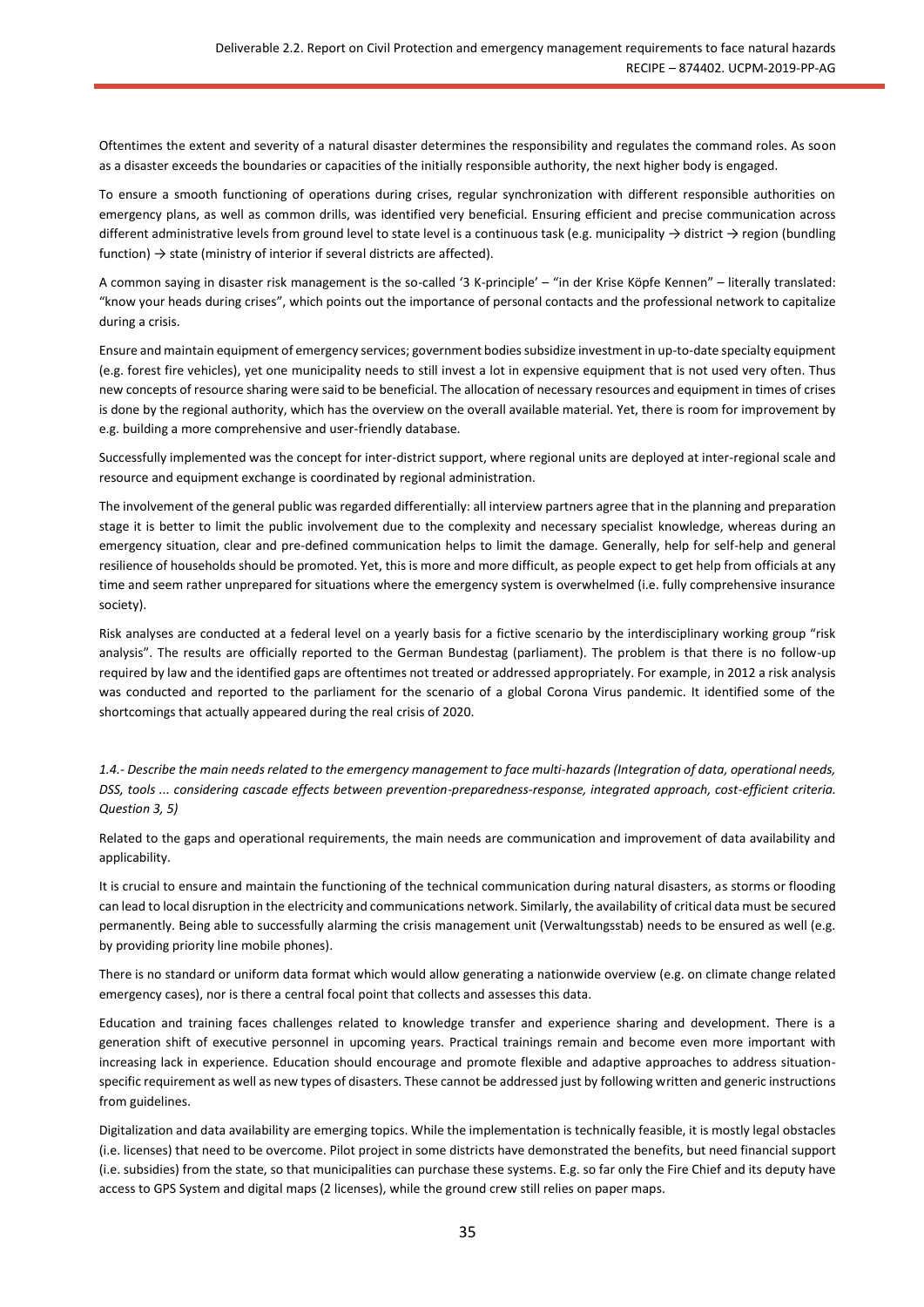They would like to get:

- Data base with overview of available equipment within state.
- Standardization of data formats for emergency classification across Germany.
- GPS equipment in emergency vehicles.

Cost-efficiency criteria for emergency decisions are usually not much considered, but resource-friendly actions are taken. Generally the subject is underdeveloped and no valid data exists. From policy, there is no real interest in order to avoid public discussions on an unpopular topic, i.e. how such decisions would be taken. In emergency situation, the individual case will determine how money and resources can be made available.

#### **2. Gap analysis sum up report about EXTREME EVENT EXPERIENCED for civil protection & emergency management stakeholders**

*2.1.- General description of the biggest single and/or multi natural hazard extreme events (with special attention to cascade and trigger effects) experienced (Question 1 and 2)*

Among the interviewees, there was agreement that the number of extreme weather events will increase. It is mostly the occurrence of small-scale, high-intensity events that may overwhelm local emergency bodies and cause punctual devastations. Additionally, large-scale natural hazards (e.g. flooding, winter-storm) will continue to happen on an irregular basis. Despite all preparation efforts and experience gained during past events, full preparation is impossible. Nevertheless, preparation needs to be continuously reinforced and enhanced.

During the interviews, one recent extreme weather event in the Black Forest (St. Blasien January 2018) was discussed to illustrate a potentially more frequent multi-hazard situation: in conjunction with a predicted winter storm event, rapid temperature raise and heavy precipitation in high altitudes led to sudden snow melt. Soaked ground and inundated river banks led to landslides and mud avalanches during night-time. Toppled trees in river beds and roads impeded the emergency services and overwhelmed local authorities. A neighbourhood of the village had to be evacuated and several buildings were damaged. The Regional Fire Chief was sent to support local forces and take stock of the situation, as the initial situation looked more dramatic.

*2.2.- Describe the main points of weakness that the emergency management system had (with special attention to communication/coordination between institutions, communication with population, data and information availability, decisionmaking process, information discrimination schemes, resources management, Standard Operating Procedures, civil protection plan,...) (question 3 to 5)*

The German Weather Service (DWD) predicted the storm event, with increasing resolution the closer the event came. Flood alarm maps provided comprehensive forecasts as well. However, small and inconspicuous creeks are not covered by these maps. Also there is no permanently established measuring network. Lacking was a forecast system that could combine several hazards and make predictions and warnings based on the actual situation.

A challenge with large-scale disaster situations is that there are no dynamic and updated situation overviews available. An efficient information flow and data transfer is necessary. For this, technical improvements are under development, yet not readily available.

The challenge with predictions and the issue of extreme weather warnings for an organisation like the DWD is to quickly fall into disrepute in general public in case there is no severe event (e.g. closing air traffic as a precautionary measure). The involvement of and continuous communication with the population is needed. In general, the notification system is constantly improving (e.g. official warn app "NINA").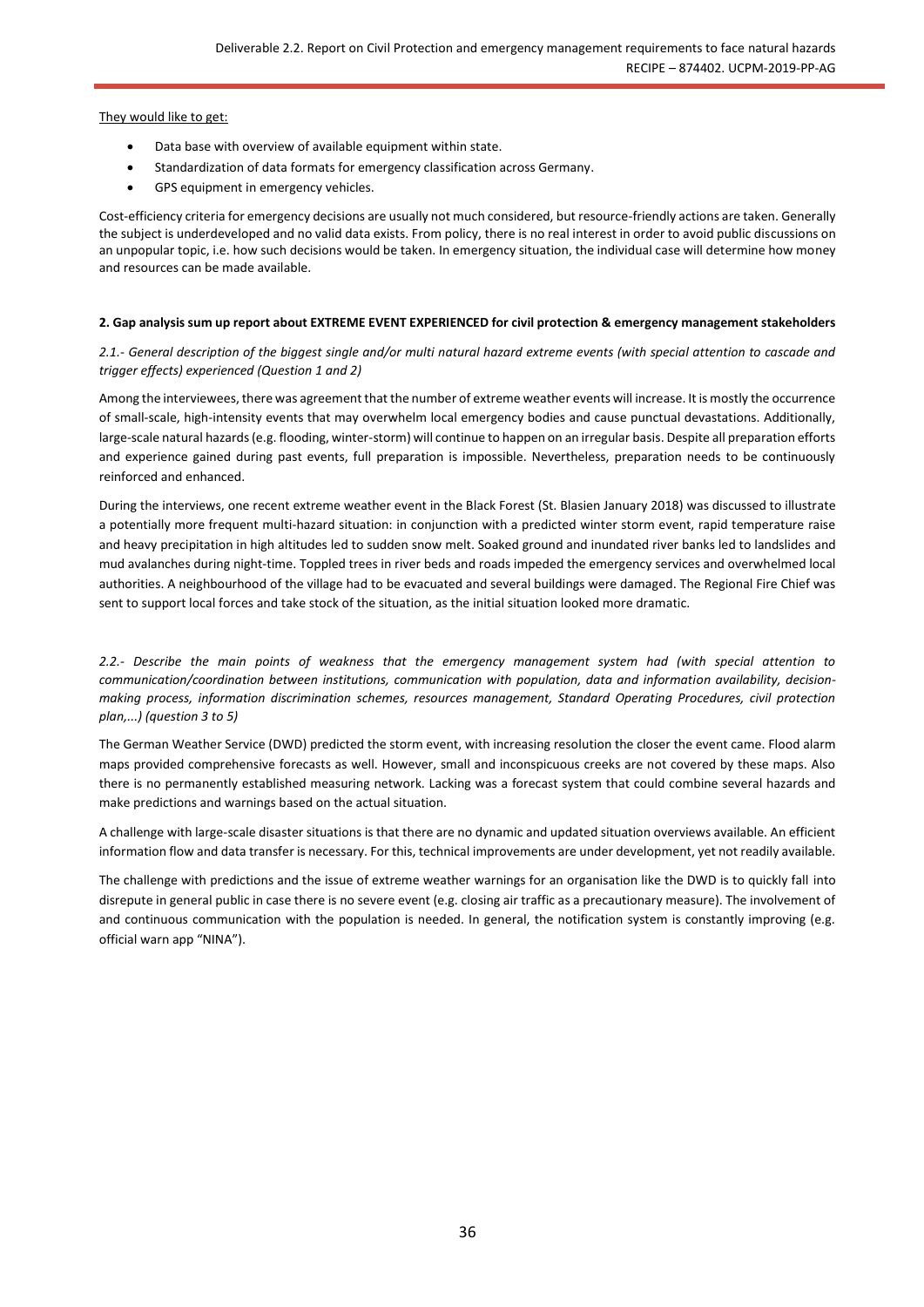GAP ANALYSIS ABOUT CIVIL PROTECTION AND EMERGENCY MANAGEMENT REQUIREMENTS TO FACE MULTI-HAZARDS

## **BFW, Austria** (Landslides, Rockfalls)

## **1.- Gap analysis sum up report about MOST COMMON SINGLE AND/OR MULTI NATURAL HAZARD SCENARIOS for civil protection & emergency management stakeholders**

#### *1.1.- Responders general profile*

Within the framework of these interviews, 11 different, relevant actors in natural hazards and disaster management were interviewed with regard to the processes of landslides and rock fall. Political decision-makers as well as representatives of public authorities, support organizations of the federal states and representatives of the fire brigades and civil protection and disaster management were interviewed. An overview of the interview partners is provided in the table: Interview Partners - BFW.xlsx.

A separation between groups of persons who are involved in planning in the field of natural hazard risk management and those who are actually involved in executive activities is rarely made in Austria. Therefore, no distinction was made in the interviews.

Especially in the field of landslides and rockfall, however, many actors who are normally strongly involved in prevention and spatial planning are mainly executing (immediate measures in case of an event, set up protective structures). This indicates unclear distributions of competences in Austria for the assessment of damage disposition and the provision of preventive planning bases.

The stakeholders interviewed are most frequently concerned with flood events. Anyhow, rockfall and landslides also play a major role in the interviewees' area of responsibility. In addition, large slope movements, surface water runoff, windthrow, fire, snow load and ice smoothness are also mentioned as areas of application.

#### *1.2.- General description of the most common single and/or multi natural hazard extreme events (with special attention to cascade and trigger effects) (Question 1)*

The vast majority of the actors was able to identify cascade effects, and many interviewees also identified these as multidisciplinary challenges. The following cascade effects were mentioned:

- Impact of landslide masses into the receiving water bed load loading up to blocking rivers with the danger of dam breakage scenarios.
- Blocking of channels as a result of rockfall events.
- Landslide masses, which develop to mud/debris flows.
- Windthrows, which lead to a very high proportion of wild wood and can cause blockings.
- Windthrows or forest fire areas which are very difficult to reforest and in the meantime represent areas with increased danger of landslides, rockfall and avalanches.
- Calamities with insect pests (bark beetles) and resulting weakened forest stands with an increase in soil erosion.
- Long periods of dryness with increased surface runoff on dried-out soil.

## *1.3.- Describe the gaps and operational requirements during the risk assessment and planning process to enhance civil protection capabilities (Question 4, 6, 7)*

In Austria there is (still) no risk planning in the course of natural hazards as in Switzerland, for example. Instead, there is the wellproven instrument of hazard mapping, which has been generally accepted, implemented and used after decades of effort. However, in the case of landslides and rockfalls, these are usually only available on a regional, rather large-scale. Despite this, or perhaps precisely because of this, many actors are rather reluctant to jeopardise this status by introducing "new instruments" (as risk planning would be).

Much more important are in the case of damage events, rapidly available emergency forces (e.g. fire brigade!), professional alerting, and, if necessary, the establishment of disaster rescue camps. The flow of information between emergency management and the emergency services should function frictionless in order to be able to implement roadblocks, evacuations and bypasses as frequently necessary measures. Weather forecasts, which provide information about the next relevant (small-scale) precipitation events, are considered to be an extremely important basis for planning. The following preventive measures, which could be improved, were identified:

• Monitoring (but only possible for already well known landslide slopes).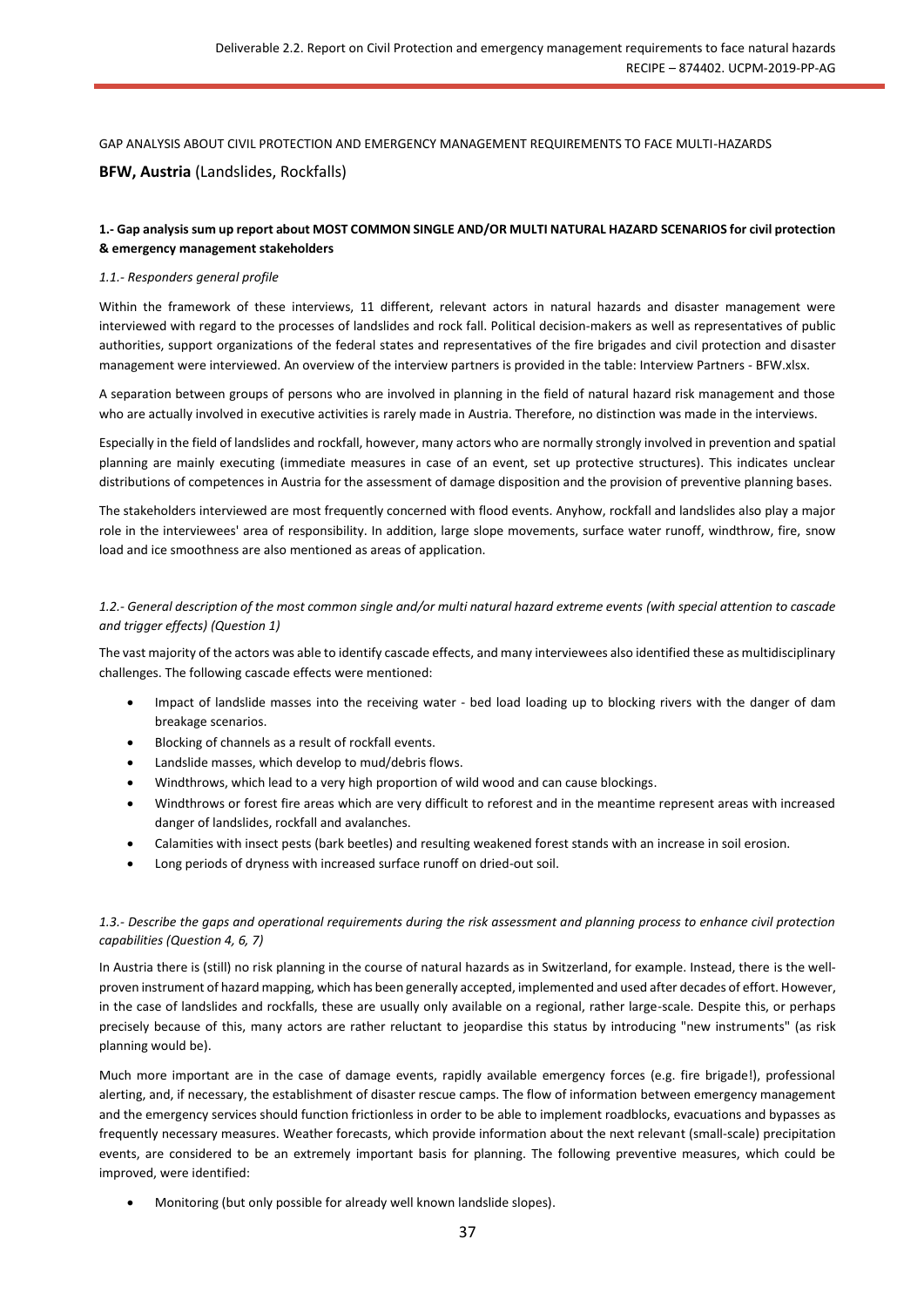- Early warning systems (although not yet matured and associated with the risk of false alarms).
- More transparent distribution of tasks between the various levels of deployment (local state federal).
- Better interaction between blue-light organisations, experts of risk assessment and damage prevention (emergency technical measures).
- Development of best practice examples.
- Improved alarm plans.
- Creation of reserved areas (e.g. for deposition of bed load material).
- Strengthening risk awareness (among the emergency services, authorities and population).
- Communication of the residual risk.
- Enhanced awareness of the administrative units and operational staff.
- Increased political support (financial resources).

All actors and institutions draw up operation protocols. This is done in the form of inspection reports, findings, expert opinions or in the form of standardised procedures (e.g. at the Florian station/central fire station). The documentation can also be important for claims settlements (insurance claims).

The torrent and avalanche control uses its own event register (WLK = digital torrent and avalanche register) where damage events can be entered according to certain levels of detail. In some cases, however, (smaller) damage events are also recorded by unsystematised file notes and event logs. In the case of major events, usually more detailed analyses are carried out, often with the help of external teams of experts (universities). The "ESIS+" tool is of great importance at the level of district authorities. This is a web-based application that serves as a uniform documentation tool for the operational organization.

In almost all organisations, "lessons learned protocols" are derived, which are incorporated into future work plans. In the context of torrent and avalanche control this is frequently not executed in a systematic way, but is incorporated into thought processes, which mostly relate to the concrete measures, but not the organisational structure as such.

Basically, the derivation of "lessons learned protocols" is done internally or with the involvement of the participating actors. Statements by external persons (eyewitnesses, experts from other disciplines) are also included. Processes are reviewed in the context of informal exchanges and non- or little standardised debriefings directly after the assignment. From this, cornerstones for further training, for example, are derived. In the case of the fire brigades, feedback is sent to the mayor.

In principle, the population is only involved if it is affected directly by the incident or if the damage dimension of the event requires this. For example, if a house need to be evacuated due to a ban by the authority. However, the basic tenor of the interviewees' statements leaves the impression that involving the population in the acute phase of the damaging event is sometimes rather counterproductive.

Hazard zone plans are expert opinions of the torrent and avalanche control division which have gained spatially relevant legal significance through their incorporation in the land use plans of the municipalities. Additional experts (state geologists, etc.) are consulted during the preparation of the plans and perceptions and statements from neighbouring residents, forest wardens and blue-light organisations are integrated. These hazard zone plans are drawn up in the respective municipalities prior to approval and every citizen has the right to comment. In addition, information days are held for the affected population.

Overall, the need for civic participation has increased significantly in recent years and is a useful addition in several areas. Especially when it comes to the acceptance of measures, there is no way around a targeted presentation of information and findings. Participation of the population is also implemented in the sense of obtaining information (e.g. for more complete damage event chronicles).

However, this also revealed a discrepancy between, on the one hand, an increased need for information and possibilities (document upload and download, workshops, etc.) and, on the other hand, the tendency that "others should take care of the whole thing anyway" and the individual does not want to know anything about it.

However, sometimes complete laymen express themselves loudly. Hence, ensuring that the appropriate awareness is raised is often associated with a great deal of (time) effort. A cooperation with competent actors is often perceived as much more "pleasant".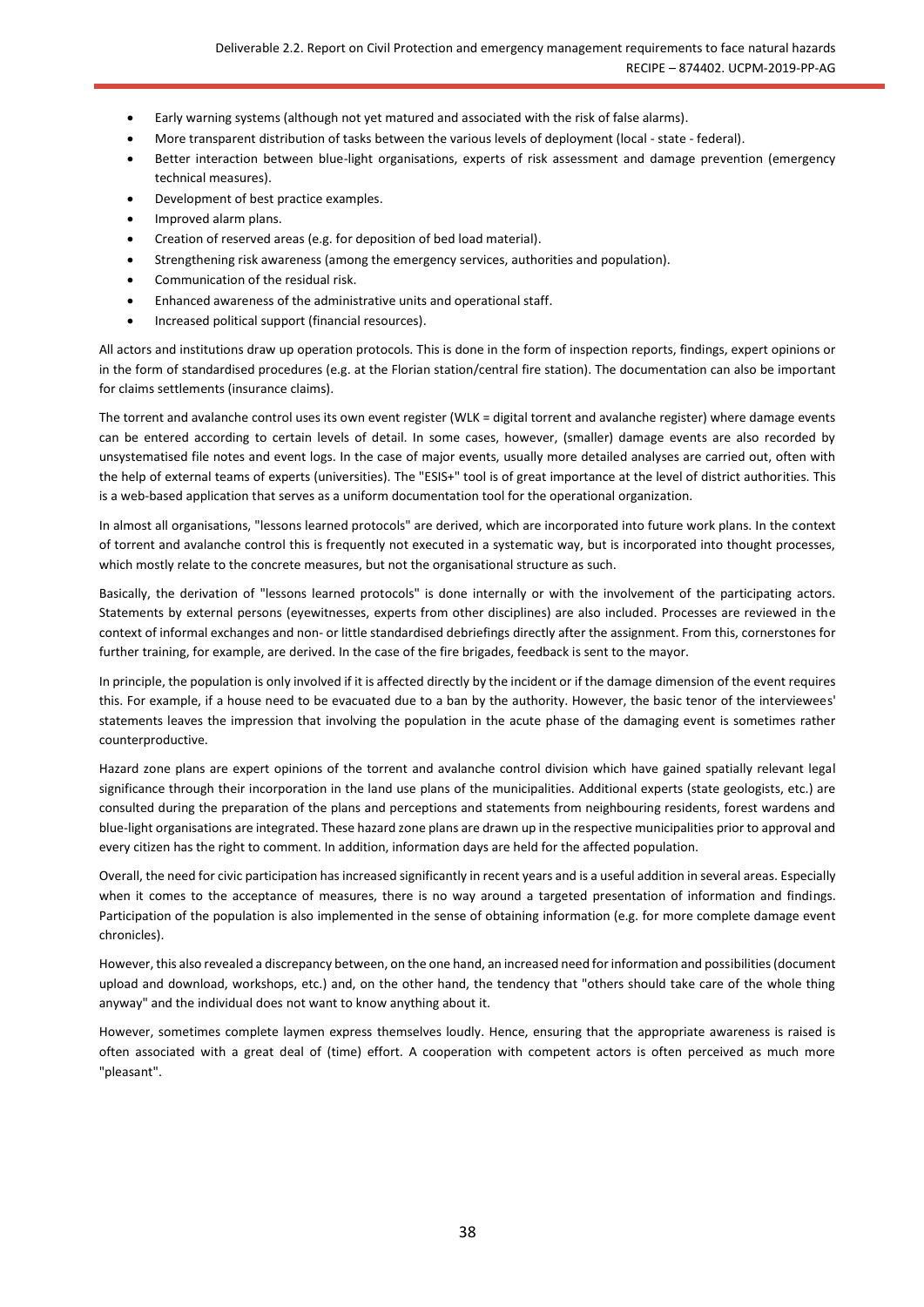*1.4.- Describe the main needs related to the emergency management to face multi-hazards (Integration of data, operational needs, DSS, tools ... considering cascade effects between prevention-preparedness-response, integrated approach, cost-efficient criteria. Question 3, 5)*

The availability of competent personnel (as "instruments" in the figurative sense) was mentioned as the most important operational tools. The focus was on both, the company's own staff and external experts or persons from other operational organizations (mountain rescue, ambulance, police, armed forces).

Weather forecasts and severe weather warnings as well as IT-supported systems (software or hardware in the form of simulation programs, GIS, elevation and terrain models, precipitation radar data and laser scans) were mentioned as further important instruments.

Alarm plans, mobile phone and on-board-communication, barrier materials, tools (including heavy equipment such as trucks, excavators, caterpillars and helicopters) also by private construction companies were mentioned as absolutely essential.

For emergency measures in the case of imminent danger, where the direct protection of people is the most import challenge, and the function of protective structures need to be restored as quickly as possible, the answers are uniformly "NO". For almost all other measures (e.g. new protective structures, biological measures), the criterion of cost-effectiveness is very important. However, the political components of this issue must always be taken into account.

In the event of imminent danger, all possible financial resources are usually mobilized. For the State Geological Survey and the torrent and avalanche control structures, weighing up the cost-benefit ratio is a central task and is sometimes even mandatory. Cost-benefit analyses mean that the prevented damage must be greater than the costs of the implemented measures. However, a monetary consideration of human life is not included.

Fire brigades do not carry out cost-benefit analyses to cover the basic requirements of their operational capability. However, there are precise requirement profiles and guidelines for purchases beyond this. For example, if municipalities are located in regions with a high risk of flooding, large capacity pumps are more likely to be financed than elsewhere.

#### **2.- Gap analysis sum up report about EXTREME EVENT EXPERIENCED for civil protection & emergency management stakeholders**

*2.1.- General description of the biggest single and/or multi natural hazard extreme events (with special attention to cascade and trigger effects) experienced (Question 1 and 2)*

The interviewees described damaging events from the entire Austrian territory (with a focus on Tyrol). The extreme events experienced are either combined processes that occur in typical large-scale weather situations or heavy precipitation events in several places (e.g. floods with landslides).

The main reasons to cite these events were the large losses caused, some of which required long-term evacuation measures. Such major events were also analysed in further proceedings, mostly by a supra-regional group of people.

Meteorological factors (long-lasting precipitation events, short intensive heavy rainfall or in some cases snowmelt) were named as the main triggers of almost all major damage events. For many of the observed damage processes, a very short process duration was characteristic (especially for rockfalls). For the types of landslides considered by us, it is characteristic that a very high number of individual landslide processes always occur during major events.

For all the major events mentioned, the prediction possibilities were classified as absolutely limited. Although there was a fundamentally established, regional disposition for landslides and rockfalls everywhere, it was not possible to predict where and to what extent the damage events would occur. Often, due to the small area, hardly any advance notice of the damage events could be perceived or their extent was very surprising.

Direct main damages of the mentioned events were destroyed or damaged residential buildings and industrial areas, road sections, protection forest and existing protection structures. Very often the indirect damages (road block evacuations) caused the actual costs. In any case, it is remarkable that no human lives were lost in any of the extreme events described.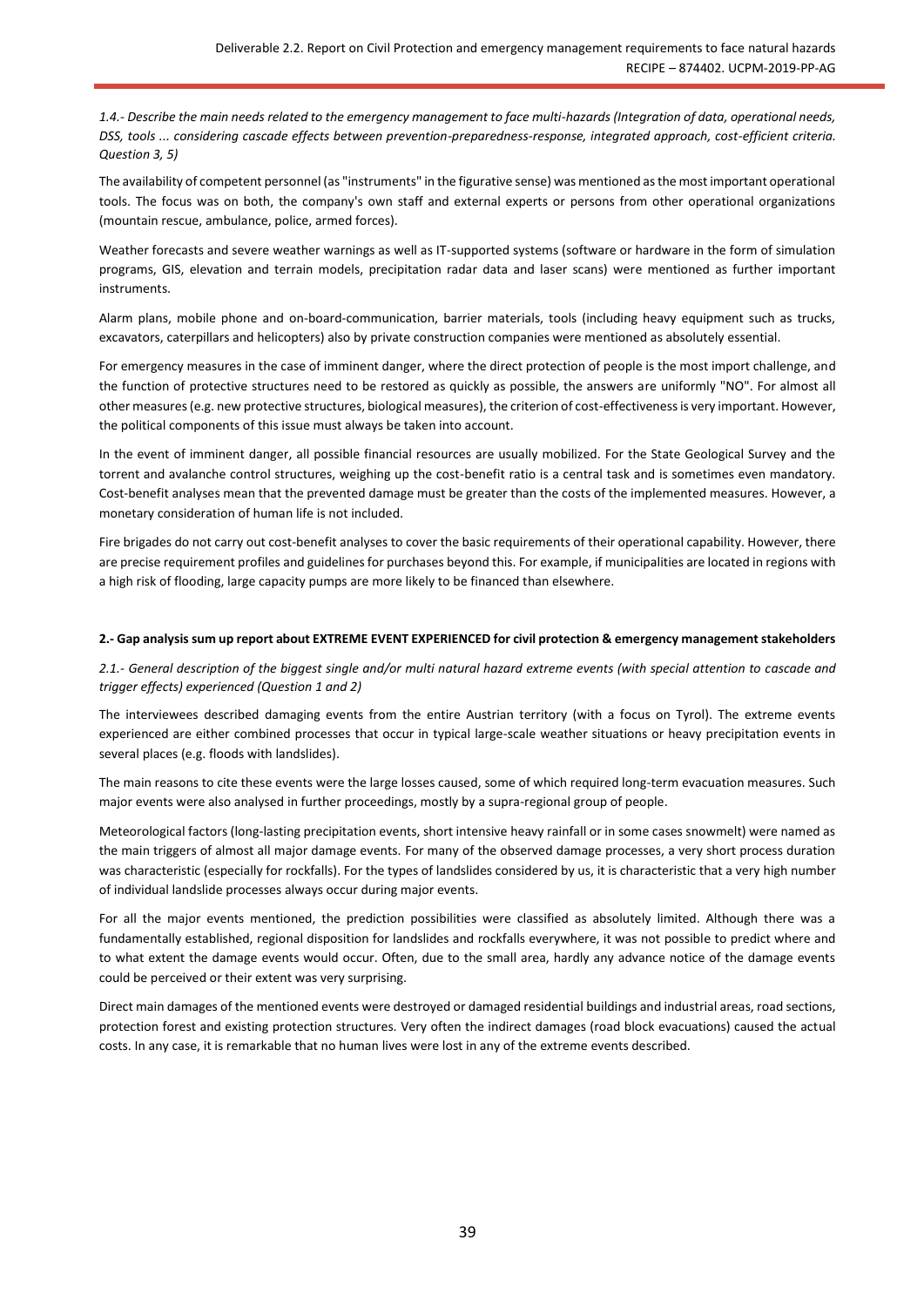*2.2.- Describe the main points of weakness that the emergency management system had (with special attention to communication/coordination between institutions, communication with population, data and information availability, decisionmaking process, information discrimination schemes, resources management, Standard Operating Procedures, civil protection plan,...) (question 3 to 5).*

Various data and tools are used, but they are not available to the same extent in all cases:

- Weather data and severe weather warnings.
- Maps, country information systems.
- Aerial photographs and data from drone flights.
- Digital elevation models and data from laser scans.
- Geological surveys.
- High resolution webcams.
- Communication facilities (Attention: different radio frequencies of the different emergency organisations).
- Own machines (excavator, helicopter,...).

Depending on the size of the damage events, different organizational units are responsible: municipalities (mayor) - district captain - central crisis management of the federal states - assistance missions of the armed forces. Experts (torrent and avalanche control, state geologists, blue-light organisations, etc.) are consulted at all levels. The question of resources used was answered as follows:

- Existing assessments from previous events.
- Fire brigades (including disaster trains with pumps and other tools and equipment).
- Torrent and avalanche control division.
- Geologists (state geologists but also private geologists.)
- Community worker.
- Federal armed forces (assistance mission).
- Private earthmoving companies (excavators, trucks).
- Civil engineering offices.
- Helicopters, drones.

In the case of immediate measures during the event, but also during the rehabilitation work directly following it, the risk of further rockfalls or landslides of similar dimensions in the vicinity is sometimes high when precipitation starts to fall again. The reasons for this are similar geological conditions, soils already saturated with water or eroded trench slopes. In such cases, severe damage is also to be expected to the emergency measures already under construction.

The experts interviewed described the following as the best measures and procedures:

- Coordinated action of the heads of operations and inter-organisational cooperation.
- Exact coordination of operational sections.
- Preselection/prioritisation of measures.
- Prepared evacuation measures based on hazard zone plans.
- Rapid roadblocks and sentries.
- Timely implementation of immediate measures (e.g. evacuation, installation of monitoring systems).
- Rapid repair of affected objects.

The fact that many actors know each other from previous damage events has enabled arranging partly spontaneous, flexible cooperation within the framework of emergency management. A great advantage is that in Austria the system of the voluntary fire brigade is traditionally very well-developed. With a total population of just over 8 million, almost 600,000 people are members of this organisation. This ensures very good personnel resources - the emergency services also usually have excellent local knowledge. Therefore, it is essential to maintain and expand this volunteer system by creating appropriate political framework conditions (e.g. free time off work for employees in case of damage). By involving such a large number of people, good conditions are also created for the mediation/(further) development of a corresponding awareness of natural hazards risks. The following features are seen as the greatest strengths of emergency management:

- Conflict-free communication between all levels and partly clear responsibilities.
- Speed in setting up and organising the necessary structures, emergency forces and local and regional crisis teams.
- Appreciative cooperation between experienced, competent planners and actors or internal bodies.
- Rapid deployment regarding closures and evacuations.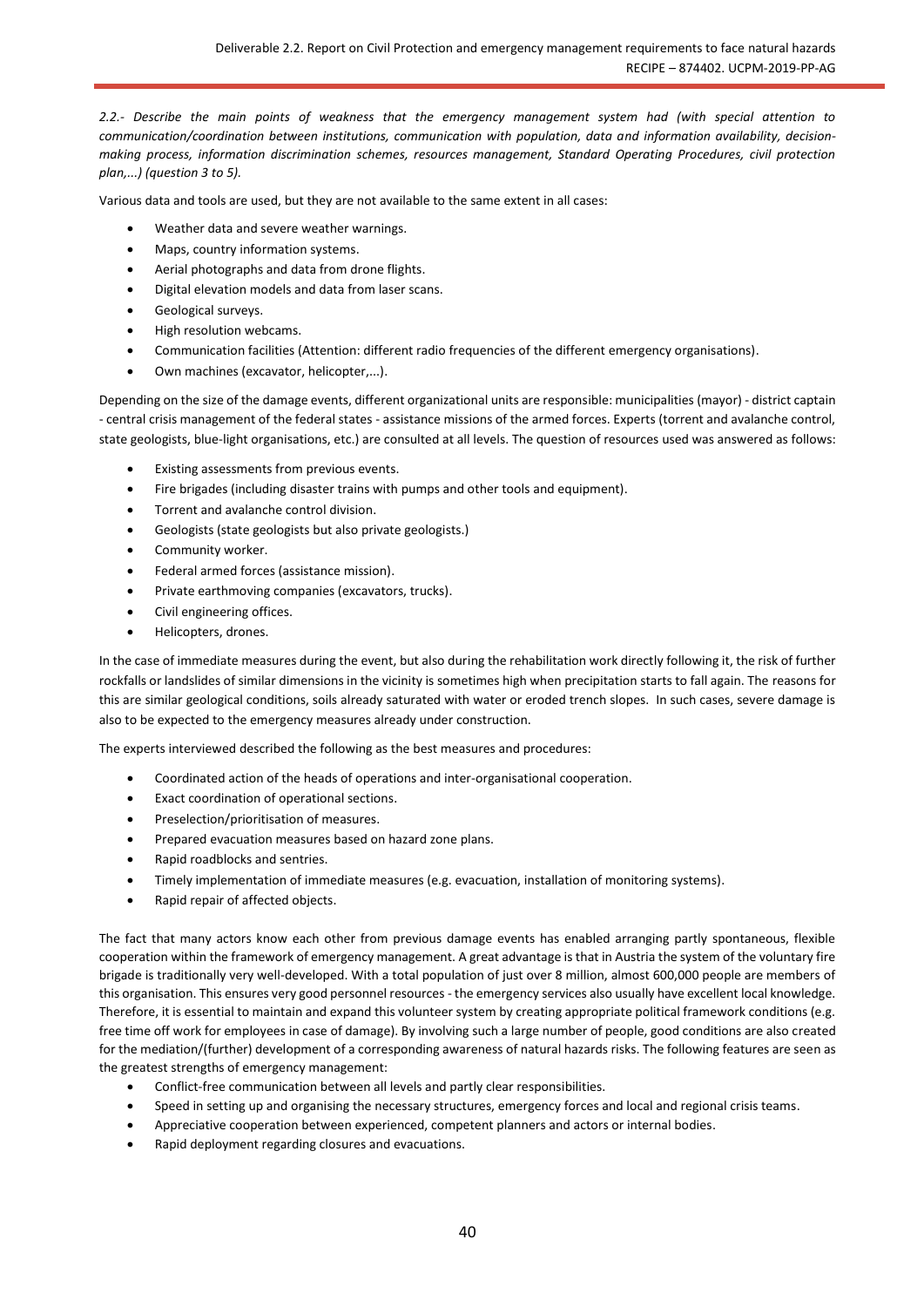Especially for landslides and rockfalls, a partially unclear distribution of competencies causes that many risk management processes are not standardized. This already starts with the regulation of deputies in the event of failure to reach the persons actually responsible.

Despite mostly high personal engagement, not all measures always run in the same direction and therefore reveal the following weaknesses:

- Routines for major damage events are lacking.
- Problems with the occurrence of subsequent events.
- Consensus between different stakeholders is not always easy to achieve.
- Overworking of the emergency services due to lack of breaks.
- Lack of cooperation in the exchange of materials (shovels, picks, etc.) between different operational organisations.
- Lack of experience in responding to political pressure (e.g. for early lifting of roadblocks).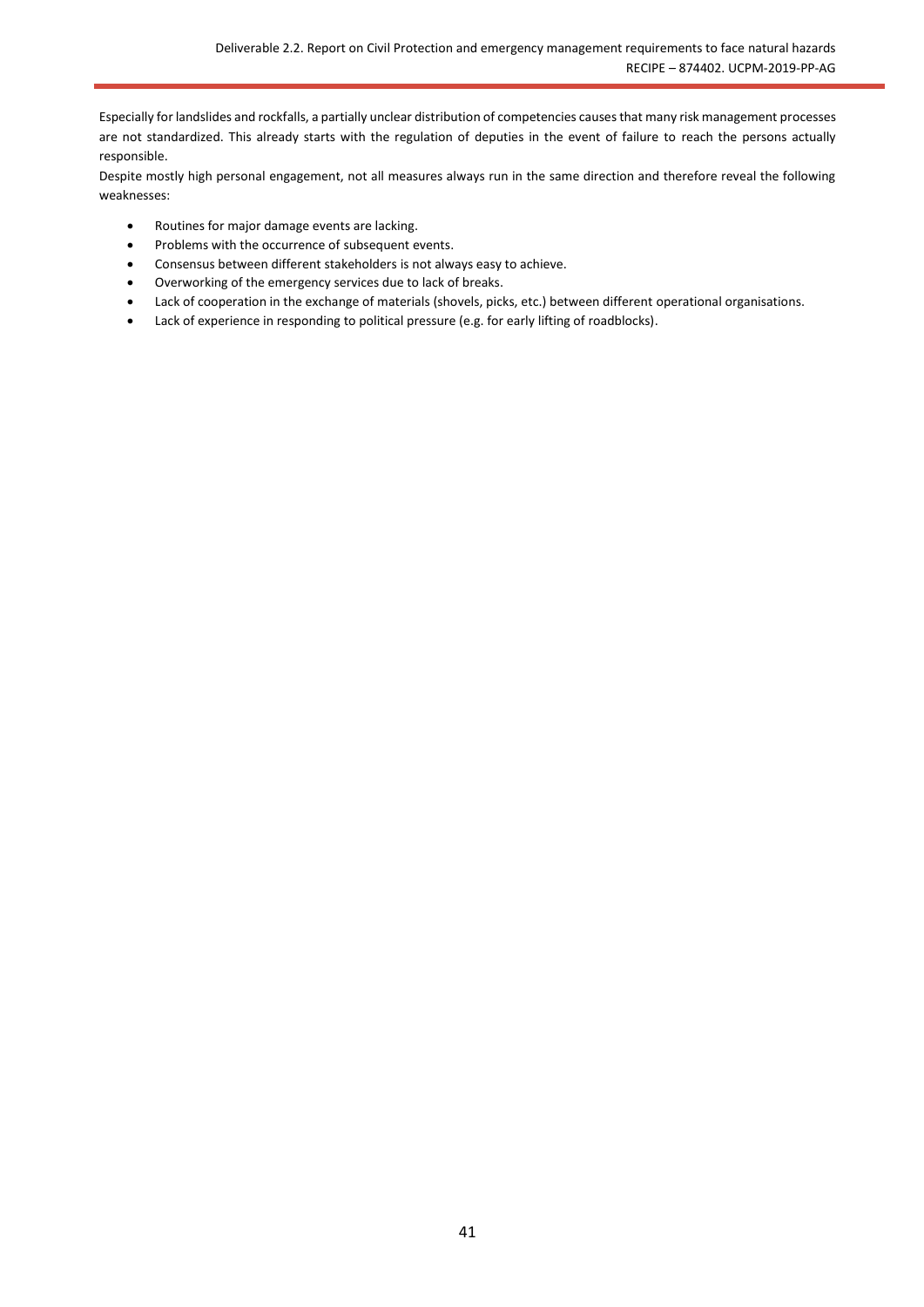## **GAP ANALYSIS ABOUT CIVIL PROTECTION AND EMERGENCY MANAGEMENT REQUIREMENTS TO FACE MULTI-HAZARDS CIMA, Italy** (Floods and Forest Fires)

## **1.- Gap analysis sum up report** *about MOST COMMON SINGLE AND/OR MULTI NATURAL HAZARD SCENARIOS* **for civil protection & emergency management stakeholders**

#### *1.1.- Responders general profile*

LOCAL: 3 Municipal Mayors and 3 local technicians have been interviewed, from the municipalities of Monterosso, Vernazza and Riomaggiore. The first ones are local authority of civil protection and the others are in charge of managing the preparedness and the prevention phases and of territorial planning.

NATIONAL-CP-Flood: 1 technical officer from the National Department of Civil Protection (DPC) was interviewed. He works in the Service of hydraulic, hydrogeological, water and coastal risks and he is involved mainly in the assessment of hydraulic, hydrogeological and water risks.

NATIONAL-CP-Fire: 1 expert has been interviewed, from the National Department of Civil Protection. He is involved at national level in monitoring activities of vegetation and weather conditions, in operational forecasting of the susceptibility conditions to the triggering and propagation of forest fire, in coordinating the fire suppression volunteers and the shutdown managers during an emergency.

REGIONAL- Fire: 1 experts has been interviewed, from the regional department of agriculture, tourism, training and work policies in the internal areas, forest fire fighting, foresting, parks and biodiversity. He is involved in risk planning , in coordinating the fire suppression volunteers and the shutdown managers during an emergency.

REGIONAL-CP: 8 experts from the regional sector of civil protection have been interviewed, included the public officer. They are involved in both civil protection planning related to different risks and in the regional control room activities.

[In Italy, the Regions - while exercising their respective legislative and administrative power - regulate the organization of civil protection systems in the framework of their respective territories, ensuring the implementation of the procedures for the preparation and implementation of activities aimed at forecasting and preventing risks; the orientation for the preparation of civil protection plans at municipal and provincial levels; the modalities to ensure the collaboration of the respective civil protection regional systems and national scale activities; the management of the regional operating room, also aimed at information exchange with the Department of Civil Protection, Prefectures and Municipalities; the organization and order of its structure as well as its offices in order to ensure their operational and response readiness; the methods of coordination of the implementation of urgent interventions and the performance of emergency services in case of emergencies, ensuring its integration with the interventions implemented by the Municipalities, on the basis of the related civil protection plan; the preparation , management and activation of the regional mobile deployment resources including also the volunteer organizations; the procedures to organize the necessary activities to remove obstacles for the recovery of normal living conditions in areas affected by disasters; the modalities to enhance training activities in the field of forecasting, prevention and management of emergency situations and in general aimed at raising awareness on civil protection matters with particular reference to local administrators and operators and the bodies and institutions of regional civil protection systems.]

### *1.2.- General description of the most common single and/or multi natural hazard extreme events (with special attention to cascade and trigger effects) (Question 1)*

LOCAL: The most common natural hazard events flash floods and Forest fires (but in recent years much less), Sliding landslides, Storm surges.

There is another important local risk: people crowding.

NATIONAL-CP-Flood: The most frequent risk scenario at national level are hydrogeological and / or hydraulic phenomena (landslides and / or floods), with different spatio-temporal evolution and in geographical areas characterized by different levels of anthropization.

In some circumstances, multi-risk events with cascading effects occurred (e.g. seismic landslides, forest fires favoured by drought conditions, or landslides and floods favoured by the effect of forest fires).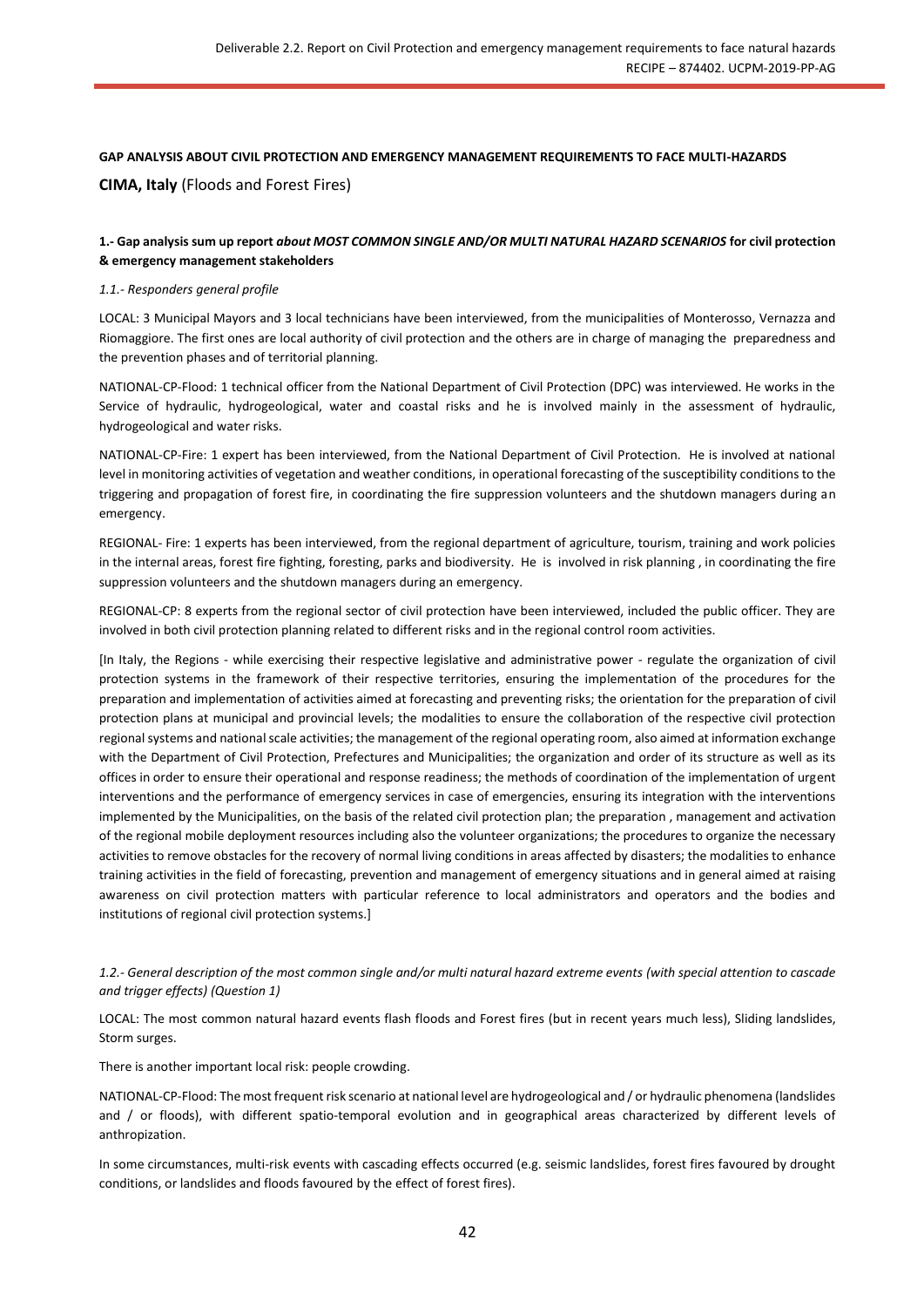NATIONAL-CP-Fire: The most common natural hazard events are summer and spring forest fires and WUI Fires, due to drought conditions.

REGIONAL-Fire: The most common natural hazard events are summer and winter forest fires and WUI Fires.

Talking about the possible interaction of fire and hydrogeological risk, and so the possible trigger effect of the fire for the hydrogeological risk, the interviewed highlighted that the consequences of a fire can in fact exacerbate a hydrogeological risk scenario; however, there aren't any data or studies that can confirm this effect.

REGIONAL-CP: The most frequent risk scenario in the past 20 years is the hydrogeological risk.

Moreover, some examples of multi-risk scenario have been reported, such as the Covid-19 that must be considered in the management of all the risks that civil protection ordinarily deal with.

One example of cascade effect has been reported for fire + hydrogeological risk scenario: the consequences of a fire can in fact exacerbate a hydrogeological risk scenario; however, this has been highlighted more as a planning aspect rather than a real emergency management issue.

*1.3.- Describe the gaps and operational requirements during the risk assessment and planning process to enhance civil protection capabilities (Question 4, 6, 7)*

LOCAL: The interviewed highlighted the importance of prevention, especially regarding the communication of the alerts given to the population and the tourist sector.

They also dressed the importance of the coordination between themselves, with other neighbouring Municipalities and with the National Park of 5 Terre, in order to improve managing the tourist flow. And finally the training of technicians and administrators.

Only some municipalities carry out debriefings after the events .

The level of involvement of the population during the risk assessment and emergency planning, in general, is low although its importance is unknown. There has been an attempt to involve commercial activities, but the response has not been entirely favourable. Only one municipality have involved a specific stakeholder (schools sector) during the information and consultation phase on the civil protection planning.

NATIONAL-CP-Flood: The interviewed highlighted some actions that are essential in the response phase and that must be strengthened - especially in relation to the scenarios of risk that occur in limited areas and in limited time range – such as:

- activities for strengthening the civil protection planning,
- activities for improving the risk scenario and events knowledge,
- information to the population.

The analysis of a post event at national level - in the case of particularly intense and significant hydro-pluviometric event – consists of a report ("event report") drawn up by the Service, concerning the meteorological forcing of the event, its hydro-pluviometric features, the impact on the territory and the" residual risk scenarios". Moreover, if the Region affected requested the declaration of the national state of emergency, a technical investigation is carried out by the DPC (according to the Dir. PCM 26.10.2012) through technical inspections aimed at ascertaining the effective impact on the territory, assessing residual risk scenarios and verifying the existence of the conditions for the declaration.

Regarding the level of involvement of the population in the activities of civil protection, at local scale, the interviewed reported that it can be improved both as regards awareness on civil protection issues and as regards participation in planning and risk assessment activities. For example, he highlighted that the participation of the population in the drafting of civil protection plans and in the risk assessment phase is low: the participated civil protection plans are still very few today. However, he reported that there are certainly signs of improvement in these terms, but these activities must be strengthened and systematized. In this context, the campaigns of communication for the population regarding the different types of risk and the necessary self-protection actions (e.g. the communication campaign "I do not take risk") can be particularly useful. In the response phase, the level of involvement of the population needs to be reorganized in a more systematic way.

NATIONAL-CP-Fire: The interviewed highlighted the importance of prevention, especially regarding the exchange of information between the various stakeholders involved in risk management for better coordinating all activities, also taking into account the private stakeholders as essential service providers for civil protection actions, and the information of population.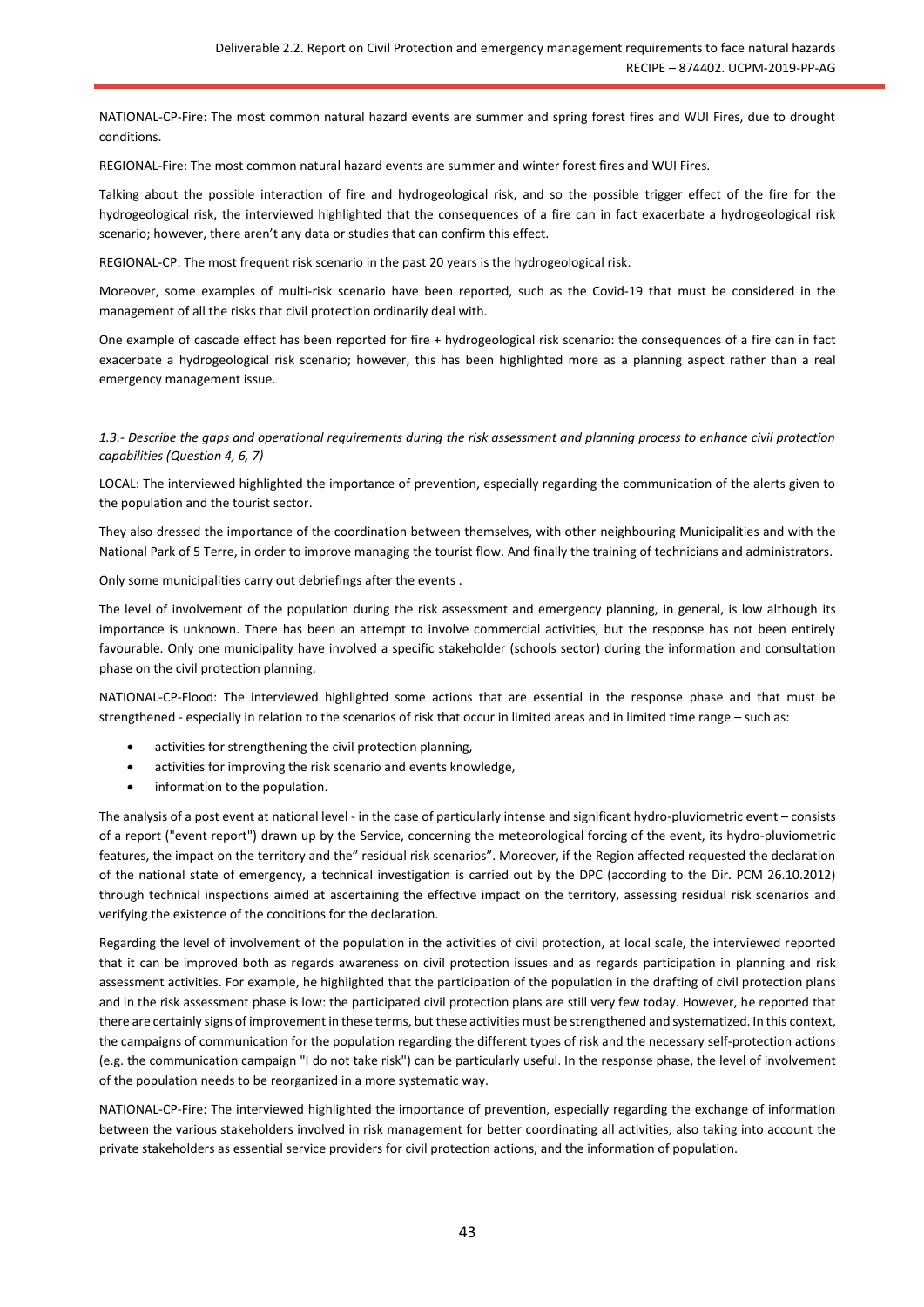Other important issues are the technical expertise of the operators and the mutual knowledge of the different bodies involved in the activities ( to be realised also using common training and exercise moments) and the use of the new technologies, useful for mapping the different stakeholder/bodies/ agencies that operate simultaneously for risk managing.

The analysis of a post event at national level is mainly based on the comparison between the forecasted scenarios and those that occurred, also considering the resources used and any critical issues encountered in their use.

Usually the analysis is carried out based on the physical data available at national level and on results of questionnaires administered to the regional administrations (responsible for the AIB activities) which allow to highlight any critical issues or possible implementations of the system.

The level of involvement of the population must certainly be increased in the drafting Civil Protection plans, including risk assessment and in the communicating the risk.

In order to encourage these processes, the DPC, in addition to stimulating various communication and training campaigns (a national campaign called "I do not take risk" and some school camps), conducts some specific activities:

- Drafting a document containing indications on how to inform the population about the conditions of daily danger and actions to be implemented to avoid the occurrence of the phenomena;
- ✓ Ongoing document for drafting municipal plans for fire risk containing, with particular attention on information for the population and their participation in the drafting.

REGIONAL-Fire: The interviewed highlighted the importance of prevention, especially regarding the active monitoring of the forest - when forest fire risk increases - and the regional plan for Prevention, Forecast and Active Fight, au useful tool for planning the prevention actions at regional level and defining the regional and municipal procedures.

- ✓ They don't have any official post-event protocol. They map the burned areas with the help of the Fire Fighters
- $\checkmark$  The level of involvement of the population is low. The only group of population highly involved are the volunteers. But It could be improved with awareness campaigns and pilot projects to keep alive the memory about past events.

REGIONAL-CP: The interviewed highlighted the importance of preparedness, especially related to the internal organizational structure, for example through the knowledge of the capacity level of civil protection in the regional territory and then through the mapping of good practices. Good practices that emerge from civil protection plans (at municipal level) could in fact be systematically mapped and possibly replicated and applied to other territories, on the one hand giving feedback to the Municipalities and on the other hand adopting them as an element of internal growth and of the civil protection sector.

- There is no established post-event debriefing practice. However, brainstorming activities are activated to evaluate the experiences and to improve planning and programming documents. Moreover, the regional control room has a wellestablished practice of brief every Wednesday to increase the level of knowledge and skills of the operators and to guarantee an effective interchangeability.
- Regarding the level of involvement of the population in the activities of civil protection, there is ample margins for growth. There is certainly the need and the will to better communicate to the population the activities they do in a useful and understandable way. As regards civil protection planning and the definition of the regional programmatic level, they highlighted the need to identify the stakeholders to be involved. There are already numerous representatives of widespread interests in the area that may be involved. This has already been done with the referents of the voluntary service - who can also be seen as representatives of the population - and with the mayors (representatives of the population as well) when they approve new documents.

*1.4.- Describe the main needs related to the emergency management to face multi-hazards (Integration of data, operational needs, DSS, tools ... considering cascade effects between prevention-preparedness-response, integrated approach, cost-efficient criteria. Question 3, 5)*

LOCAL: The interviewed use some Operational tools for managing the emergency:

Civil Protection Plan, Radio, civil protection devices, monitoring system also through monitors and cameras, monitoring system of water canals through cameras to detect water height in some cases with warning procedure, positioning system of volunteer radios, Sirens that can also be activated by the COC, memorandum of understanding on the management of trails

They would like to get:

• greater need for coordination between neighbouring municipalities (also in terms of actions to be implemented), also for the management of tourist flows,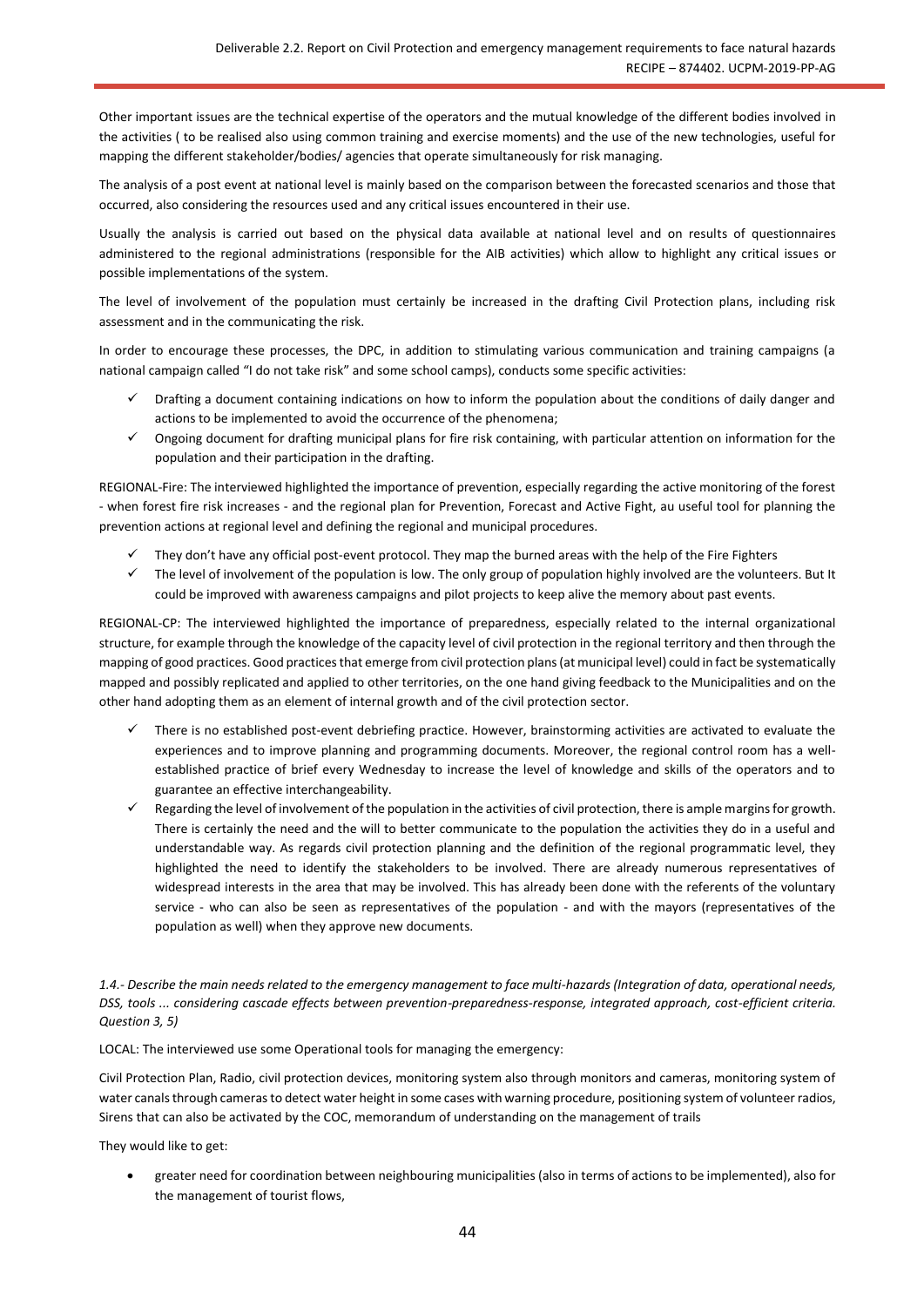- improvement of monitoring system and capacity,
- improving the technological infrastructure of communication system like as radios,
- better coordination with volunteers.

NATIONAL-CP-Flood: They use some operational tools for in real-time monitoring activities, such as IT tools for viewing and consulting hydro-rain and meteorological data.

Regarding these IT tools, they would like to get:

• the integration of the aforementioned data with information and news (also non-instrumental) from the territory in real time, to fully have an overview of the event and risk scenarios.

In relation to the activities carried out, there is not a structured evaluation system in terms of costs / efficiency in daily routines. So, the empirical knowledge based on the individual and collective experience of the Office are central.

NATIONAL-CP-Fire: National forest fires forecast bulletin. The bulletin is daily based and provides a 365-day forecast, it is shared with the various actors of the system, some of whom use it for their related activities. The bulletin is based on the use of numerical forecasting models capable of simulating the conditions predisposing to the trigger and spread of fires both in a timely manner and through specific indices.

During the summer AIB campaign, a specific working group is activated to support the use of the state fire-fighting air fleet, in which the various sectors of the DPC that deal with forest fire-fighting participate. The working group meets daily and forecast information is exchanged on the conditions of susceptibility to triggering and the propagation of forest fire, both on weather conditions and on the situation of fires in progress.

It would be useful to have more information in real time on the events taking place in the area.

REGIONAL- Fire: They use Regional Fire forecast bulletin (SPIRL bulletin) - through which the areas at risk of forest fires are identified

They would like to get:

- Better procedures for integrating the firefighting actions among the bodies involved in the shutdown (Region, Firefighting, Volunteers).
- Better analysis of the cascade effects of forest fire and hydrogeological risk.
- Better integration between territorial planning and risk planning.

There are not cost-efficient criteria but the decisions relating to the interventions are adopted on the basis of SPIRL bulletins, risk assessment, based on previous territorial knowledge and the availability of volunteer teams

REGIONAL-CP: They use many tools such as Standard Operational Procedures for the regional control room of civil protection to be implemented for each operational phase and for all the risks, built in a collaborative manner and computerized. They have also an application to gather, know and visualize municipal civil protection plans. Moreover, they are preparing the regional civil protection plan and other technical documents on the dams and on the territorial civil protection monitoring teams on the ground. Regarding fire risk they have consolidated a protocol / agreement with the national fire brigade.

They would like to get

- Continue improving the internal organization and the procedures, even by certificating their quality.
- More collaboration with the Municipalities.
- More effective communication flow and a support tool to collect and effectively organize information, obtaining then an overview of the emergency situation in real-time.
- Better internal communication flow.
- Improve the criteria coding for the activation of resources.

Cost efficiency criteria are applied as regards the activation of volunteers and resources management, even if this is done in an empirical and spontaneous way. Moreover, if the Municipality does not have sufficient resources to cope the event, the prefecture is consulted by the regional level to optimize the available resources to support the territory taking into account cost-effectiveness criteria (subsidiarity principle).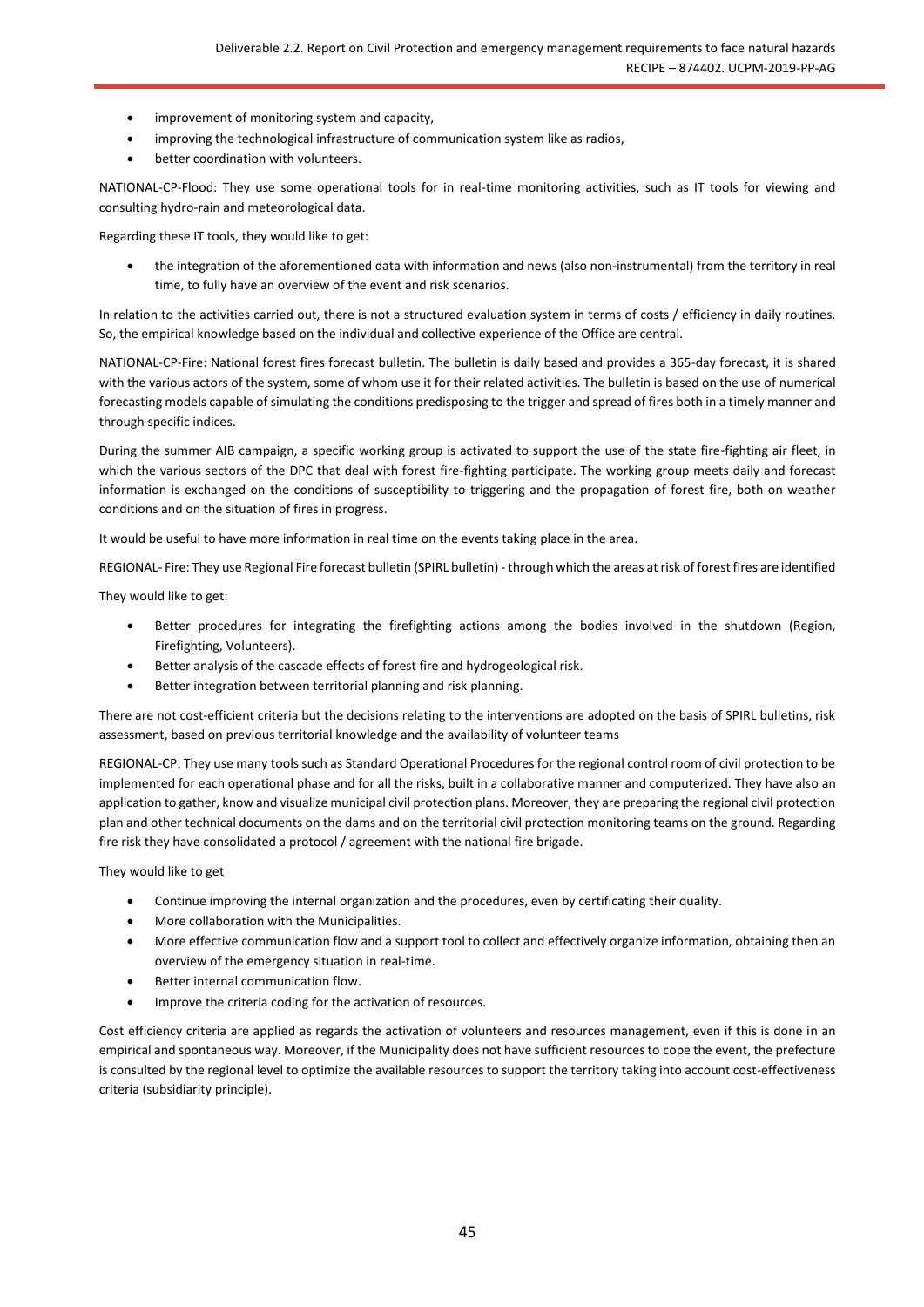#### **2.- Gap analysis sum up report about EXTREME EVENT EXPERIENCED f***or civil protection & emergency management stakeholders*

*2.1.- General description of the biggest single and/or multi natural hazard extreme events (with special attention to cascade and trigger effects) experienced (Question 1 and 2)*

LOCAL: Vernazza and Monterosso, 25 October 2011

Flash floods and landslides The return times of the maximum values recorded vary, depending on the cumulative period, between 100 and 350 years.

The storm structure, persistent and highly organized, produced very intense rainfall (153 mm / ha Brugnato, 129 mm / ha Calice al Cornoviglio, 111mm / ha Levanto) with cumulated, for the overall duration of the event, very high ( 539 mm / 24h in Brugnato, 454 mm / 24h in Calice al Cornoviglio, 382 mm / 24h in Monterosso).

NATIONAL-CP-Flood: 1 situation was discussed: the event of Messina on the 1st of October 2009. This event can be considered paradigmatic of the dynamics and effects of climate change and, at the same time, it can be - even if partially - considered multirisk, as the impacts of the event were accentuated by the fires which occurred two years earlier in the territory.

In particular, in the early hours of the afternoon of October 1, 2009, the Ionian coast of Messina was affected by a very intense rainfall event (250 mm / 6 h) with an estimated return time of 300-500 years in a territory of around 50 km<sup>2</sup>. Specifically, the Municipalities of Messina and the neighbouring Municipalities of Scaletta Zanclea and Itala were particularly affected. Numerous mud and debris flows, landslides and floods led to the loss of 37 human lives and enormous damage to buildings, settlements and infrastructures.

The predictability of the event was very low, in relation to the limited area and the very small spatial scale: the weather models had not reported anything significant.

Moreover, the 2009 Messina event can be considered as multi-risk: in fact, on the basis of the terrain inspections, it has been ascertained that the interface fires that occurred in 2007 had at least a contributing role in the triggering of mud and debris flows.

NATIONAL-CP-Fire: Two situations were discussed: the forest fire of the 2007 and the forest fires of 2017.

The main causes of these events were:

- Scarce water availability in the periods before the summer season.
- Persistence of favourable conditions for triggering and propagating forest fires.
- $\checkmark$  High number of contemporary events with persistence even for several days.

The events of 2007 were mainly the consequence of conditions particularly favourable to the ignition and spread of fires with regional AIB response systems not calibrated for those particular conditions. All the regions of central and southern Italy were busy dealing with a large number of events, the forecasting tools were able to predict the particularity of the conditions, but the situation was so widespread and the contemporary events were so numerous that the resources available were unable to cover them all at the same time. The situation was complicated by the fact that some events used resources continuously over several days.

2017 was characterized by the simultaneous presence of climatic weather factors particularly favourable to the triggering and propagation of forest fires, and by organizational factors as it was the first summer campaign conducted in the absence of State Forestry Corps (CFS) suppressed due to the reform introduced by Legislative Decree 167/2016. Following the reform, the CFS staff was merged partly within the Carabinieri Corps and partly into the National Fire Brigade, this caused a dispersion of know-how and the need to create new balances in many of the regional AIB systems that boasted ten-year collaborations with the CFS. The weather and climatic conditions, although not comparable to those of 2007, were in any case particularly favourable and favoured the ignition and spread of fires with problems related to the massive use of resources and the persistence of events even for several days.

REGIONAL- Fire: A situation was discussed: a forest fire and WUI occurred between 25 September and 14 October 2017 in the territory of two provinces of the Ligurian Region (Imperia and Savona). During this event 125 hectares were burned. The main cause was the high drought of forest biomass.

An important constraint mentioned was the operational capacity due to the change of the entity that would have faced the fire event as a responder. In 2017, there was a change of competence between the fire department and the forest rangers who previously dealt with the extinguishing and reconnaissance of fire damage. This made the system work slower and hinder the organization of civil protection.

REGIONAL-CP: 1 situation was discussed: the floods event of October / November 2019 in Liguria. During the period considered, a series of weather-hydrogeological events took place. Those that recorded the greatest effects on the ground were 14-15 October,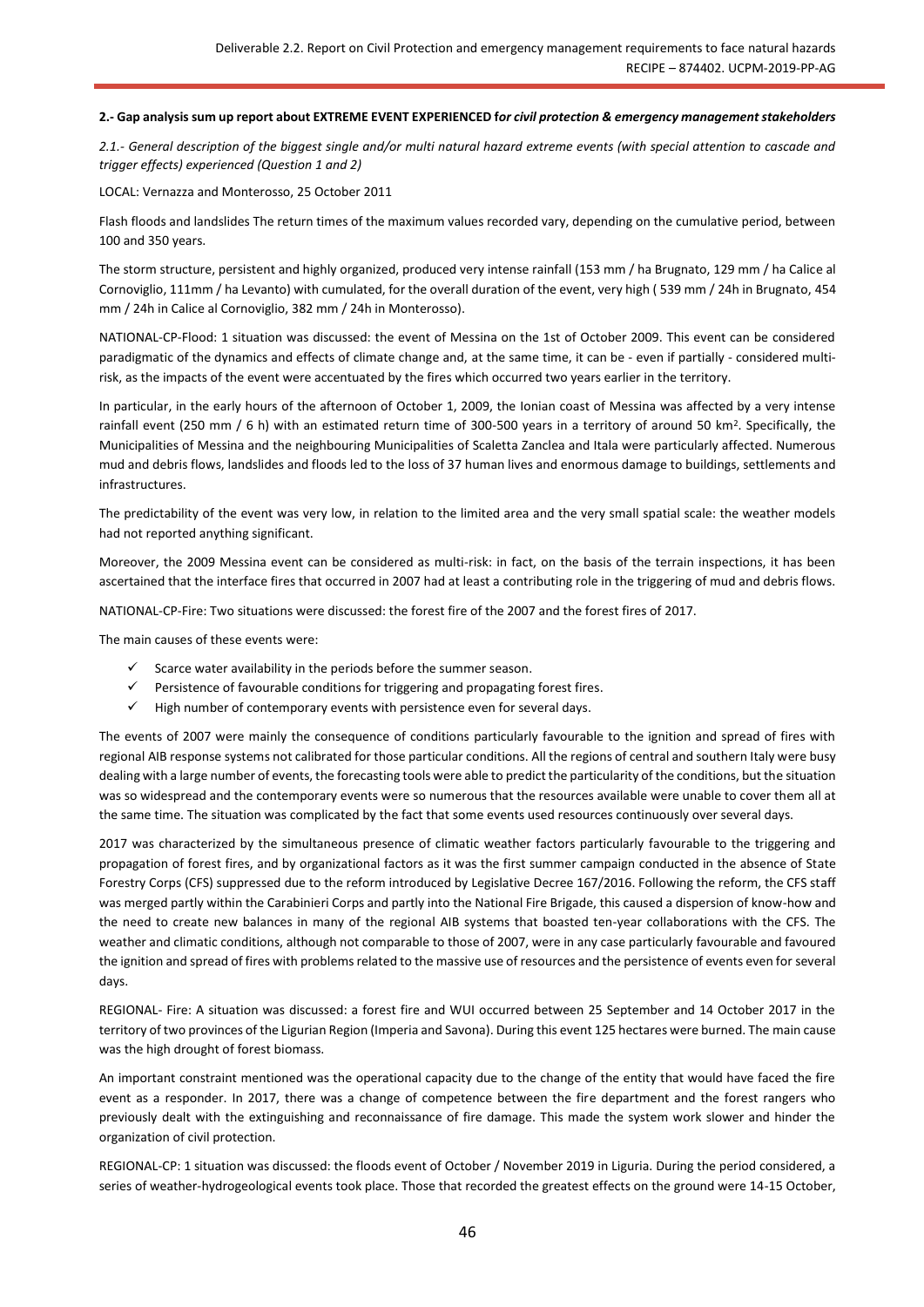19-22 October and 2-3 November, in a disturbed context characterized by further episodes that - although less impactful contributed to increasing the hydrogeological stress of the area. The events affected the whole region and in particular the territory of the metropolitan city of Genoa and the provinces of Savona and La Spezia, causing floods, landslides, roads subsidence and disruption, tree crashes, etc.

*2.2.- Describe the main points of weakness that the emergency management system had (with special attention to communication/coordination between institutions, communication with population, data and information availability, decisionmaking process, information discrimination schemes, resources management, Standard Operating Procedures, civil protection plan,...) (question 3 to 5)*

LOCAL: Main point of weakness that the emergency management has in these situations can be summarized in:

- Poor coordination for actions implemented by the different municipalities;
- Poor coordination with other national or local agencies that were involved in emergency management;
- Low level of infrastructure of communication system (during the event, Microwave radio crashing, no electricity);
- The Civil Protection plan doesn't take into account the risk related to the tourism crowding and its management.

NATIONAL-CP-Flood: In such event, all the territorial levels were involved (central, regional, provincial and municipal). The operational tools used were the standard ones, like tools for consulting hydro-rainfall data, e-mail, fax, spreadsheets, etc. Moreover, the means and resources activated were both land, air and even naval vehicles. The main direct damages were related to buildings, settlements and infrastructures; indirectly, the whole economy of the area, based on the service sector, agriculture and tourism, was affected.

Regarding residual risk in the post-event, it was the subject of numerous inspections aimed at identifying and delimiting the areas that could have been affected by any further events and in which to adopt measures to safeguard the population, including the evacuation of a few thousand people.

Main point of weaknesses that the emergency management had in this situation can be summarized in:

- difficulty in understanding and evaluating the event and risk scenario in real time, due to the remarkable speed of the event and the rapid evolution of the scenarios,
- the weakness of civil protection planning,
- lack of operational procedures (especially concerning the organization of territorial monitoring teams),
- lack of a structured information activity for the population,
- inadequate knowledge of the event and risk scenarios,
- failure to prepare non-structural measures.

However, the interviewed reported that some good practices have been implemented after the event, such as:

- the assessment of post-event residual risk scenarios, carried out by numerous inspections in the area,
- the organization of a system of territorial monitoring teams in the area.

NATIONAL-CP-Fire: It is necessary to:

- ✓ have the ability to quickly evaluate the scenario and its evolution so that it can quickly undertake the most effective actions both for extinguishing and for civil protection,
- ✓ focus on the participation of the population in understanding the risk and in self-protection,
- improve coordination between subjects involved in risk management,
- $\checkmark$  increase communication activities for the population.

REGIONAL- Fire: Main point of weakness that the emergency management has in these situations can be summarized in:

- Too few protocols.
- Low risk knowledge.
- Low coordination between different agencies, also between operational bodies.

REGIONAL-CP: In such event, all the territorial levels have been activated: municipal, provincial, regional and even national level, since the national state of emergency has been declared. There were huge damages: the post-event intervention plan provided for the financing of approximately 3'3500'000 euros.

Main point of weaknesses that the emergency management had in this situation - given the complexity and duration of the event, during which several operators followed one another - can be summarized in: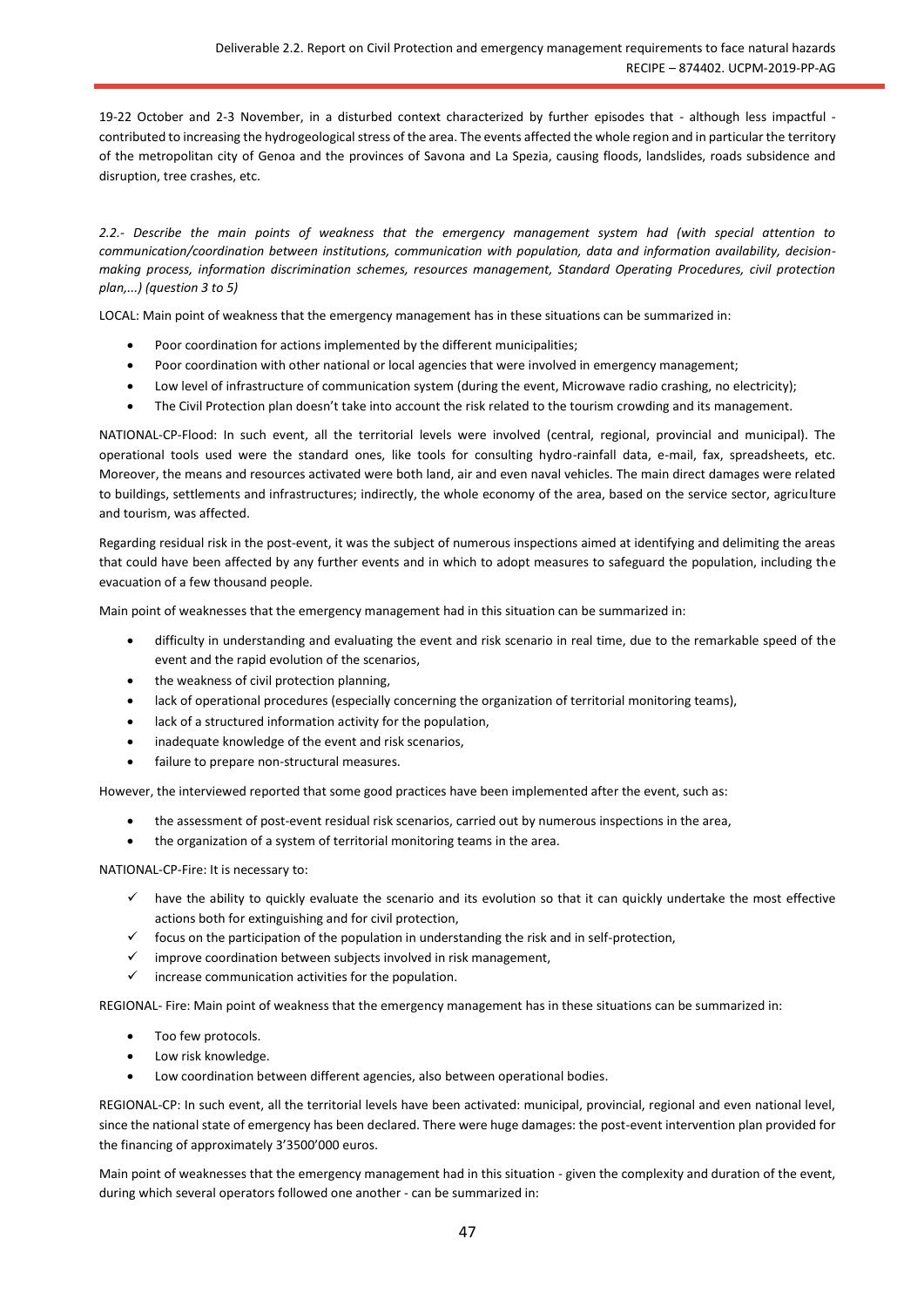- Difficulty in organizing information collected from the territory in a structured and effective way;
- Difficulty in checking and validating incoming information and to keep track of updates and to have immediate information and feedback by the operational staff in the territory.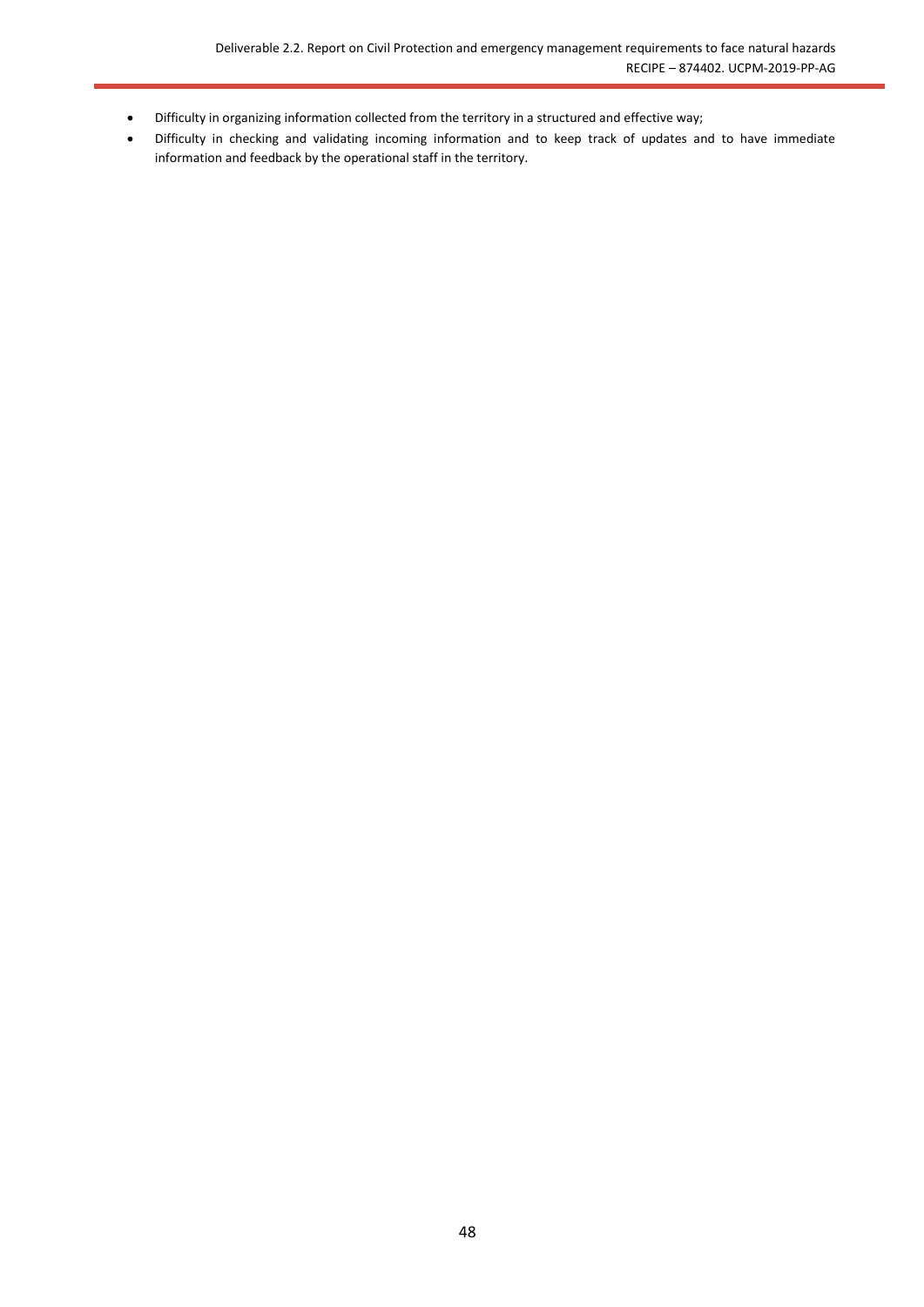GAP ANALYSIS ABOUT CIVIL PROTECTION AND EMERGENCY MANAGEMENT REQUIREMENTS TO FACE MULTI-HAZARDS **PCF, Spain** (Forest Fires)

## **1.- Gap analysis sum up report** *about MOST COMMON SINGLE AND/OR MULTI NATURAL HAZARD SCENARIOS* **for civil protection & emergency management stakeholders**

#### *1.1.- Responders general profile*

Two experts have been interviewed. They are representatives of the Catalan Fire Service. The first one mainly dealing with the management of the command and control central room and communication and use of technological tools to communicate and monitor operations in the field. The second one is more wildfire oriented, being a wildfire analysis and assessment specialist.

#### *1.2.- General description of the most common single and/or multi natural hazard extreme events (with special attention to cascade and trigger effects) (Question 1)*

Flooding and forest fires are the most common natural hazards that the fire service deal with. In regard to wildfires, Pyrenees host fires during Winter and early Spring thanks to low relative humidity, while the rest of the territory has Summer as the worst fire season because of the high temperatures. Wildfires have a large impact in Catalonia, however, in terms of human fatalities, flooding and wildfires have a similar impact more or less.

The most common interaction or trigger effect pattern between hazards are wildfire events followed by flooding. When vegetation burns, the soil losses a part of its capacity to absorb the water from the rain, thus, rain has the potential to cause flash flooding because of the water run-off. A common trigger effect pattern is a wildfire threatening property, large chemical industries, communications. It is very important to know that when the service faces a large emergency, it absorbs a lot of resources for other small emergencies and can facilitate that a small emergency become a large emergency.

## *1.3.- Describe the gaps and operational requirements during the risk assessment and planning process to enhance civil protection capabilities (Question 4, 6, 7)*

Concerning forest fires, the key of prevention and preparedness is forest management. Investments in this field can strongly help reducing the risk. However, the Catalan Fire Service do not currently has enough capacity to carry out all the prevention actions needed. Actually, the percentage of actions done compared to the actions that should be done is very small due to the lack of resources. Therefore, the fire service focuses prevention efforts mainly in strategic areas identified to change fire behaviour. These areas are identified by forest fire specialist, and its management is very useful to ensure operations, access and changes in fire behaviour and limit propagation.

The working scale in different emergencies is variate. Some years ago, GRAF units developed strategic management areas, but currently, we know that these infrastructures may be overwhelmed. We have to think in the cost-opportunity and the possibility to loss for instance 100 hundred houses unless 100 hectares are managed. It is important to be aware of the trad-off between short-long impact and what I want and its consequences.

Society may play a key role, too. A society aware of forest fire risk can better understand decisions taken during the emergency and make wiser self-protection actions. Thus, society response can facilitate or difficult fire service response. Therefore, educational and training programs for society (Firewise, Safer together, Preparedness Day, etc) can enhance community preparedness. Currently, society involvement is not enough. But there are some successful experiences related to the involvement of society in pre-emergency decision making processes. Successful cases should be more disseminated and replicated in other areas.

It is also important to have tools able to plan actions with enough time. Cartographic tools allowing the visualization or modelling of the consequences of certain actions in advance.

With the aim to better train firefighters, Catalan Fire Service is currently implementing 2 kinds of performance assessment actions: In-situ debriefing with the units (At single emergency level) and Lessons learned meetings (At seasonal level). There is not a protocol, but there are some practices that the service usually make: briefing every day during an emergency, fire data collection and reports, experiences return, lessons learnt, training modules, reports, video, etc.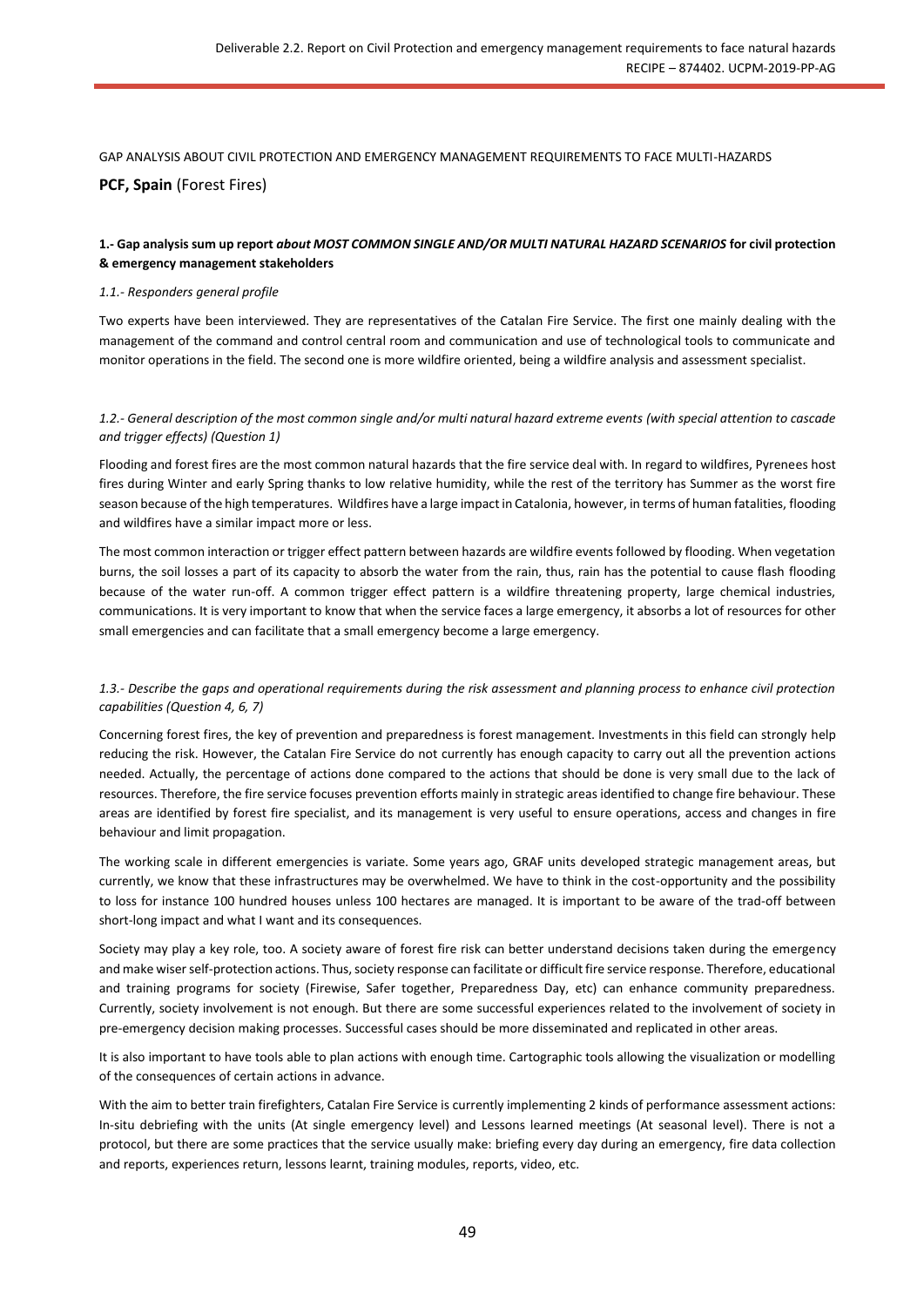*1.4.- Describe the main needs related to the emergency management to face multi-hazards (Integration of data, operational needs, DSS, tools ... considering cascade effects between prevention-preparedness-response, integrated approach, cost-efficient criteria. Question 3, 5)*

There is an obsolescence problem in terms of DSS. The current program was implemented more than 20 years (despite some updates and improvements have been done). Technical tools must be improved and updated to the current needs. The current GIS DSS shows the location of the units in the area, but nothing else. The improvement of the tool could extremely help to give a more rapid and effective operational response. Data and information flows at a slow pace, therefore, instant information flow is needed, as well as the integration of data from other services at fire service tools (i.e. integration of weather variables into simulators). FS have GIS tools that give spatial information that facilitate the obtaining of fire and units position. A key tool is the framework that allow us to take decisions and share these decisions. ArcGis is very useful to share information with decision-makers.

Cost efficient criteria is not considered currently. The fire service only follows operative criteria to successfully solve the emergency. But economic criteria should be considered in the future to be more efficient and to explain to society the cost of the actions. Costefficiency is considered as possibilities (manage- no management, location of a strategic area, let 1000 thousand hectares burn to safe 2000 thousand hectares…). It is not quantified, but cost-efficiency is considered somehow.

#### **2.- Gap analysis sum up report about EXTREME EVENT EXPERIENCED f***or civil protection & emergency management stakeholders*

*2.1.- General description of the biggest single and/or multi natural hazard extreme events (with special attention to cascade and trigger effects) experienced (Question 1 and 2)*

About wildfires, the most important ones have been Solsonès 1998, Horta de Sant Joan 2009 and Sant Llorenç Savall 2003. However, flooding cause the same or more deaths than wildfires in Catalonia.

Sant Llorenç Savall 2003 fire affected a portion of a natural parc. Since it was a natural parc, people thought that it should be preserved, but park regulation didn't allow forest management. Therefore, the fire got an extreme behaviour.

The fire propagated through massive spotting, not in a linear front. The strategy was mainly to protect citizens and limit as much as possible the propagation of the front using several combined manoeuvres.

5 civilians were killed because the fire caught them in the middle of a road, trying to escape from their homes. However, their homes were a save place and didn't burn.

It was an early August fire; Catalonia experienced a very difficult week under a heat wave and simultaneity of wildfires. Almost 5000 hectares burned for 9 days. Despite the strong blaze was only during the first days.

Another severe wildfire was Torre de l'Espanyol 2019. It burned 5000 hectares between 26th and 27 June 2019. Fire service suggested to activate the maximum alert for these days.

It burned a very abrupt terrain. The fire had the capacity to generate massive spotting at the front. Despite there was a low load of fuel, the fire had the capacity to burn in a very fast propagation rate. Weather was very complex, under a heat-wave situation. The suppression capacity was overcome by the fire.

*2.2.- Describe the main points of weakness that the emergency management system had (with special attention to communication/coordination between institutions, communication with population, data and information availability, decisionmaking process, information discrimination schemes, resources management, Standard Operating Procedures, civil protection plan,...) (question 3 to 5)*

Both fires crossed municipality and county limits, therefore, it was a provincial emergency. Plenty of authorities attended the event (county, mayors, head of the interior department and province authorities).

At operational level, the fire mobilized resources from all parts of Catalonia, GRAF teams and aircrafts and helicopters. Nowadays, the deployment of units would have been almost the same. Maybe EPAF units would have played a role in using manual tools. Coordination between units and command posts would have been better, thus, the improvement potential is in the coordination and internal communication part rather than human resources and operations.

In the case of Torre de l'Espanyol, FS used all the tools available like GPS, radio, phones, cameras to collect information, etc. We used ArcGis, so every time someone saw a hotspot or anyone was making a manoeuvre it was documented and accessible for everybody.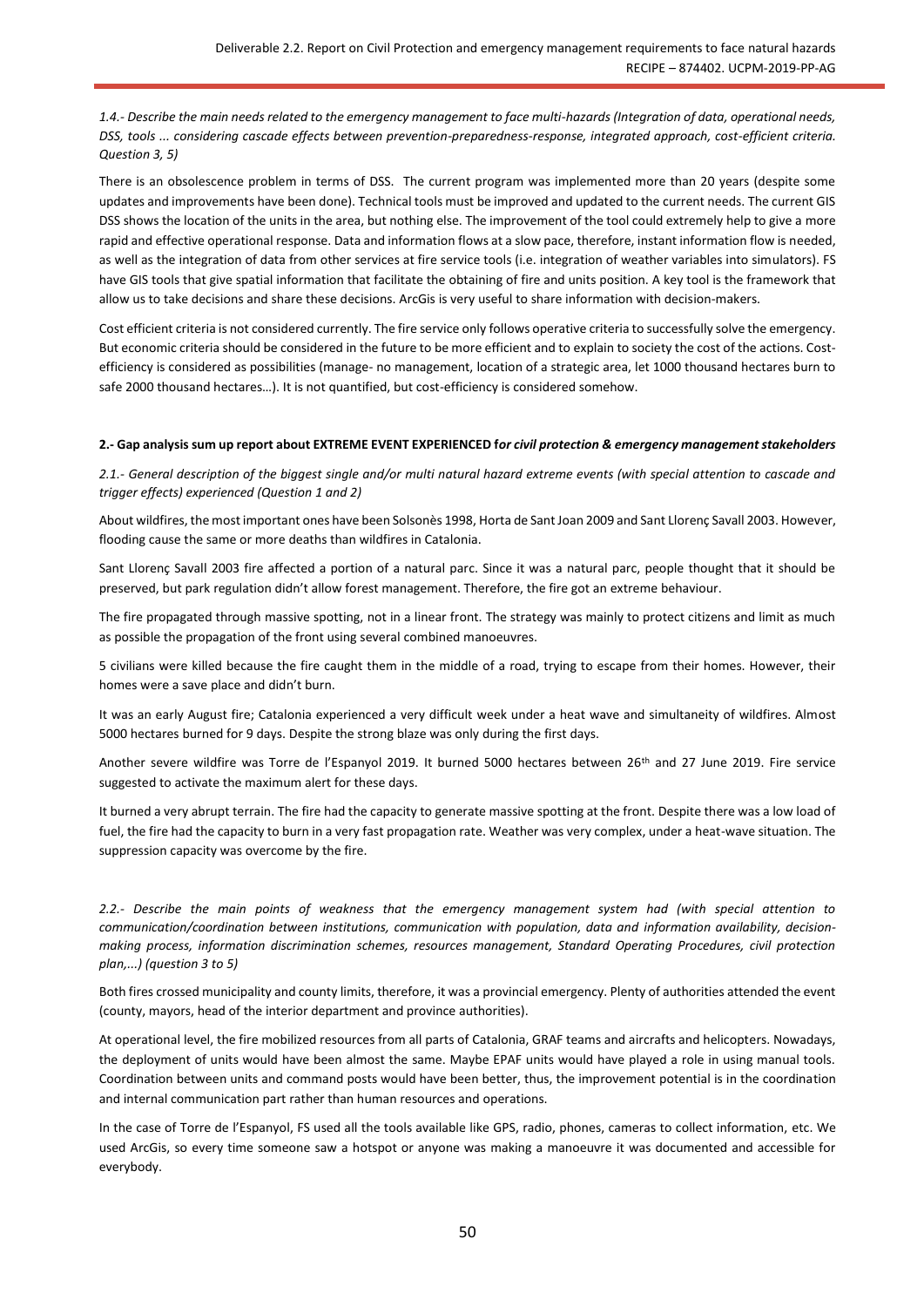There was satellite data, multiple information from different weather stations. Also fire service chat to share fire updates. Regional authorities and mayors of the area were present in the command post.

The fire burned farms and affected some houses. Of course, that has a socioeconomic impact on the area. There were road brakes, evacuations and some people in the area needed a rescue. Fortunately, any civilian or firefighter was killed. There was a nuclear plant near the area. The main concern was to protect electric power lines in order to avoid possible negative consequences on the nuclear plant. The fire had a lot of reignitions. Actually, it was not fully extinguished after 1 month.

Weaknesses were at technological level. Signal is key to assure communication between deployed teams and command posts. If the communication is lost, the efforts of the units may be useless. More community awareness is needed before, during and after the emergency to make people understand decisions.

Training is a very important part to improve the response. However, Catalan firefighters are deployed in many different emergencies such as forest fires, urban fires, flooding, traffic accidents, mountain rescue, oil spills, industry explosions, buildings collapsing, etc. That makes training very difficult and highlights the need to have specialized teams inside the service. That is the example of GRAF units, that specialized their activities in forest fires (analysis, operations, etc). GRAF units have more potential to train the staff only in forest fires to ensure a more qualified response system.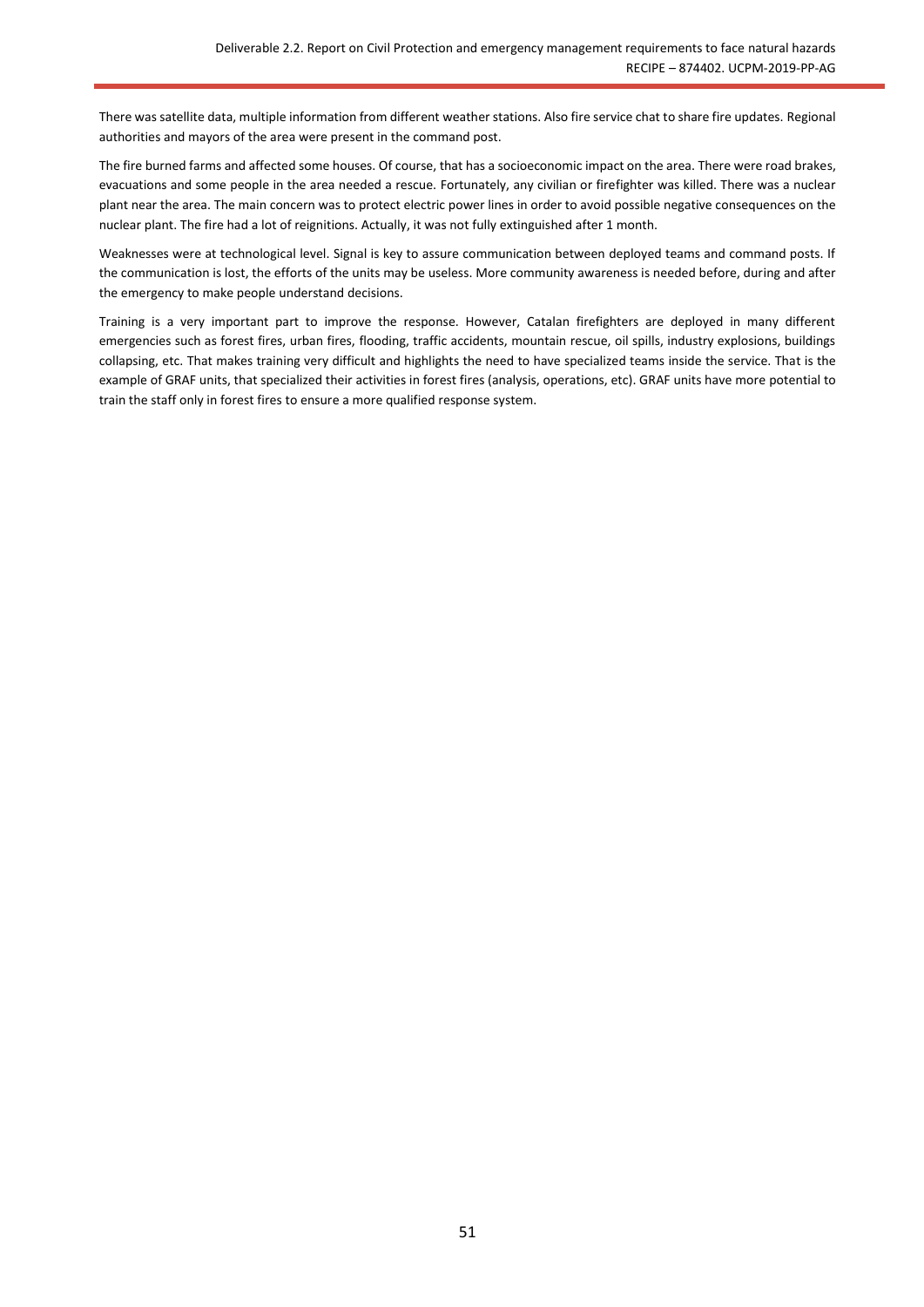#### **GAP ANALYSIS ABOUT CIVIL PROTECTION AND EMERGENCY MANAGEMENT REQUIREMENTS TO FACE MULTI-HAZARDS**

## **CTFC, Spain** (Forest Fires and Avalanches)

## **1.- Gap analysis sum up report** *about MOST COMMON SINGLE AND/OR MULTI NATURAL HAZARD SCENARIOS* **for civil protection & emergency management stakeholders**

#### *1.1.- Responders general profile*

From CTFC, complementary to those interviewed by other Catalan partners, one expert from the Catalan Civil Protection (CCP) body (from Logistic Service and Territorial Operability, Sub-General Directorate of Emergency Coordination and Management) has been interviewed. CPP representative is involved in designing and implementing the logistic support in the territory of the CCP system. The representative works coordinating the global strategy from a local perspective, giving support to the territorial coordination of the different operational corps and local stakeholders, programming the operative resources and their dimension for the civil protection actions and coordinating the logistic actions in case of emergency.

*1.2.- General description of the most common single and/or multi natural hazard extreme events (with special attention to cascade and trigger effects) (Question 1)*

Within their competences, they face all kind of emergencies, from natural hazards to traffic or industrial accidents. Regarding natural hazard, they cover all type of episodes.

### *1.3.- Describe the gaps and operational requirements during the risk assessment and planning process to enhance civil protection capabilities (Question 4, 6, 7)*

It is mentioned the importance of having high quality data about the available logistic resources present in the territory. This will facilitate emergency management and will increase civil protection capabilities. Normally this data is collected in the "Catalogue of Municipality Resources" (by law) which is updated every 4 years. Nevertheless, not always is exhaustive enough. Moreover, could be useful to have a visualizer tool that collects all data on municipal resources and thus all the information in one DSS (see next point).

On a practical level, a personal contact and knowing the responsible person in the territory makes the emergency management easier, taking into account that normally the "proximity" gives several advantages and helps the collaboration. These pre-contacts should be done through prevention and preparedness actions, for instance, carrying out drills in the area. It is very useful, on a practical level, to know each other. Thus, there is a constant need to consolidate and maintain this relationship.

As a collateral effect to improve the response, it is highlighted how communication campaigns to exposed population are fundamental to reach the citizens and increase their own risk awareness and self-protection capacity. Normally, people have a "short memory" of past events, they forgot it. Even closer events not necessarily make a difference. Thus, a special emphasis was posed in risk awareness and communication to reinforce the prevention and preparedness and to improve the efficiency during the response. In that sense, awareness campaigns could be reformulated, looking for an increased impact. Focusing on the limits that public services have, and the necessary proactive collaboration of citizens and related stakeholders during the emergency, increasing public authorities' credibility and trust at the same time.

Regarding the development of the Civil Protection system in the territory, currently situations in the municipalities are very diverse which do not allow to conceive the human capital for the response in the same way, and this suppose a challenge to manage. The CP system is under development. Therefore, as much reinforced the system is, a more consistent role in the prevention (participating in the risk assessment and planning) and preparedness (undertaking drill, having personal contact with key people) they will have.

The emergency management post-analysis procedure is consolidated, and gives an opportunity to extract lessons and to be translated into risk assessment and planning process. Therefore, the lessons learned approach should be extended beyond those who participate in the emergency, including those stakeholders involved in prevention and preparedness stages.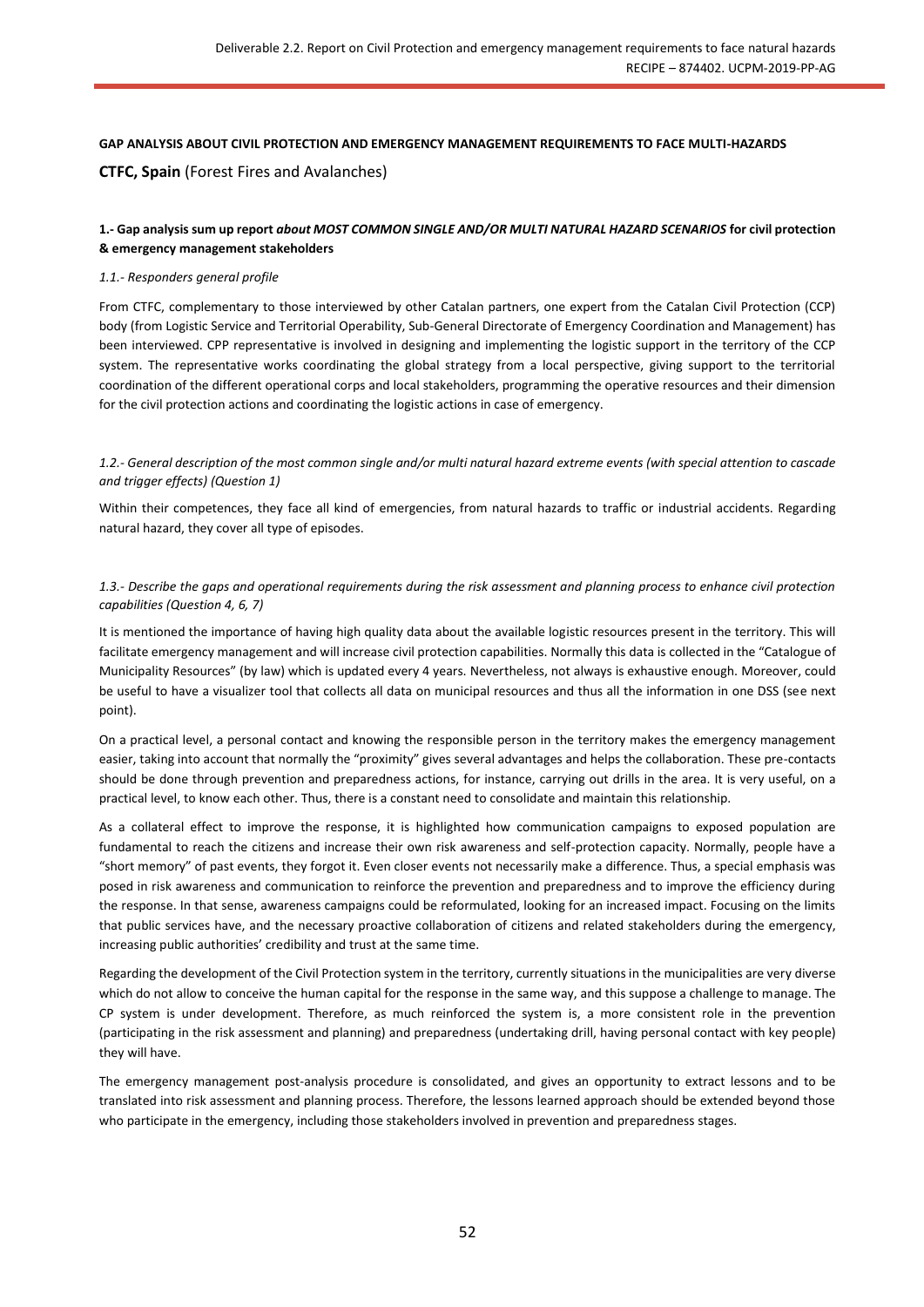*1.4.- Describe the main needs related to the emergency management to face multi-hazards (Integration of data, operational needs, DSS, tools ... considering cascade effects between prevention-preparedness-response, integrated approach, cost-efficient criteria. Question 3, 5)*

Related to the above mentioned highlighted needs, it is important to have a good knowledge about what is happening in the territory and which resources are available. A potential improvement could be to put the information in some digital format or DSS platform to be shared with all operational corps. Currently, the data about resources is available per each municipality, and it is necessary to look at it one by one. This is time consuming in any emergency situation, where time is very valuable.

On the other hand, in natural hazard's emergencies, it is essential to have well developed forecast tools (since natural hazards are normally linked to meteorological events).

With regards the communication among operational corps, a radio communication net was created (TETRA) where each service has their own channel. It has been tested the option of having one inter-agencies channel. Nevertheless, it should be necessary to develop a common protocol to standardize the technical language between emergency bodies beforehand.

Communication during an emergency is a key issue that should be further developed. In some cases, it has been seen that some non-official channels (e.g. WhatsApp and Telegram) are used and are very useful during an emergency. Nevertheless, at the same time, their use has some dangers since there is no record about the existence of the communication and legal implications can appear. To solve this, an official channel could be generated, but spontaneity may be lost. These citizens-based communication tools work better and therefore, there is a need to organize and manage this potential.

Other advantage in the emergency management is the development of Territorial Coordination Centres, which appear spontaneously at some stage, since local stakeholders want to be informed and participate in the decision-making. Nevertheless, this "proximity" CP tools should be properly embedded into the emergency planning and norms to guarantee the corresponding coordination, transparency and legal coverage.

About multi-actor cooperation, it was mentioned the possibility to promote cartography and information sharing between emergency and management bodies during an emergency. Nevertheless, the increasing complexity of the emergencies, makes fully necessary to move towards shared data platforms for all operational bodies. Also, the common protocol above mentioned could be interpreted as a multi-actor cooperation since the main objective of the protocol would be to stablish a common language to manage the emergency.

Regarding the cost-efficient criteria, the Civil Protection system at municipality level shows that it has been decided to have all the territory covered with contact persons – regardless their profile – rather than very prepared profiles only in some parts of the territory. An alternative could be to develop expert profiles and insert them into fire stations which are distributed in the territory in a planned way. Nevertheless, the "proximity" contact with the municipalities could be lost this way.

#### **2.- Gap analysis sum up report about EXTREME EVENT EXPERIENCED for civil protection & emergency management stakeholders**

*2.1.- General description of the biggest single and/or multi natural hazard extreme events (with special attention to cascade and trigger effects) experienced (Question 1 and 2)*

Two natural hazard events were mentioned: The Gloria storm (January 2020) with an important flood event associated, and a severe snowfall event (March 2010), with high impact in road, communication and electric networks with thousands of citizens affected in a huge territory.

*2.2.- Describe the main points of weakness that the emergency management system had (with special attention to communication/coordination between institutions, communication with population, data and information availability, decisionmaking process, information discrimination schemes, resources management, Standard Operating Procedures, civil protection plan,...) (question 3 to 5)*

One very practical lesson learned from wet snowstorm event was the crucial role that the communication and electric network nowadays plays. Without this basic network working, several collateral problems appeared. Society is basically technological, without electricity mobiles communication is not going to work and most people do not have any alternative to be informed or have a communication with their family, emergency services, etc. Without the basic supply network functioning, it is not possible to properly manage the emergency ("blind work") since, among other, there is no available information to take decisions.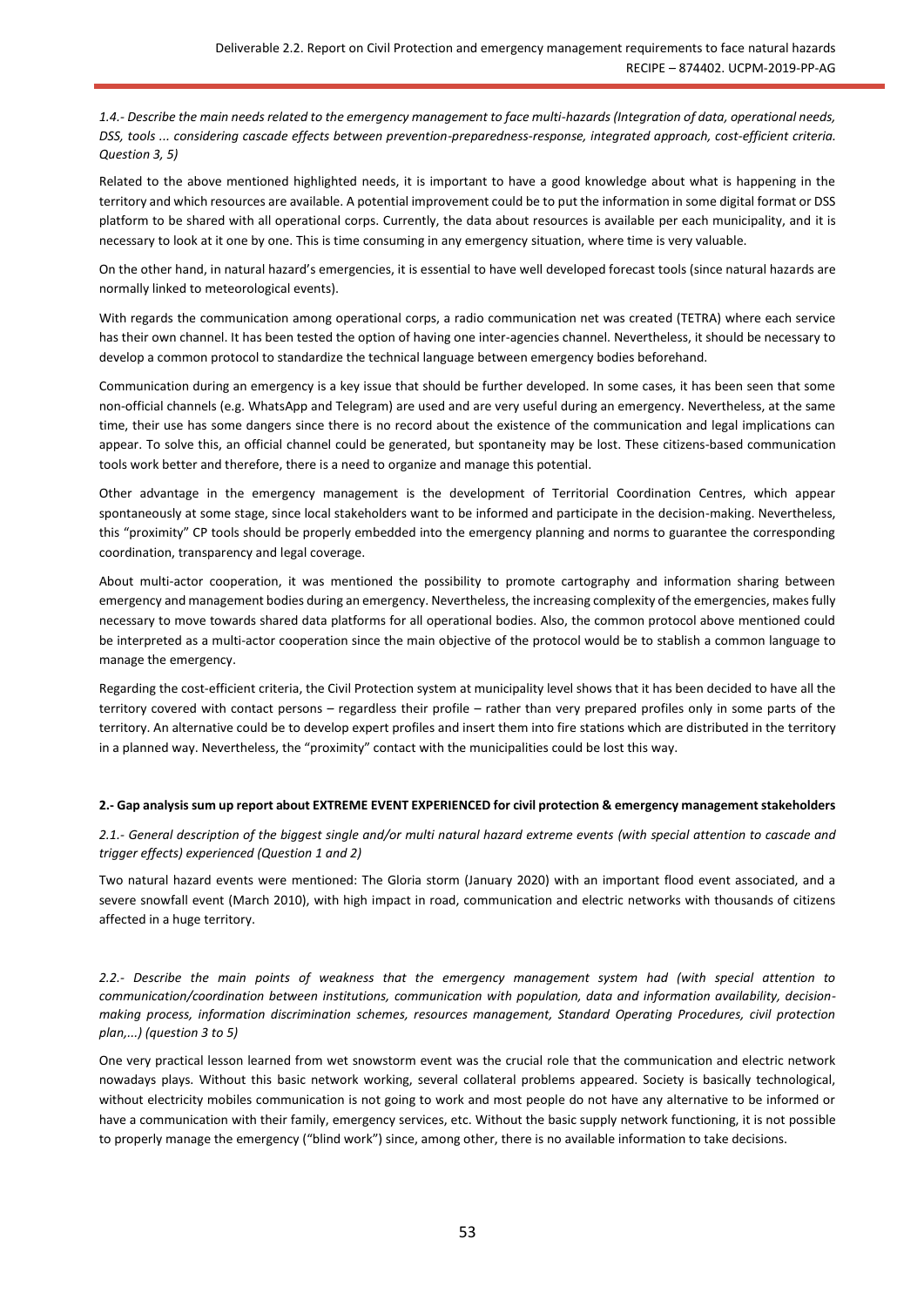Therefore, to face properly the vast and more severe events expected, ensure the functioning of the basic supply network is crucial. For instance, asking private operators to have enough electricity transformers spread in the territory in case of emergency, including this requirement in the terms of the contracts.

On the other hand, work on new management approaches/protocols to face the emergency if the basic supply network falls.

Based on what was mentioned in point 1, other questions, related to reinforce civil protection capabilities to face extreme events in a CC context, were mentioned:

- To enhance the involvement of citizens in a proactive way in the emergency management (with the corresponding tools and resources), since public service will not be able to cover all needs. This is especially relevant in large affectations, when self-protection and own capabilities to manage the situations will make the CP system more resilient. A reformulated risk awareness and communication strategy asking for the participation of citizens was discussed.
- To improve forecasting tools and the need of a better integration of CC scenarios and the severity and recurrence of "unprecedented" expected events.
- To move towards digital platforms compiling all the operational information about the resources in the territory that can be used in case of emergency. And to integrate it in existing or new platforms, in a shared way among all emergency corps, together with reinforced collaborative and communication protocols, to face the expected increasing complexity of the emergency management.

As an additional information, it has been noted that beyond the population, also companies and private sector are more and more approaching to the civil protection. The last vast and severe events make them aware that it is not only an issue of personal safety but also of making economic activity more resilient. On that sense, this is opening new "windows of opportunity" to engage them in being more proactive managing risks.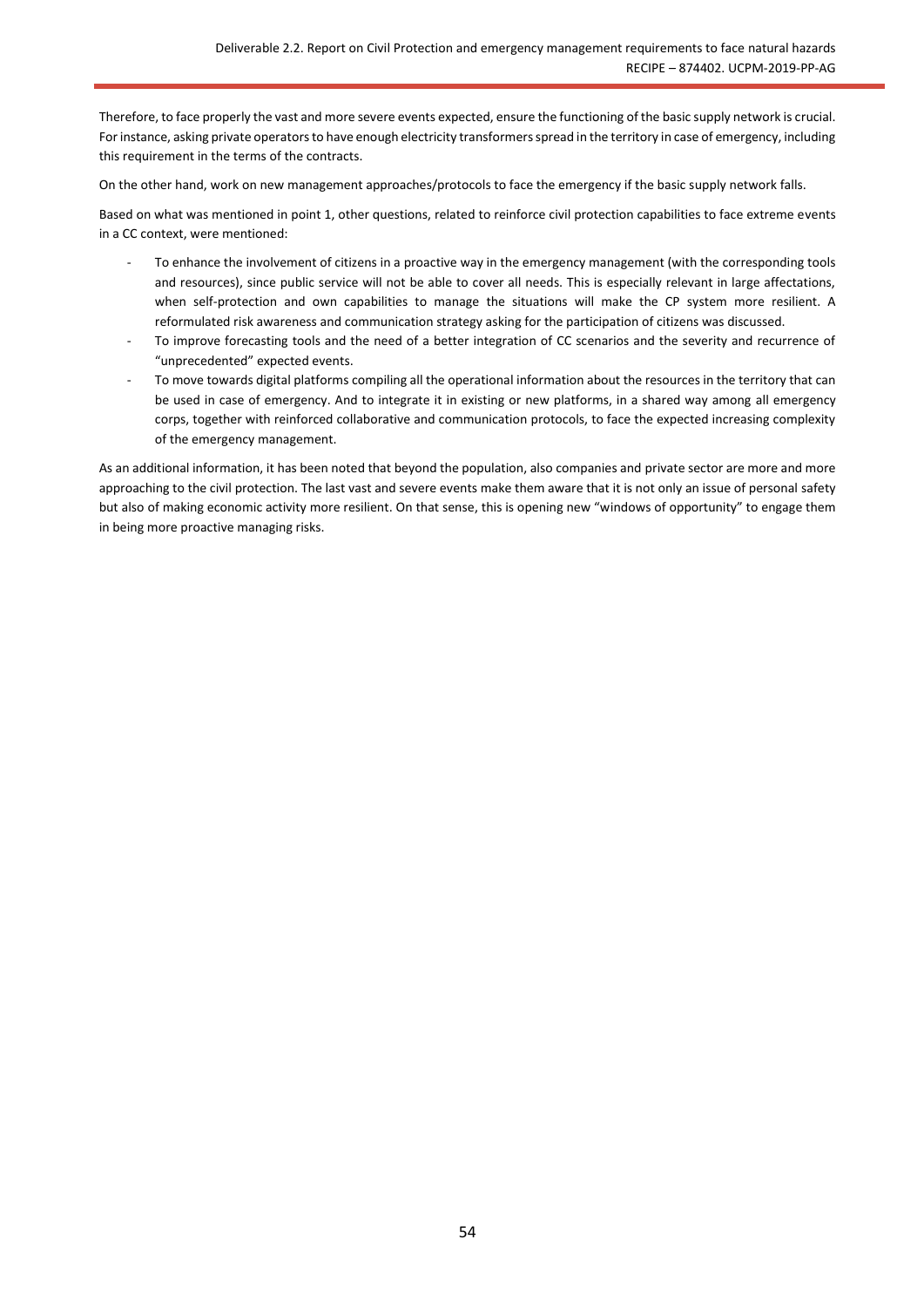# **GAP ANALYSIS ABOUT CIVIL PROTECTION AND EMERGENCY MANAGEMENT REQUIREMENTS TO FACE MULTI-HAZARDS DGPC CAT, Spain** (Multi-risk)

## **1.- Gap analysis sum up report about MOST COMMON SINGLE AND/OR MULTI NATURAL HAZARD SCENARIOS for civil protection & emergency management stakeholders**

#### *1.1.- Responders general profile*

We have conducted 5 interviews, all within the Catalan Civil Protection body and all with mid-level or high responsibilities. Their role is related to planning, operational emergency management, development of technology and communication.

In Spain, each region has a high degree of autonomy in relation to emergency management, although there is a basic regulation at the country level that all regions have to follow. Besides, the Spanish administration is in charge of the nuclear safety and emergency management.

In the particular case of Catalonia, it has its own emergency management bodies for fire extinguishing services, police, health emergency service, forest officers, civil protection and institutions for risk management in each natural risk (hydrology, meteorology and geology).

On the other hand, municipalities play a very important role although only Barcelona holds its own fire department, many of them holds local police and all have a high degree of autonomy in emergency planning. However, regarding natural emergencies, the management is performed at a regional level because the Catalan administration holds the resources and only in case of an emergency affecting other autonomic regions or in case of non-manageable dimensions there would a coordination from the Spanish administration.

#### *1.2.- General description of the most common single and/or multi natural hazard extreme events (with special attention to cascade and trigger effects) (Question 1)*

Floods, flash-floods, snowfalls and wild fires. Floods and flash-floods cause the main of the personal damages, whereas fires cause the main damage to the environment. It is mentioned also heavy winds and heat weaves. It seems that fires are less frequent in the last years than in the past and, besides, heavy winds are more intense and frequent. All these phenomena are related to climate change.

Regarding the trigger effect pattern, wild fires and heavy winds increase the severity of floods. Besides, wild fires may threaten chemical factories, which is known as NATECH (technological accidents triggered by a natural hazard or disaster which result in consequences involving hazardous substances).

## *1.3.- Describe the gaps and operational requirements during the risk assessment and planning process to enhance civil protection capabilities (Question 4, 6, 7)*

Raise public awareness will help to implement some measures, especially in prevention, like the prohibition to establish camping areas in flooding areas, but also in relation to self-protection.

Stronger civil protection measures in urban planning during the prevention stage will avoid dangerous situations.

Improve forest maintenance for fire prevention (cleaning up, prevention fires…).

Improve the risk analysis (local characteristics and effects, specific scenarios, locate the most vulnerable and problematic spots).

Start a continuous training system for all the operative groups (fire fighters, police, emergency health….) to improve the interaction (coordination). It should bring an improvement of the coordination, knowledge between operative groups, in order to avoid duplication of tasks and clarify responsibilities.

Develop and implement more standards and protocols in relations to the improvement and quality assurance in the planning and operational process.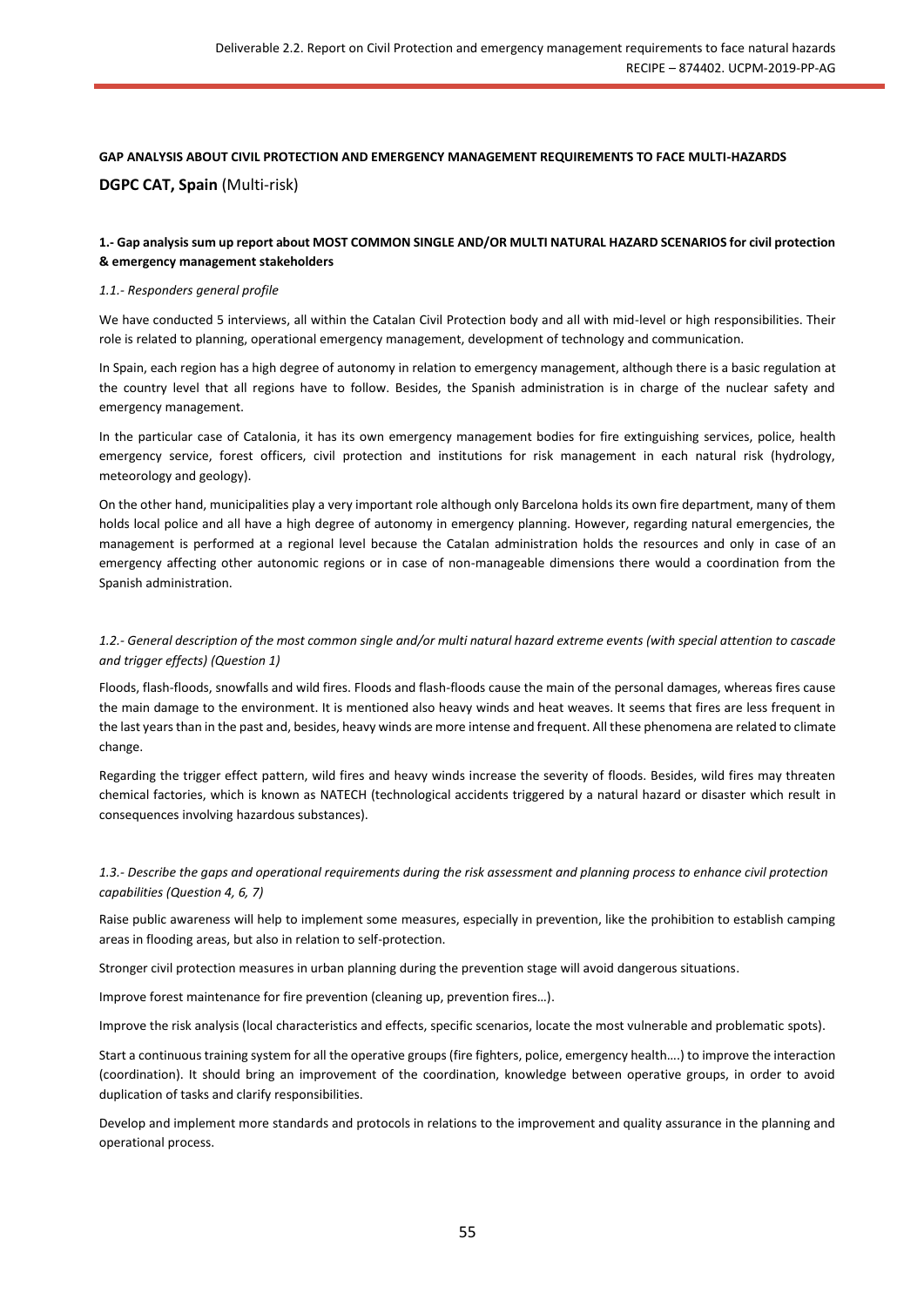Increase the involvement of the population and stakeholders creating new work forums (though a daily base and active mechanism) which allow to detect needs in each filed, getting their concerns, how they may be affected and offering them the opportunity to participate in the emergency management to create synergies.

It is recommended to rise awareness within the general population about the risk they are exposed to, the planning tools they may access…

Municipalities should also give more information regarding the risk in their areas and give real public access to their plans.

Local information should be transferred to the regional level to be integrated in the regional plans, because it's very difficult to know the local characteristics of each risk and municipalities are may hold this knowledge. It's important that municipalities to detect possible situations difficult to be managed and to be transferred to the regional level for further analysis and planning.

Start a georeferenced data base fed by local administrations, especially with the vulnerable spots, in order to better protect them in an emergency.

We need to develop indexes to assess our performance and whether our taskforce and resources are enough.

We need to implement standards for organizing and managing, especially for the operative service.

We need local leaders to raise awareness.

The obligation to hold a position of technician specialized in civil protection for each group of municipalities (the so called "comarca" which gathers different municipalities under the regional scale) which may give support to small municipalities.

Improve the implementation of local plans.

Support the interaction between local and regional actors to increase reliability in each other.

Increase practical training to better know what to do in case of an emergency.

*1.4.- Describe the main needs related to the emergency management to face multi-hazards (Integration of data, operational needs, DSS, tools ... considering cascade effects between prevention-preparedness-response, integrated approach, cost-efficient criteria. Question 3, 5)*

New apps for municipalities, very easy to use, to get warnings in order to help them to know whether they are affected and what to do in each case.

More explicit cost-efficiency criteria based on well-defined indexes.

More accurate (in time and space at local level) and reliable meteorological predictions will help to give warning advice in time with precision and reliability, to the councils and vulnerable elements.

Databases of information are needed to cross with scenarios and their consequences: social information of the population, the economic scope, etc.

Long-term spending schemes and investments.

More investment in planning and prevention and less in urgent and immediate needs will save money.

Improvement of the emergency management software with more transparency regarding the decisions taken, make use of the amount of information in system, sharing the information…

Improvement of the forecast tools to foresee the emergency with time enough to take measures.

Improvement in monitoring the different aspects of the emergency, to better understand what is happening, take advantage of in situ data. Digest, summarize and organize all the available data in a fast way, to better understand what is happening (may be some artificial intelligence). It needs standards in the information sharing process. Better monitoring tools, like sensors, drones, satellite imagery… may help to improve the forecast and increase the time in advance to initiate prevention and preparedness measures.

Some information flows could be improved in order to drive as fast as possible all the information and decisions to the emergency room as a hub of information from where can be safely disseminated. In some cases, each body reports to its head or room directly, so no direct information is reported to the coordination room. Improvement of the information flow to the citizens. Increase communication avoiding in situ meetings and promoting remote connections to reach a greater agility in the decision-making.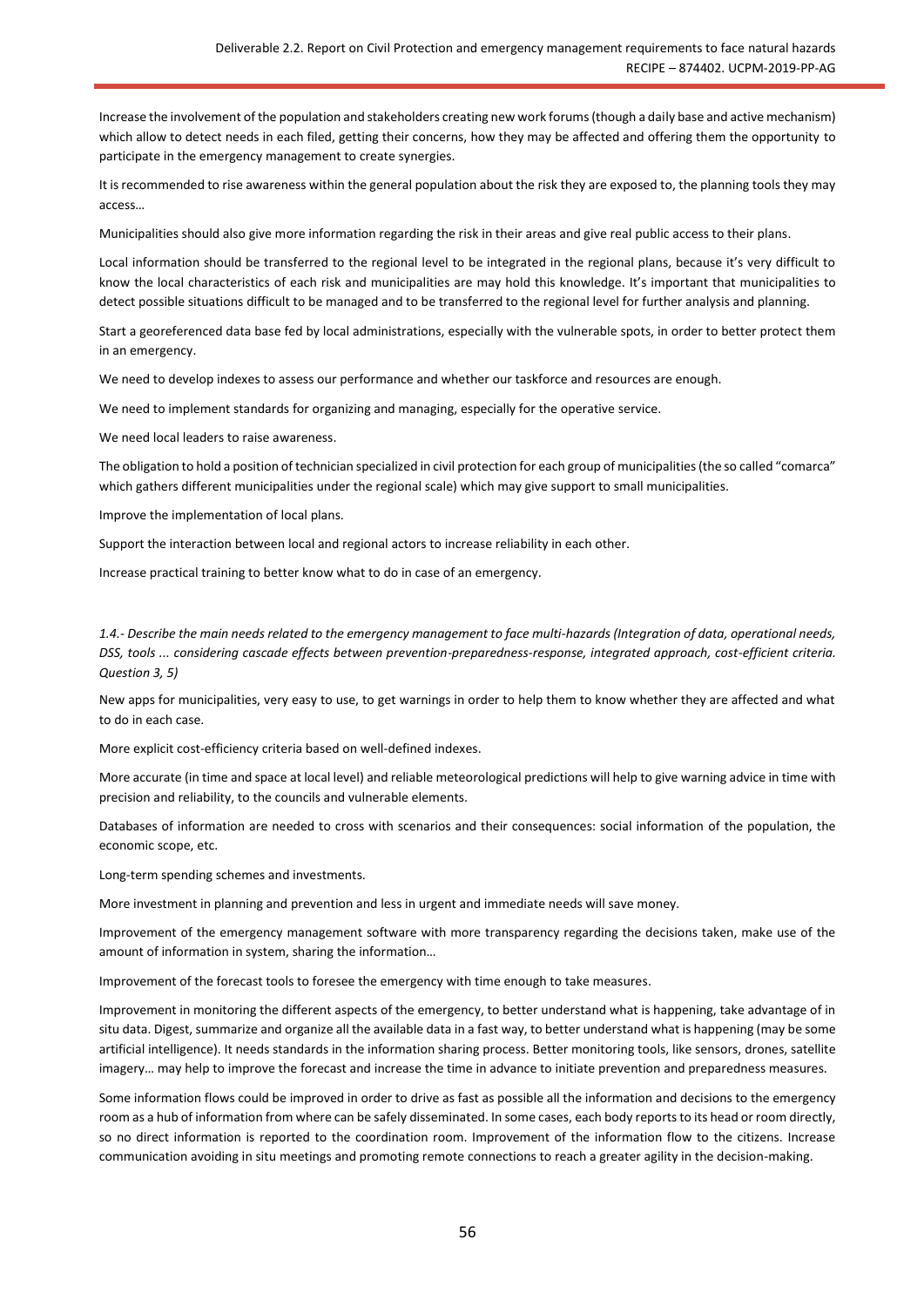We need a nowcasting in hydrology at a local scale, especially in urbanized areas. We have a weather nowcasting and forecasting system, but we lack the conversion to hydrology which means flooding forecast.

We need to forecast the speed of the phenomena.

Increase local involvement to decentralise the decision-making process.

Establish clear communication channels.

Reusable data formats in the sharing of information process.

Clear and pre-agreed protocols from all risk management agencies (specialized in each risk i.e. hydrology, meteorology and geology) for the sharing of information process.

Decrease the time between the detection and the warning time to the population and decision-makers.

Implement warning systems for the general population.

We can distinguish two types of information:

- Information which allows to foresee a potential dangerous situation (comes from the different risk specialized agencies i.e. hydrology, meteorology and geology)
- Information generated during the emergency.

#### *2.- Gap analysis sum up report about EXTREME EVENT EXPERIENCED for civil protection & emergency management stakeholders*

*2.1.- General description of the biggest single and/or multi natural hazard extreme events (with special attention to cascade and trigger effects) experienced (Question 1 and 2)*

Floods with some casualties, forest fires affecting urbanized areas with thousands of people evacuated, exceptional snowfalls affecting big cities, forest fires with some casualties.

*2.2.- Describe the main points of weakness that the emergency management system had (with special attention to communication/coordination between institutions, communication with population, data and information availability, decisionmaking process, information discrimination schemes, resources management, Standard Operating Procedures, civil protection plan,...) (question 3 to 5)*

Sometimes operative bodies only concentrate in specific parts of the emergency, leaving others uncovered, may be due to a lack of resources and or a weak organization.

A visual app to spot the incidents in real time.

Mayors usually have a low knowledge of protocols (their own and from other bodies).

Weak relationship, reliability and coordination between municipalities and regional administration. It has to be improved before the emergency, together with training and awareness.

Regional operational bodies must be more open to the inclusion of local administration in the decision making process.

Lack of information (e.g. reliable database) for decision making during the event.

Lack of fast information to the population during the emergency, especially in fast phenomena. May be specific for each risk. We need a tool.

Weak preparedness of local emergency management and planning.

Improve the knowledge about what is happening to take action before it will become a damage.

The information flow is not agile enough. The information does not flow properly to the emergency room where some important decisions are taken (some others are taken in the coordination advanced centre on the ground). The flow of information between both should be improved may be with better technology.

Lack of knowledge in Civil Protection and risk planning from political decision makers.

Lack of dashboards with summarized information, especially for decision making positions.